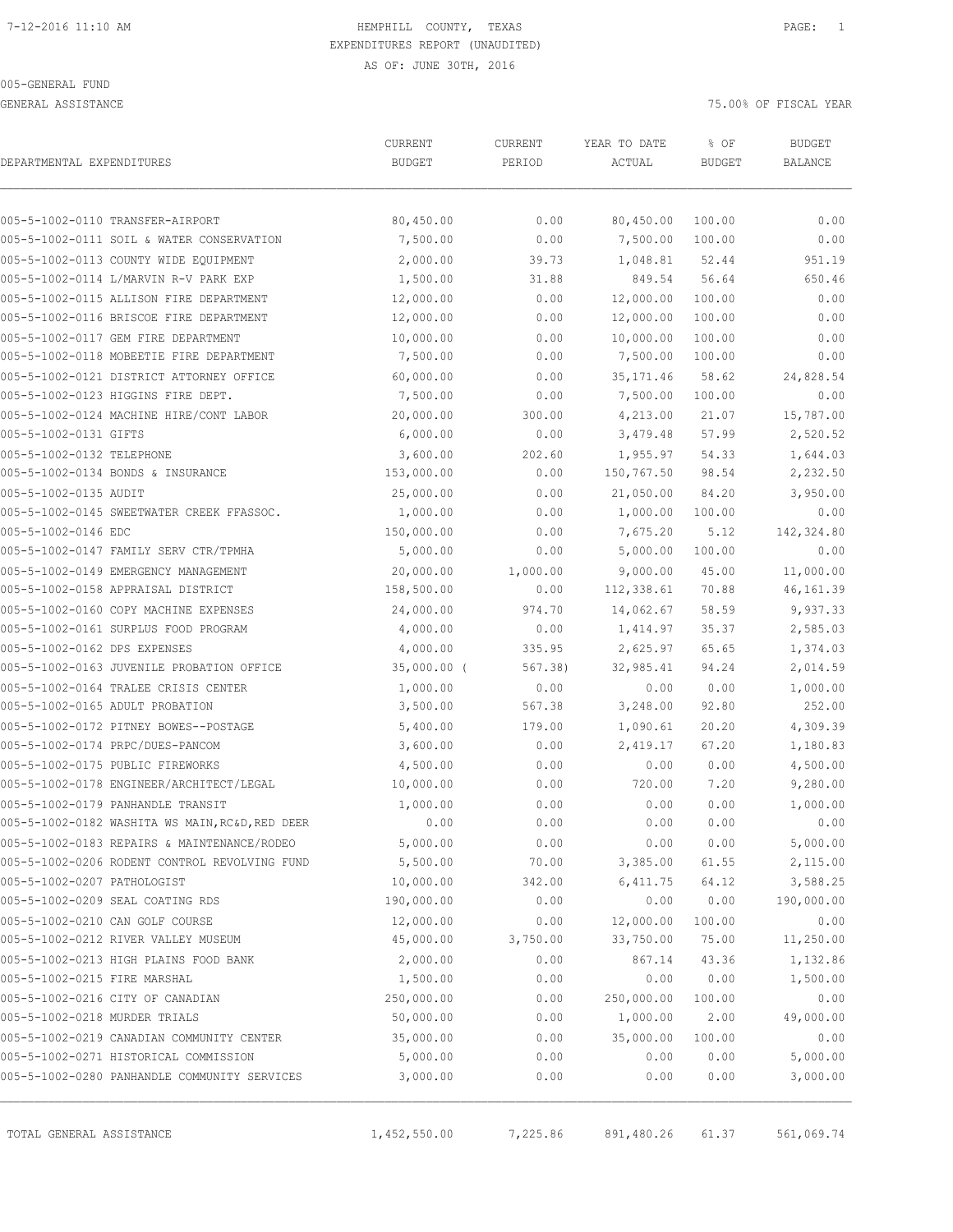COUNTY & DISTRICT CLERK 75.00% OF FISCAL YEAR

| DEPARTMENTAL EXPENDITURES                     | <b>CURRENT</b><br>BUDGET | CURRENT<br>PERIOD | YEAR TO DATE<br>ACTUAL | % OF<br><b>BUDGET</b> | <b>BUDGET</b><br><b>BALANCE</b> |
|-----------------------------------------------|--------------------------|-------------------|------------------------|-----------------------|---------------------------------|
|                                               |                          |                   |                        |                       |                                 |
| 005-5-1510-0090 CO & DISTRICT CLK             | 57,165.00                | 4,751.26          | 42, 911.34             | 75.07                 | 14,253.66                       |
| 005-5-1510-0094 DEPUTY CLERK-GUERRERO         | 37,080.00                | 3,077.50          | 27,847.50              | 75.10                 | 9,232.50                        |
| 005-5-1510-0095 DEPUTY CLERK-WITT             | 37,080.00                | 3,077.50          | 27,847.50              | 75.10                 | 9,232.50                        |
| 005-5-1510-0096 LONGEVITY                     | 500.00                   | 40.00             | 300.00                 | 60.00                 | 200.00                          |
| 005-5-1510-0097 CHIEF DEPUTY CLERK-HEMPHILL   | 39,140.00                | 3,249.32          | 29,393.88              | 75.10                 | 9,746.12                        |
| 005-5-1510-0098 PART TIME                     | 10,000.00                | 175.00            | 6,586.90               | 65.87                 | 3,413.10                        |
| 005-5-1510-0101 SOCIAL SECURITY/MEDICARE      | 13,900.00                | 983.75            | 9,353.01               | 67.29                 | 4,546.99                        |
| 005-5-1510-0102 RETIREMENT                    | 34,000.00                | 2,839.12          | 25,660.08              | 75.47                 | 8,339.92                        |
| 005-5-1510-0103 GROUP TERM LIFE               | 600.00                   | 45.42             | 427.76                 | 71.29                 | 172.24                          |
| 005-5-1510-0104 GROUP INSURANCE               | 30,000.00                | 2,570.32          | 23,691.41              | 78.97                 | 6,308.59                        |
| 005-5-1510-0105 UNEMPLOYMENT INSURANCE        | 1,000.00                 | 0.00              | 62.05                  | 6.21                  | 937.95                          |
| 005-5-1510-0106 WORKERS' COMPENSATION         | 2,400.00                 | 600.00            | 1,801.20               | 75.05                 | 598.80                          |
| 005-5-1510-0109 POSTAGE                       | 2,300.00                 | 138.00            | 2,778.15               | $120.79$ (            | 478.15                          |
| 005-5-1510-0112 TRAVEL                        | $11,000.00$ (            | 464.57)           | 3,677.60               | 33.43                 | 7,322.40                        |
| 005-5-1510-0119 DUES & SUBSCRIPTIONS          | 200.00                   | 125.00            | 175.00                 | 87.50                 | 25.00                           |
| 005-5-1510-0132 TELEPHONE                     | 3,800.00                 | 335.81            | 2,663.90               | 70.10                 | 1,136.10                        |
| 005-5-1510-0142 SOFTWARE SUPPORT              | 26,500.00                | 1,825.00          | 15, 431.98             | 58.23                 | 11,068.02                       |
| 005-5-1510-0183 OFFICE EQUIP. REPAIRS & MAIN. | 4,000.00                 | 0.00              | 474.99                 | 11.87                 | 3,525.01                        |
| 005-5-1510-0188 OFFICE SUPPLIES               | 11,000.00                | 71.45             | 3,825.64               | 34.78                 | 7,174.36                        |
| 005-5-1510-0189 INVENTORY                     | 5,000.00                 | 0.00              | 0.00                   | 0.00                  | 5,000.00                        |
| 005-5-1510-0510 CAPITAL OUTLAY                | 6,000.00                 | 0.00              | 0.00                   | 0.00                  | 6,000.00                        |
| TOTAL COUNTY & DISTRICT CLERK                 | 332,665.00               | 23,439.88         | 224,909.89             | 67.61                 | 107,755.11                      |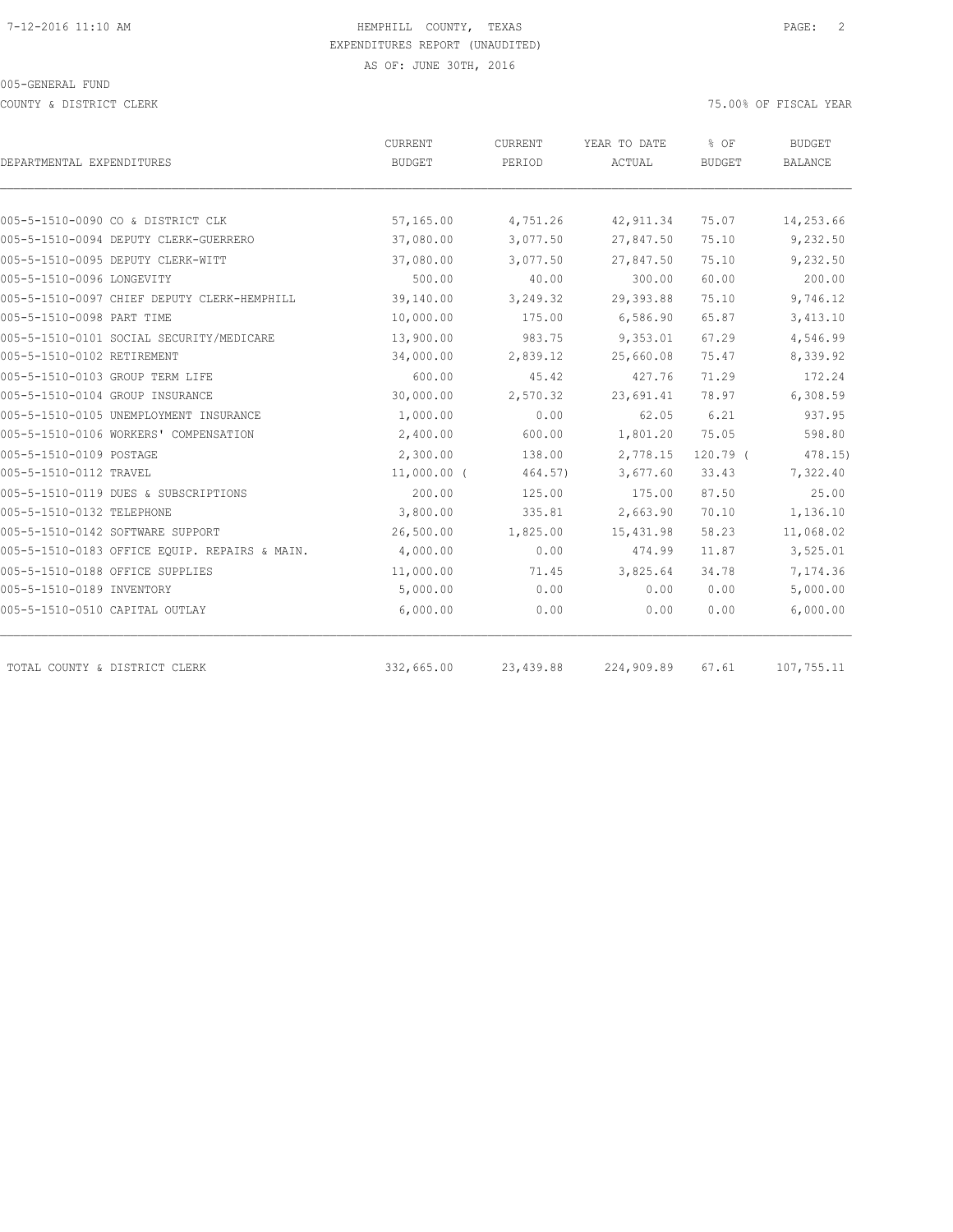COUNTY EXTENSION SERVICE **EXECUTE 1999** TO 2008 OF FISCAL YEAR

|                                               | CURRENT       | CURRENT   | YEAR TO DATE | % OF                                                                                                                                                                                                                                                                                        | <b>BUDGET</b> |                |
|-----------------------------------------------|---------------|-----------|--------------|---------------------------------------------------------------------------------------------------------------------------------------------------------------------------------------------------------------------------------------------------------------------------------------------|---------------|----------------|
| DEPARTMENTAL EXPENDITURES                     | <b>BUDGET</b> | PERIOD    | ACTUAL       | <b>BUDGET</b><br>75.09<br>75.09<br>62.73<br>71.09<br>$110.21$ (<br>73.57<br>70.70<br>62.22<br>67.79<br>17.18<br>79.48<br>$160.23$ (<br>74.05<br>22.91<br>$120.17$ (<br>48.36<br>91.74<br>92.88<br>61.00<br>0.00<br>42.88<br>62.72<br>0.00<br>100.00<br>100.00<br>2.51<br>$124.25$ (<br>0.00 |               | <b>BALANCE</b> |
|                                               |               |           |              |                                                                                                                                                                                                                                                                                             |               |                |
| 005-5-1520-0091 CEA-AG/A. HOLLOWAY            | 39,758.00     | 3,300.66  | 29,855.94    |                                                                                                                                                                                                                                                                                             | 9,902.06      |                |
| 005-5-1520-0092 CEA-FCS/T. HOLLOWAY           | 39,758.00     | 3,300.66  | 29,855.94    |                                                                                                                                                                                                                                                                                             | 9,902.06      |                |
| 005-5-1520-0096 LONGEVITY                     | 550.00        | 30.00     | 345.00       |                                                                                                                                                                                                                                                                                             | 205.00        |                |
| 005-5-1520-0097 CEA SECRETARY-HUFFMAN         | 39,140.00     | 0.00      | 27,826.21    |                                                                                                                                                                                                                                                                                             | 11,313.79     |                |
| 005-5-1520-0098 PART-TIME SECRETARY           | 2,500.00      | 1,682.00  | 2,755.25     |                                                                                                                                                                                                                                                                                             | 255.25        |                |
| 005-5-1520-0101 SOCIAL SECURITY/MEDICARE      | 9,300.00      | 640.54    | 6,842.34     |                                                                                                                                                                                                                                                                                             | 2,457.66      |                |
| 005-5-1520-0102 RETIREMENT                    | 7,900.00      | 0.00      | 5,585.30     |                                                                                                                                                                                                                                                                                             | 2,314.70      |                |
| 005-5-1520-0103 GROUP TERM LIFE               | 150.00        | 0.00      | 93.33        |                                                                                                                                                                                                                                                                                             | 56.67         |                |
| 005-5-1520-0104 GROUP INSURANCE               | 7,500.00      | 0.00      | 5,084.40     |                                                                                                                                                                                                                                                                                             | 2,415.60      |                |
| 005-5-1520-0105 UNEMPLOYMENT INSURANCE        | 350.00        | 0.00      | 60.13        |                                                                                                                                                                                                                                                                                             | 289.87        |                |
| 005-5-1520-0106 WORKERS' COMPENSATION         | 1,700.00      | 450.00    | 1,351.20     |                                                                                                                                                                                                                                                                                             | 348.80        |                |
| 005-5-1520-0109 POSTAGE                       | 1,000.00      | 111.51    | 1,602.27     |                                                                                                                                                                                                                                                                                             | 602.27)       |                |
| 005-5-1520-0112 TRAVEL/AG- A. HOLLOWAY        | 8,500.00      | 516.76    | 6,293.96     |                                                                                                                                                                                                                                                                                             | 2,206.04      |                |
| 005-5-1520-0114 TRAVEL/FCS-T. HOLLOWAY        | 4,000.00      | 106.05    | 916.28       |                                                                                                                                                                                                                                                                                             | 3,083.72      |                |
| 005-5-1520-0119 DUES & SUBSCRIPTIONS          | 1,400.00      | 0.00      | 1,682.37     |                                                                                                                                                                                                                                                                                             | 282.37)       |                |
| 005-5-1520-0122 FUEL & OIL                    | 4,500.00      | 0.00      | 2,176.16     |                                                                                                                                                                                                                                                                                             | 2,323.84      |                |
| 005-5-1520-0132 TELEPHONE                     | 2,750.00      | 417.95    | 2,522.72     |                                                                                                                                                                                                                                                                                             | 227.28        |                |
| 005-5-1520-0137 VEHICLE REPAIRS & MAINTENANCE | 2,000.00      | 0.00      | 1,857.59     |                                                                                                                                                                                                                                                                                             | 142.41        |                |
| 005-5-1520-0142 IT TECH SUPPORT               | 2,000.00      | 115.59    | 1,219.92     |                                                                                                                                                                                                                                                                                             | 780.08        |                |
| 005-5-1520-0183 OFFICE EQUIP.REPAIRS & MAIN.  | 750.00        | 0.00      | 0.00         |                                                                                                                                                                                                                                                                                             | 750.00        |                |
| 005-5-1520-0188 OFFICE SUPPLIES               | 3,000.00      | 125.00    | 1,286.41     |                                                                                                                                                                                                                                                                                             | 1,713.59      |                |
| 005-5-1520-0189 INVENTORY/EQUIPMENT           | 3,000.00      | 0.00      | 1,881.49     |                                                                                                                                                                                                                                                                                             | 1,118.51      |                |
| 005-5-1520-0201 COMPUTER SUPPLIES & MAINT.    | 500.00        | 0.00      | 0.00         |                                                                                                                                                                                                                                                                                             | 500.00        |                |
| 005-5-1520-0202 STOCK SHOW                    | 1,500.00      | 0.00      | 1,500.00     |                                                                                                                                                                                                                                                                                             | 0.00          |                |
| 005-5-1520-0203 4-H FUND                      | 1,500.00      | 0.00      | 1,500.00     |                                                                                                                                                                                                                                                                                             | 0.00          |                |
| 005-5-1520-0204 TRAVEL-SECRETARY              | 1,000.00      | 0.00      | 25.05        |                                                                                                                                                                                                                                                                                             | 974.95        |                |
| 005-5-1520-0205 4-H FARM PROJECTS & MAINT.    | 2,500.00      | 0.00      | 3,106.29     |                                                                                                                                                                                                                                                                                             | 606.29        |                |
| 005-5-1520-0510 CAPITAL OUTLAY                | 15,000.00     | 0.00      | 0.00         |                                                                                                                                                                                                                                                                                             | 15,000.00     |                |
| TOTAL COUNTY EXTENSION SERVICE                | 203,506.00    | 10,796.72 | 137, 225.55  | 67.43                                                                                                                                                                                                                                                                                       | 66,280.45     |                |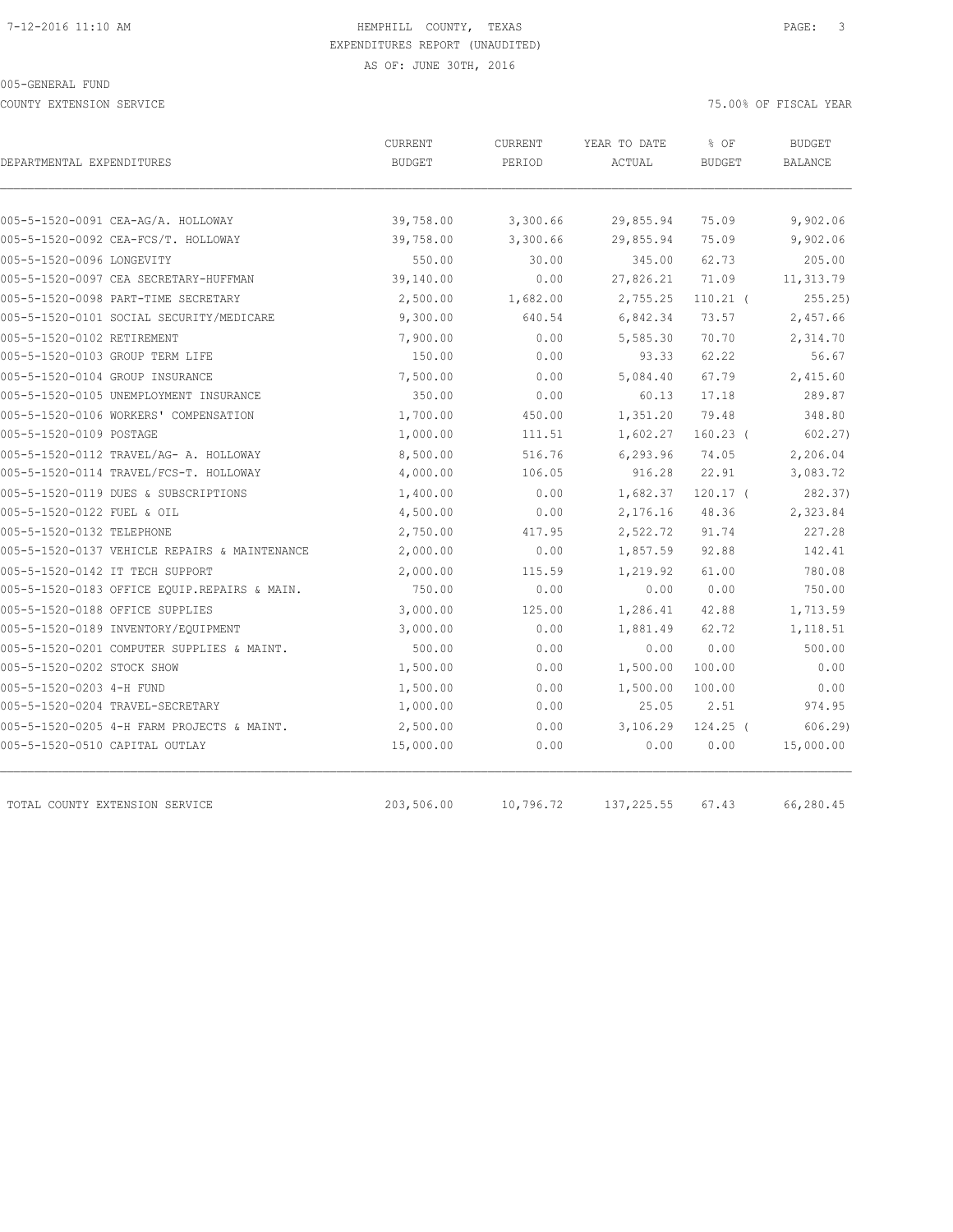COUNTY TREASURER 75.00% OF FISCAL YEAR

| DEPARTMENTAL EXPENDITURES                  | CURRENT<br><b>BUDGET</b> | CURRENT<br>PERIOD | YEAR TO DATE<br>ACTUAL | % OF<br><b>BUDGET</b> | <b>BUDGET</b><br><b>BALANCE</b> |
|--------------------------------------------|--------------------------|-------------------|------------------------|-----------------------|---------------------------------|
|                                            |                          |                   |                        |                       |                                 |
| 005-5-1530-0090 COUNTY TREASURER           | 57,165.00                | 4,751.02          | 42,909.18              | 75.06                 | 14,255.82                       |
| 005-5-1530-0095 CHIEF DEP TREASURER-REED   | 39,140.00                | 3,249.32          | 29,393.88              | 75.10                 | 9,746.12                        |
| 005-5-1530-0096 LONGEVITY                  | 850.00                   | 70.00             | 630.00                 | 74.12                 | 220.00                          |
| 005-5-1530-0098 DEPUTY TREASURER/PART-TIME | 2,500.00                 | 0.00              | 136.00                 | 5.44                  | 2,364.00                        |
| 005-5-1530-0101 SOCIAL SECURITY/MEDICARE   | 9,300.00                 | 597.18            | 5,410.80               | 58.18                 | 3,889.20                        |
| 005-5-1530-0102 RETIREMENT                 | 20,000.00                | 1,614.06          | 14,586.54              | 72.93                 | 5,413.46                        |
| 005-5-1530-0103 GROUP TERM LIFE            | 400.00                   | 25.82             | 243.12                 | 60.78                 | 156.88                          |
| 005-5-1530-0104 GROUP INSURANCE            | 15,000.00                | 1,285.16          | 11,550.60              | 77.00                 | 3,449.40                        |
| 005-5-1530-0105 UNEMPLOYMENT INSURANCE     | 300.00                   | 0.00              | 20.36                  | 6.79                  | 279.64                          |
| 005-5-1530-0106 WORKERS' COMPENSATION      | 1,500.00                 | 300.00            | 900.60                 | 60.04                 | 599.40                          |
| 005-5-1530-0109 POSTAGE                    | 2,000.00                 | 0.00              | 143.20                 | 7.16                  | 1,856.80                        |
| 005-5-1530-0112 TRAVEL                     | 4,000.00                 | 0.00              | 821.94                 | 20.55                 | 3,178.06                        |
| 005-5-1530-0119 DUES & SUBSCRIPTIONS       | 1,100.00                 | 0.00              | 778.00                 | 70.73                 | 322.00                          |
| 005-5-1530-0132 TELEPHONE                  | 1,800.00                 | 129.77            | 1,083.75               | 60.21                 | 716.25                          |
| 005-5-1530-0140 OFFICE EQUIPMENT REPAIR    | 2,500.00                 | 200.00            | 700.00                 | 28.00                 | 1,800.00                        |
| 005-5-1530-0142 MAINTENANCE CONTRACTS      | 17,000.00                | 0.00              | 14,235.52              | 83.74                 | 2,764.48                        |
| 005-5-1530-0188 OFFICE SUPPLIES            | 3,000.00                 | 79.94             | 1,688.51               | 56.28                 | 1,311.49                        |
| 005-5-1530-0189 INVENTORY/EQUIPMENT        | 5,000.00                 | 73.00             | 502.84                 | 10.06                 | 4,497.16                        |
| TOTAL COUNTY TREASURER                     | 182,555.00               | 12,375.27         | 125,734.84             | 68.88                 | 56,820.16                       |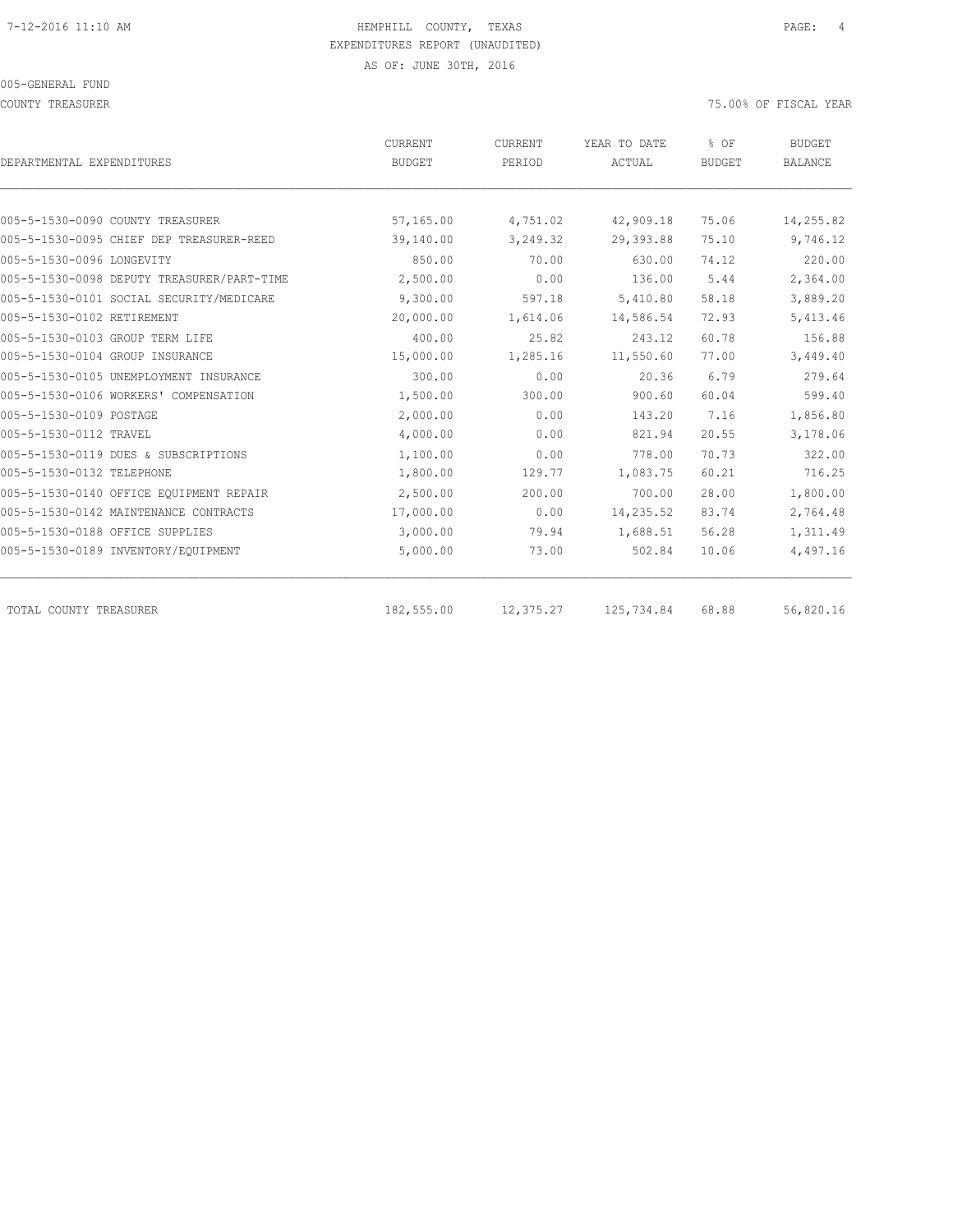COUNTY TAX COLLECTOR 75.00% OF FISCAL YEAR

| DEPARTMENTAL EXPENDITURES                | CURRENT<br><b>BUDGET</b> | CURRENT<br>PERIOD | YEAR TO DATE<br>ACTUAL | % OF<br><b>BUDGET</b> | <b>BUDGET</b><br>BALANCE |
|------------------------------------------|--------------------------|-------------------|------------------------|-----------------------|--------------------------|
|                                          |                          |                   |                        |                       |                          |
| 005-5-1540-0090 COUNTY TAX COLLECTOR     | 57,165.00                | 4,751.26          | 42, 911.34             | 75.07                 | 14,253.66                |
| 005-5-1540-0094 PART TIME HELP           | 25,000.00                | 0.00              | 6,775.96               | 27.10                 | 18,224.04                |
| 005-5-1540-0095 CHIEF DEPUTY TAC/JACKSON | 39,140.00                | 3,249.16          | 29,392.44              | 75.10                 | 9,747.56                 |
| 005-5-1540-0096 LONGEVITY                | 2,600.00                 | 200.00            | 1,780.00               | 68.46                 | 820.00                   |
| 005-5-1540-0097 DEPUTY TAC/BENTLEY       | 37,080.00                | 3,077.50          | 27,847.50              | 75.10                 | 9,232.50                 |
| 005-5-1540-0098 DEPUTY TAC/CLARK         | 37,080.00                | 3,077.50          | 28,900.10              | 77.94                 | 8,179.90                 |
| 005-5-1540-0101 SOCIAL SECURITY/MEDICARE | 14,000.00                | 1,000.54          | 9,855.40               | 70.40                 | 4,144.60                 |
| 005-5-1540-0102 RETIREMENT               | 38,700.00                | 2,871.10          | 27,521.61              | 71.12                 | 11, 178.39               |
| 005-5-1540-0103 GROUP TERM LIFE          | 1,000.00                 | 45.92             | 460.82                 | 46.08                 | 539.18                   |
| 005-5-1540-0104 GROUP INSURANCE          | 30,000.00                | 2,570.32          | 23,034.95              | 76.78                 | 6,965.05                 |
| 005-5-1540-0105 UNEMPLOYMENT INSURANCE   | 1,000.00                 | 0.00              | 66.39                  | 6.64                  | 933.61                   |
| 005-5-1540-0106 WORKERS' COMPENSATION    | 2,400.00                 | 600.00            | 1,801.20               | 75.05                 | 598.80                   |
| 005-5-1540-0109 POSTAGE                  | 10,000.00                | 0.00              | 1,505.55               | 15.06                 | 8,494.45                 |
| 005-5-1540-0112 TRAVEL                   | 5,000.00                 | 0.00              | 1,863.85               | 37.28                 | 3,136.15                 |
| 005-5-1540-0119 DUES & SUBSCRIPTIONS     | 2,000.00                 | 0.00              | 234.00                 | 11.70                 | 1,766.00                 |
| 005-5-1540-0132 TELEPHONE                | 4,000.00                 | 282.47            | 2,226.18               | 55.65                 | 1,773.82                 |
| 005-5-1540-0134 BONDS & INSURANCE        | 400.00                   | 0.00              | 0.00                   | 0.00                  | 400.00                   |
| 005-5-1540-0138 DATA PROCESSING          | 45,000.00                | 0.00              | 32,512.50              | 72.25                 | 12,487.50                |
| 005-5-1540-0142 IT/MAINTENANCE CONTRACTS | 2,700.00                 | 0.00              | 200.00                 | 7.41                  | 2,500.00                 |
| 005-5-1540-0148 ADVERTISING              | 1,500.00                 | 0.00              | 0.00                   | 0.00                  | 1,500.00                 |
| 005-5-1540-0150 JUDGEMENTS               | 500.00                   | 0.00              | 0.00                   | 0.00                  | 500.00                   |
| 005-5-1540-0181 CITATIONS & SUBPOENAS    | 1,500.00                 | 0.00              | 50.00                  | 3.33                  | 1,450.00                 |
| 005-5-1540-0188 OFFICE SUPPLIES          | 9,000.00                 | 73.33             | 2,367.92               | 26.31                 | 6,632.08                 |
| 005-5-1540-0189 INVENTORY/EQUIPMENT      | 5,000.00                 | 0.00              | 882.64                 | 17.65                 | 4,117.36                 |
| 005-5-1540-0510 CAPITAL OUTLAY           | 7,000.00                 | 0.00              | 0.00                   | 0.00                  | 7,000.00                 |
| TOTAL COUNTY TAX COLLECTOR               | 378,765.00               | 21,799.10         | 242,190.35             | 63.94                 | 136,574.65               |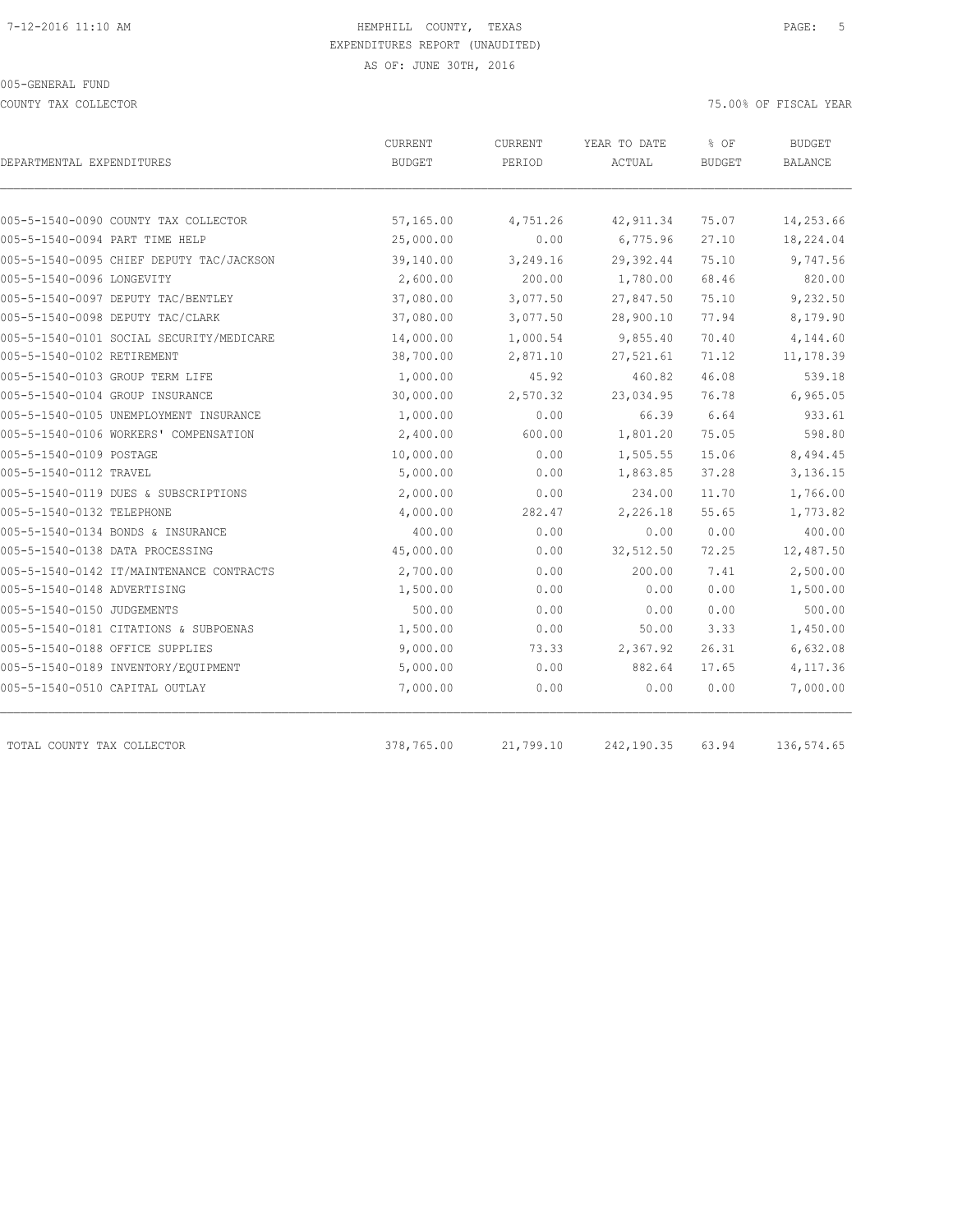005-GENERAL FUND

JURY & ELECTION 75.00% OF FISCAL YEAR

| DEPARTMENTAL EXPENDITURES                      | CURRENT<br><b>BUDGET</b> | CURRENT<br>PERIOD | YEAR TO DATE<br>ACTUAL | % OF<br><b>BUDGET</b> | <b>BUDGET</b><br><b>BALANCE</b> |
|------------------------------------------------|--------------------------|-------------------|------------------------|-----------------------|---------------------------------|
|                                                |                          |                   |                        |                       |                                 |
| 005-5-2400-0106 WORKERS' COMPENSATION          | 2,800.00                 | 5.58              | 20.74                  | 0.74                  | 2,779.26                        |
| 005-5-2400-0114 COUNTY COURT EXPENSES          | 3,000.00                 | 0.00              | 1,620.00               | 54.00                 | 1,380.00                        |
| 005-5-2400-0115 CO.CRT. CONT<br>LAB-REPORTER   | 4,000.00                 | 0.00              | 234.36                 | 5.86                  | 3,765.64                        |
| 005-5-2400-0116 CO.CRT.CONT LAB-CRT APP ATTNY  | 8,000.00                 | 0.00              | 3,000.00               | 37.50                 | 5,000.00                        |
| 005-5-2400-0117 RLECTION EXPENSES              | 41,000.00                | 163.46            | 12, 112.86             | 29.54                 | 28,887.14                       |
| 005-5-2400-0118 ELECTION JUDGES                | 6,000.00                 | 0.00              | 1,759.40               | 29.32                 | 4,240.60                        |
| 005-5-2400-0124 CONTRACT LABOR - CRT INTERPRET | 2,500.00                 | 0.00              | 1,545.00               | 61.80                 | 955.00                          |
| 005-5-2400-0131 OTHER EXPENSE                  | 500.00                   | 0.00              | 0.00                   | 0.00                  | 500.00                          |
| 005-5-2400-0150 GRAND JURORS                   | $3,000.00$ (             | 480.00            | 345.00                 | 11.50                 | 2,655.00                        |
| 005-5-2400-0151 PETIT JURORS                   | 3,500.00                 | 0.00              | 545.00                 | 15.57                 | 2,955.00                        |
| 005-5-2400-0152 JUSTICE COURT JURORS           | 600.00                   | 0.00              | 0.00                   | 0.00                  | 600.00                          |
| 005-5-2400-0196 CHILD PROT SER CRT APP ATTY    | 6,000.00                 | 0.00              | 11,510.40              | 191.84 (              | 5, 510.40)                      |
| 005-5-2400-0197 CHILD PROT SER CRT REPORTER    | 2,000.00                 | 0.00              | 462.50                 | 23.13                 | 1,537.50                        |
| TOTAL JURY & ELECTION                          | 82,900.00 (              | 310.96            | 33, 155. 26            | 39.99                 | 49,744.74                       |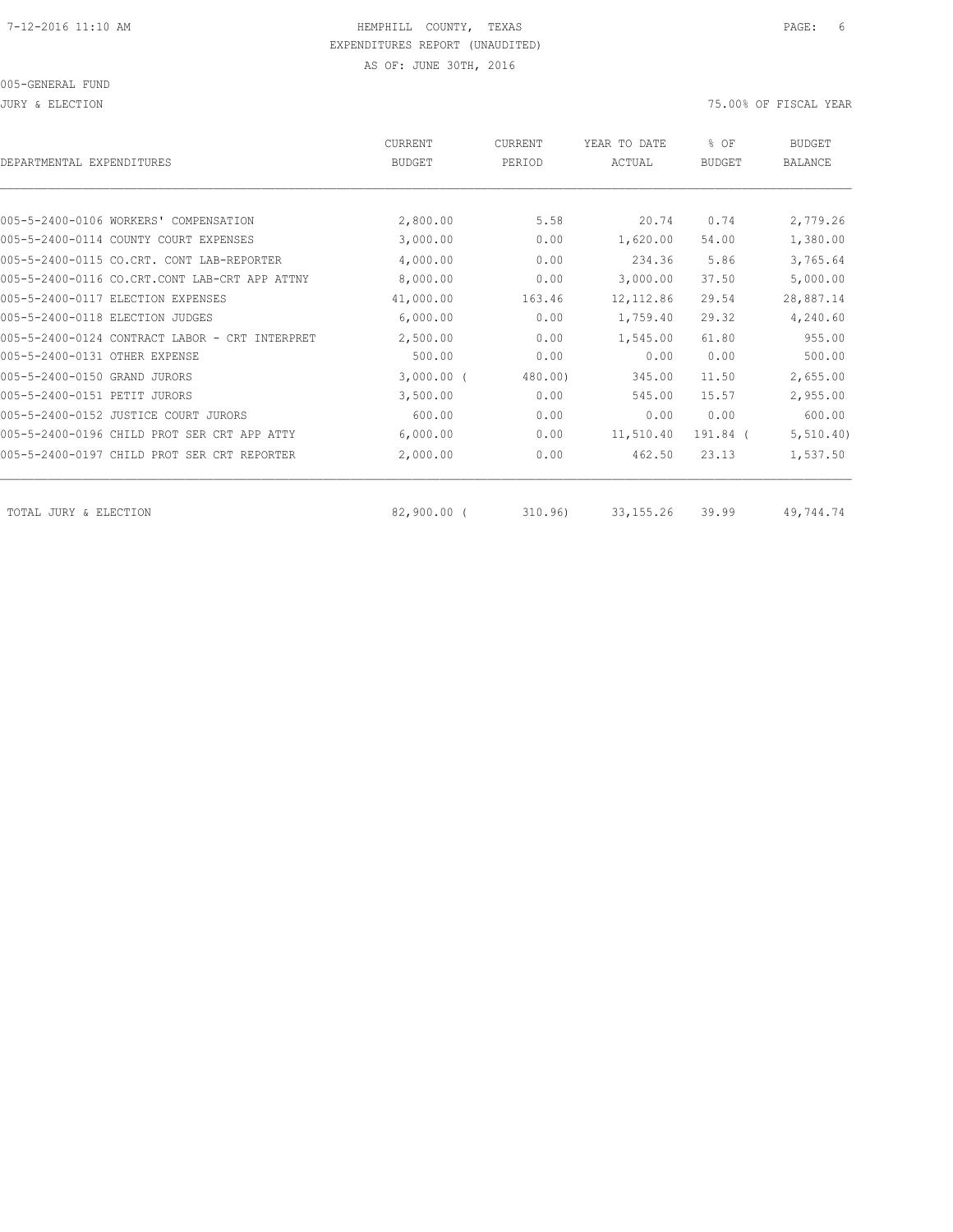DISTRICT COURT 75.00% OF FISCAL YEAR

| DEPARTMENTAL EXPENDITURES                      | CURRENT<br><b>BUDGET</b> | CURRENT<br>PERIOD | YEAR TO DATE<br>ACTUAL | % OF<br><b>BUDGET</b> | <b>BUDGET</b><br><b>BALANCE</b> |
|------------------------------------------------|--------------------------|-------------------|------------------------|-----------------------|---------------------------------|
|                                                |                          |                   |                        |                       |                                 |
| 005-5-2410-0090 JUDGE-EMMERT                   | 1,850.00                 | 154.17            | 1,387.53               | 75.00                 | 462.47                          |
| 005-5-2410-0095 COURT BAILIFF-HOLLAND          | 11,500.00                | 949.84            | 8,548.56               | 74.34                 | 2,951.44                        |
| 005-5-2410-0096 LONGEVITY SPECIAL              | 550.00                   | 45.08             | 386.12                 | 70.20                 | 163.88                          |
| 005-5-2410-0097 COURT REPORTER-MCCLENDON       | 15,500.00                | 1,225.68          | 11,031.12              | 71.17                 | 4,468.88                        |
| 005-5-2410-0098 COURT ADMINISTRATOR-BURCH      | 8,354.00                 | 696.16            | 6,265.44               | 75.00                 | 2,088.56                        |
| 005-5-2410-0101 SOCIAL SECURITY/MEDICARE       | 3,000.00                 | 234.96            | 2, 113.24              | 70.44                 | 886.76                          |
| 005-5-2410-0102 RETIREMENT                     | 7,600.00                 | 614.19            | 5,523.71               | 72.68                 | 2,076.29                        |
| 005-5-2410-0103 GROUP TERM LIFE                | 150.00                   | 9.83              | 92.08                  | 61.39                 | 57.92                           |
| 005-5-2410-0104 GROUP INSURANCE                | 7,000.00                 | 0.00              | 3,240.00               | 46.29                 | 3,760.00                        |
| 005-5-2410-0105 UNEMPLOYMENT INSURANCE         | 200.00                   | 0.00              | 17.48                  | 8.74                  | 182.52                          |
| 005-5-2410-0106 WORKERS' COMPENSATION          | 2,400.00                 | 600.00            | 1,801.20               | 75.05                 | 598.80                          |
| 005-5-2410-0116 DIST CRT-CONT LAB-CRT APP ATTN | 25,000.00                | 0.00              | 10,608.20              | 42.43                 | 14,391.80                       |
| 005-5-2410-0124 CONTRACT LABOR                 | 4,000.00                 | 0.00              | 0.00                   | 0.00                  | 4,000.00                        |
| 005-5-2410-0154 JUDICIAL DISTRICT ASSESSMENT   | 500.00                   | 0.00              | 0.00                   | 0.00                  | 500.00                          |
| 005-5-2410-0155 BUDGET REIMBURSEMENT           | 8,000.00                 | 0.00              | 3,326.51               | 41.58                 | 4,673.49                        |
| 005-5-2410-0219 STATEMENT OF FACTS             | 8,000.00                 | 0.00              | 0.00                   | 0.00                  | 8,000.00                        |
| TOTAL DISTRICT COURT                           | 103,604.00               | 4,529.91          | 54, 341.19             | 52.45                 | 49,262.81                       |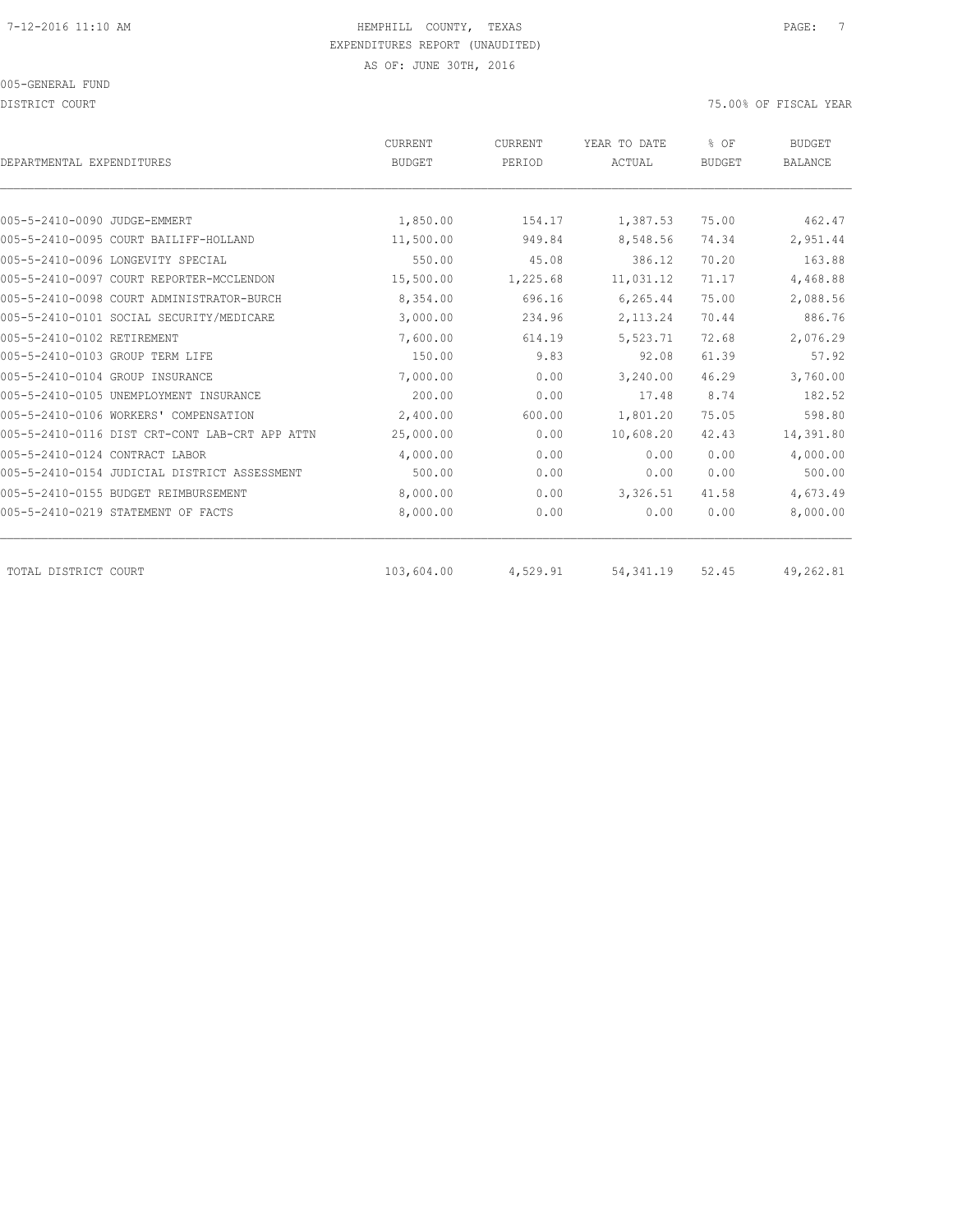COUNTY JUDGE 75.00% OF FISCAL YEAR

| DEPARTMENTAL EXPENDITURES                     | CURRENT<br><b>BUDGET</b> | CURRENT<br>PERIOD | YEAR TO DATE<br>ACTUAL | % OF<br><b>BUDGET</b> | <b>BUDGET</b><br><b>BALANCE</b> |
|-----------------------------------------------|--------------------------|-------------------|------------------------|-----------------------|---------------------------------|
|                                               |                          |                   |                        |                       |                                 |
| 005-5-2500-0082 OVERTIME                      | 3,000.00                 | 0.00              | 0.00                   | 0.00                  | 3,000.00                        |
| 005-5-2500-0090 JUDGE SALARY                  | 59,534.00                | 4,948.66          | 44,687.94              | 75.06                 | 14,846.06                       |
| 005-5-2500-0091 JUVENILE CRT JUDGE (1)        | 3,081.00                 | 256.76            | 2,310.84               | 75.00                 | 770.16                          |
| 005-5-2500-0092 STATE/CO JUDGE SAL SUPPLEMENT | 25,200.00                | 2,100.00          | 18,900.00              | 75.00                 | 6,300.00                        |
| 005-5-2500-0094 JANITOR/LONGORIA              | 38,000.00                | 3,154.16          | 28,537.44              | 75.10                 | 9,462.56                        |
| 005-5-2500-0095 JANITOR/JOHNSON               | 41,200.00                | 3,420.84          | 30,937.56              | 75.09                 | 10,262.44                       |
| 005-5-2500-0096 LONGEVITY                     | 2,000.00                 | 160.00            | 1,435.00               | 71.75                 | 565.00                          |
| 005-5-2500-0097 ADMINSTRATIVE ASST/BRUNSON    | 39,140.00                | 3,249.16          | 29,392.44              | 75.10                 | 9,747.56                        |
| 005-5-2500-0098 PART-TIME SECRETARY           | 2,800.00                 | 0.00              | 1,634.38               | 58.37                 | 1,165.62                        |
| 005-5-2500-0101 SOCIAL SECURITY/MEDICARE      | 16,500.00                | 1,299.44          | 11,821.92              | 71.65                 | 4,678.08                        |
| 005-5-2500-0102 RETIREMENT                    | 43,000.00                | 3,463.92          | 31, 395.53             | 73.01                 | 11,604.47                       |
| 005-5-2500-0103 GROUP TERM LIFE               | 600.00                   | 55.44             | 523.63                 | 87.27                 | 76.37                           |
| 005-5-2500-0104 GROUP INSURANCE               | 22,500.00                | 1,926.32          | 17, 313.12             | 76.95                 | 5,186.88                        |
| 005-5-2500-0105 UNEMPLOYMENT INSURANCE        | 300.00                   | 0.00              | 62.34                  | 20.78                 | 237.66                          |
| 005-5-2500-0106 WORKERS' COMPENSATION         | 2,300.00                 | 600.00            | 1,836.60               | 79.85                 | 463.40                          |
| 005-5-2500-0109 POSTAGE                       | 600.00                   | 0.00              | 324.01                 | 54.00                 | 275.99                          |
| 005-5-2500-0112 TRAVEL                        | 6,500.00                 | 0.00              | 1,794.29               | 27.60                 | 4,705.71                        |
| 005-5-2500-0119 DUES & SUBSCRIPTIONS          | 5,000.00                 | 0.00              | 3, 115.10              | 62.30                 | 1,884.90                        |
| 005-5-2500-0122 FUEL & OIL                    | 200.00                   | 0.00              | 0.00                   | 0.00                  | 200.00                          |
| 005-5-2500-0130 COMMUNICATION REPAIRS         | 500.00                   | 0.00              | 0.00                   | 0.00                  | 500.00                          |
| 005-5-2500-0132 TELEPHONE                     | 3,000.00                 | 271.86            | 2,183.44               | 72.78                 | 816.56                          |
| 005-5-2500-0139 TRAINING SEMINARS             | 2,500.00                 | 0.00              | 0.00                   | 0.00                  | 2,500.00                        |
| 005-5-2500-0148 ADVERTISING                   | 5,000.00                 | 110.41            | 1,824.22               | 36.48                 | 3,175.78                        |
| 005-5-2500-0183 OFFICE EQUIP-R&M              | 1,000.00                 | 50.00             | 300.00                 | 30.00                 | 700.00                          |
| 005-5-2500-0188 OFFICE SUPPLIES               | 3,000.00                 | 117.52            | 1,570.31               | 52.34                 | 1,429.69                        |
| 005-5-2500-0189 INVENTORY/EQUIPMENT           | 5,000.00                 | 0.00              | 82.10                  | 1.64                  | 4,917.90                        |
| TOTAL COUNTY JUDGE                            | 331,455.00               | 25,184.49         | 231,982.21             | 69.99                 | 99, 472.79                      |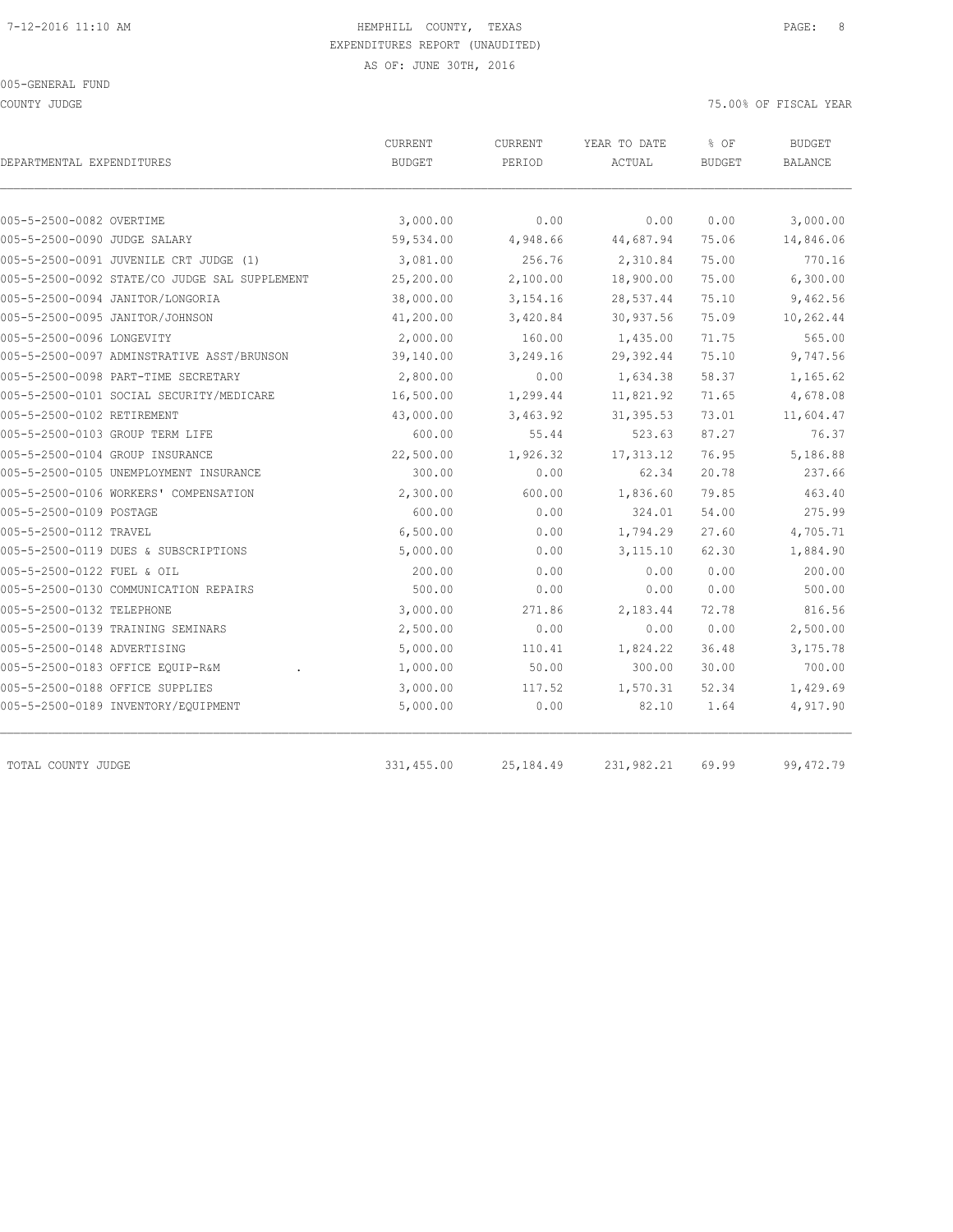JUVENILE PROBATION 75.00% OF FISCAL YEAR

| CURRENT<br><b>BUDGET</b> | CURRENT<br>PERIOD | YEAR TO DATE<br>ACTUAL | % OF<br><b>BUDGET</b> | <b>BUDGET</b><br><b>BALANCE</b> |
|--------------------------|-------------------|------------------------|-----------------------|---------------------------------|
|                          |                   |                        |                       |                                 |
| 61,480.00                | 5,110.84          | 46,147.56              | 75.06                 | 15,332.44                       |
| 480.00                   | 40.00             | 360.00                 | 75.00                 | 120.00                          |
| 4,770.00                 | 396.34            | 3,578.54               | 75.02                 | 1,191.46                        |
| 12,500.00                | 1,036.16          | 9,355.44               | 74.84                 | 3,144.56                        |
| 230.00                   | 16.58             | 156.00                 | 67.83                 | 74.00                           |
| 7,500.00                 | 642.58            | 5,775.30               | 77.00                 | 1,724.70                        |
| 100.00                   | 0.00              | 31.23                  | 31.23                 | 68.77                           |
| 580.00                   | 0.00              | 0.00                   | 0.00                  | 580.00                          |
| 360.00                   | 30.00             | 270.00                 | 75.00                 | 90.00                           |
|                          |                   |                        |                       | 22,325.93                       |
|                          | 88,000.00         | 7,272.50               | 65,674.07             | 74.63                           |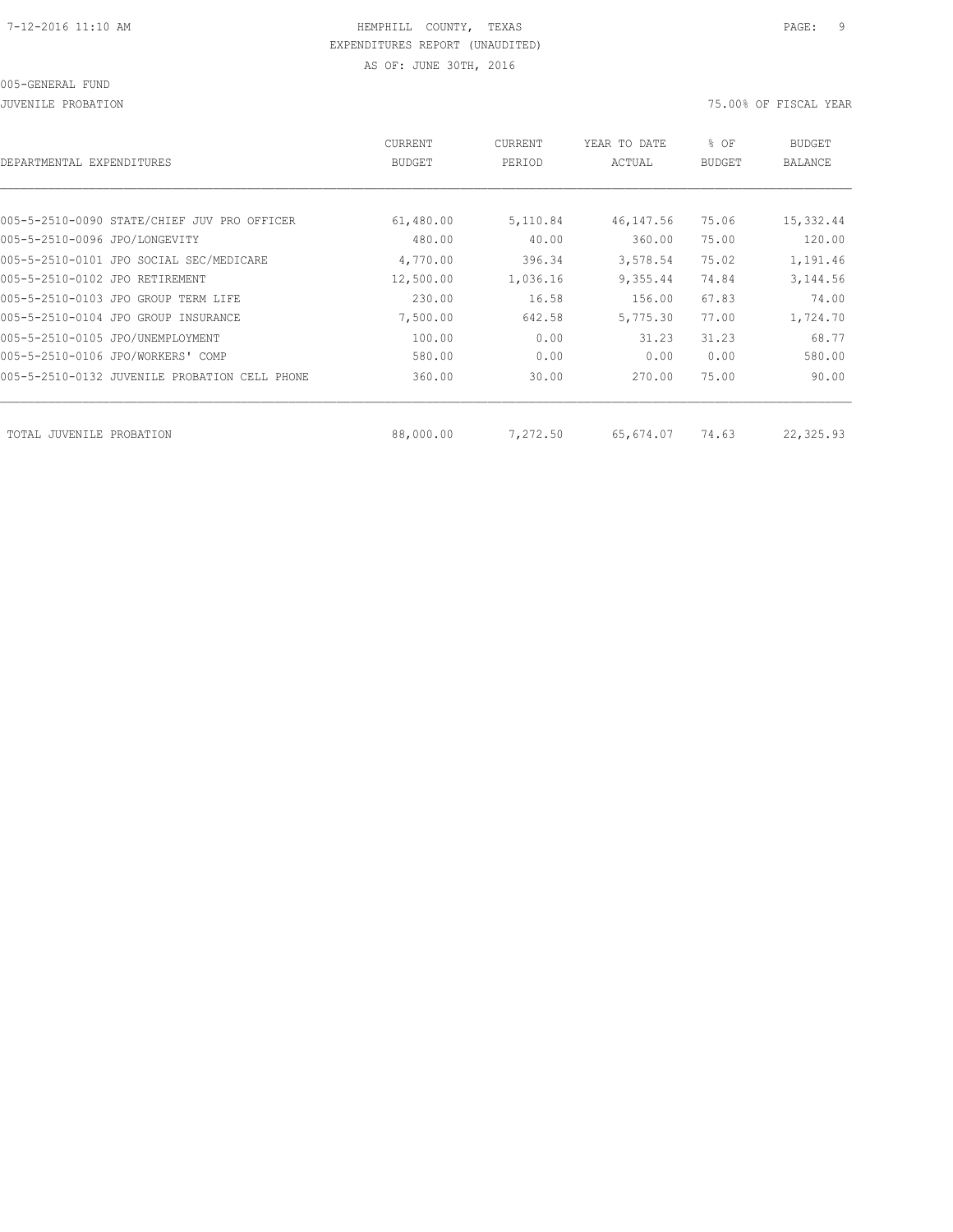LOCAL JUVENILE PROBATION 75.00% OF FISCAL YEAR

| DEPARTMENTAL EXPENDITURES                     | <b>CURRENT</b><br><b>BUDGET</b> | CURRENT<br>PERIOD | YEAR TO DATE<br>ACTUAL | % OF<br><b>BUDGET</b> | <b>BUDGET</b><br><b>BALANCE</b> |
|-----------------------------------------------|---------------------------------|-------------------|------------------------|-----------------------|---------------------------------|
|                                               |                                 |                   |                        |                       |                                 |
| 005-5-2520-0090 31ST DISTRICT JUV PRO OFFICER | 51,940.00                       | 4,315.84          | 38,992.56              | 75.07                 | 12,947.44                       |
| 005-5-2520-0091 JPO FISCAL AGENTS             | 0.00                            | 0.00              | 0.00                   | 0.00                  | 0.00                            |
| 005-5-2520-0096 JPO LOCAL/LONGEVITY           | 250.00                          | 20.00             | 180.00                 | 72.00                 | 70.00                           |
| 005-5-2520-0101 LOCAL JPO SS/MEDICARE         | 4,050.00                        | 333.98            | 3,017.30               | 74.50                 | 1,032.70                        |
| 005-5-2520-0102 LOCAL JPO RETIREMENT          | 10,520.00                       | 873.16            | 7,888.44               | 74.99                 | 2,631.56                        |
| 005-5-2520-0103 LOCAL JPO GROUP TERM LIFE     | 200.00                          | 13.98             | 131.58                 | 65.79                 | 68.42                           |
| 005-5-2520-0104 LOCAL JPO GROUP INSURANCE     | 7,500.00                        | 642.58            | 5,775.30               | 77.00                 | 1,724.70                        |
| 005-5-2520-0105 JPO LOCAL/UNEMPLOYMENT        | 100.00                          | 0.00              | 26.35                  | 26.35                 | 73.65                           |
| 005-5-2520-0106 JPO LOCAL/WORKERS' COMP       | 580.00                          | 0.00              | 153.50                 | 26.47                 | 426.50                          |
| 005-5-2520-0132 LOCAL JPO CELL PHONE          | 360.00                          | 30.00             | 270.00                 | 75.00                 | 90.00                           |
| TOTAL LOCAL JUVENILE PROBATION                | 75,500.00                       | 6,229.54          | 56,435.03              | 74.75                 | 19,064.97                       |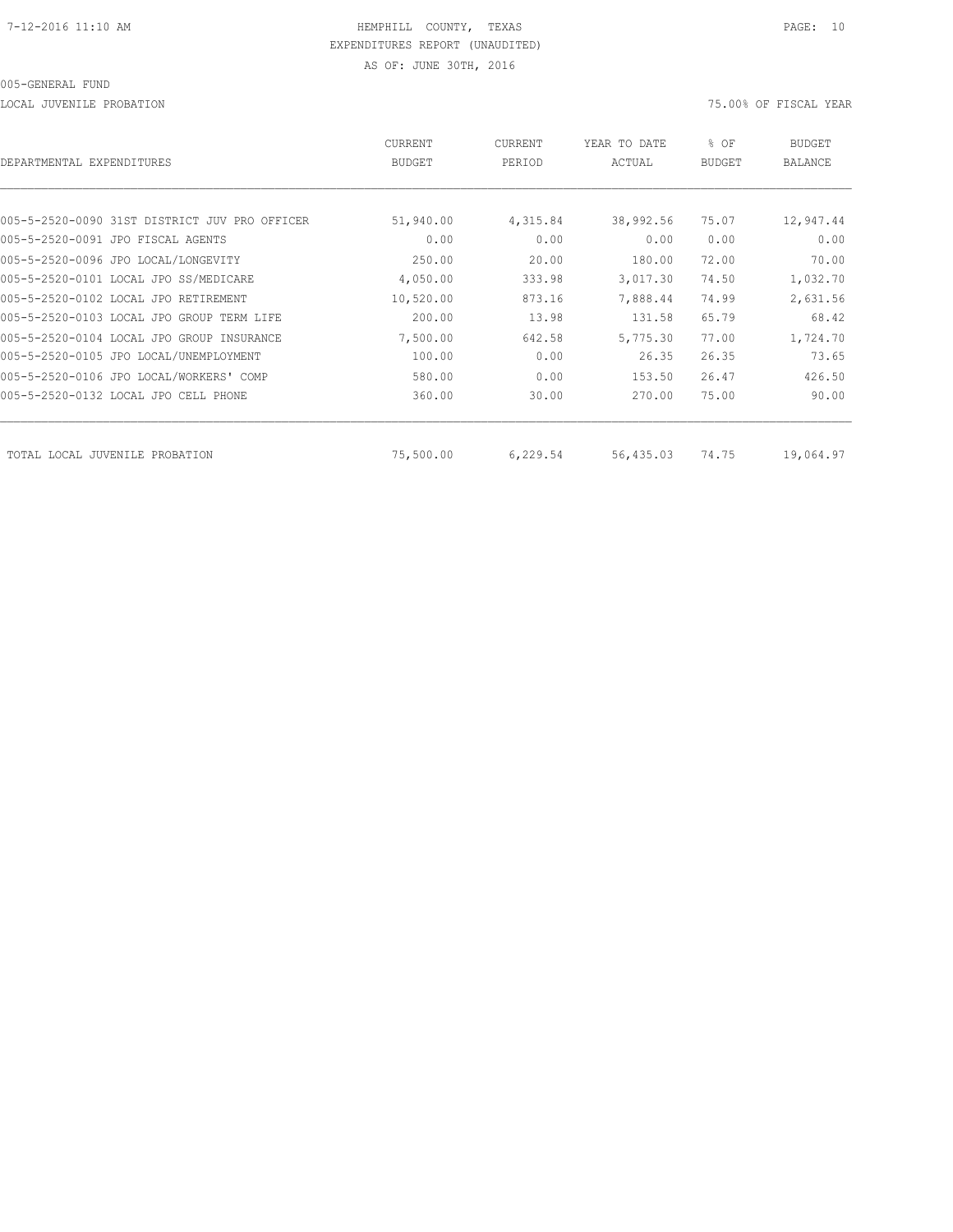COUNTY ATTORNEY 75.00% OF FISCAL YEAR

| DEPARTMENTAL EXPENDITURES                     | CURRENT<br><b>BUDGET</b> | CURRENT<br>PERIOD | YEAR TO DATE<br>ACTUAL | % OF<br><b>BUDGET</b> | <b>BUDGET</b><br><b>BALANCE</b> |
|-----------------------------------------------|--------------------------|-------------------|------------------------|-----------------------|---------------------------------|
|                                               |                          |                   |                        |                       |                                 |
| 005-5-2550-0090 COUNTY ATTORNEY               | 57,165.00                | 4,751.26          | 42, 911.34             | 75.07                 | 14,253.66                       |
| 005-5-2550-0091 CO ATTNY ST SALARY SUPPLEMENT | 23,333.00                | 1,944.42          | 17,499.78              | 75.00                 | 5,833.22                        |
| 005-5-2550-0095 LEGAL ASST/GANDARA            | 39,140.00                | 2,084.85          | 25,701.38              | 65.67                 | 13,438.62                       |
| 005-5-2550-0096 LONGEVITY                     | 490.00                   | 40.00             | 360.00                 | 73.47                 | 130.00                          |
| 005-5-2550-0101 SOCIAL SECURITY/MEDICARE      | 9,200.00                 | 660.81            | 6,498.63               | 70.64                 | 2,701.37                        |
| 005-5-2550-0102 RETIREMENT                    | 24,100.00                | 1,764.11          | 17,294.58              | 71.76                 | 6,805.42                        |
| 005-5-2550-0103 GROUP TERM LIFE               | 420.00                   | 28.22             | 288.24                 | 68.63                 | 131.76                          |
| 005-5-2550-0104 GROUP INSURANCE               | 15,000.00                | 1,283.14          | 11,532.42              | 76.88                 | 3,467.58                        |
| 005-5-2550-0105 UNEMPLOYMENT INSURANCE        | 200.00                   | 0.00              | 17.77                  | 8.89                  | 182.23                          |
| 005-5-2550-0106 WORKERS' COMPENSATION         | 1,500.00                 | 300.00            | 1,050.00               | 70.00                 | 450.00                          |
| 005-5-2550-0109 POSTAGE                       | 400.00                   | 0.00              | 41.53                  | 10.38                 | 358.47                          |
| 005-5-2550-0112 TRAVEL/EDUCATION              | 3,500.00                 | 0.00              | 317.04                 | 9.06                  | 3,182.96                        |
| 005-5-2550-0119 DUES & SUBSCRIPTIONS          | 300.00                   | 0.00              | 75.00                  | 25.00                 | 225.00                          |
| 005-5-2550-0132 TELEPHONE                     | 1,500.00                 | 129.91            | 1,054.34               | 70.29                 | 445.66                          |
| 005-5-2550-0140 OFFICE EQUIPMENT REPAIRS      | 750.00                   | 0.00              | 205.45                 | 27.39                 | 544.55                          |
| 005-5-2550-0142 SOFTWARE SUPPORT              | 3,600.00                 | 0.00              | 2,079.00               | 57.75                 | 1,521.00                        |
| 005-5-2550-0168 C/ATTY LAW LIB                | 1,000.00                 | 0.00              | 0.00                   | 0.00                  | 1,000.00                        |
| 005-5-2550-0188 OFFICE SUPPLIES               | 1,750.00                 | 25.16             | 650.81                 | 37.19                 | 1,099.19                        |
| 005-5-2550-0189 INVENTORY/EQUIPMENT           | 2,000.00                 | 0.00              | 0.00                   | 0.00                  | 2,000.00                        |
| TOTAL COUNTY ATTORNEY                         | 185,348.00               | 13,011.88         | 127,577.31             | 68.83                 | 57,770.69                       |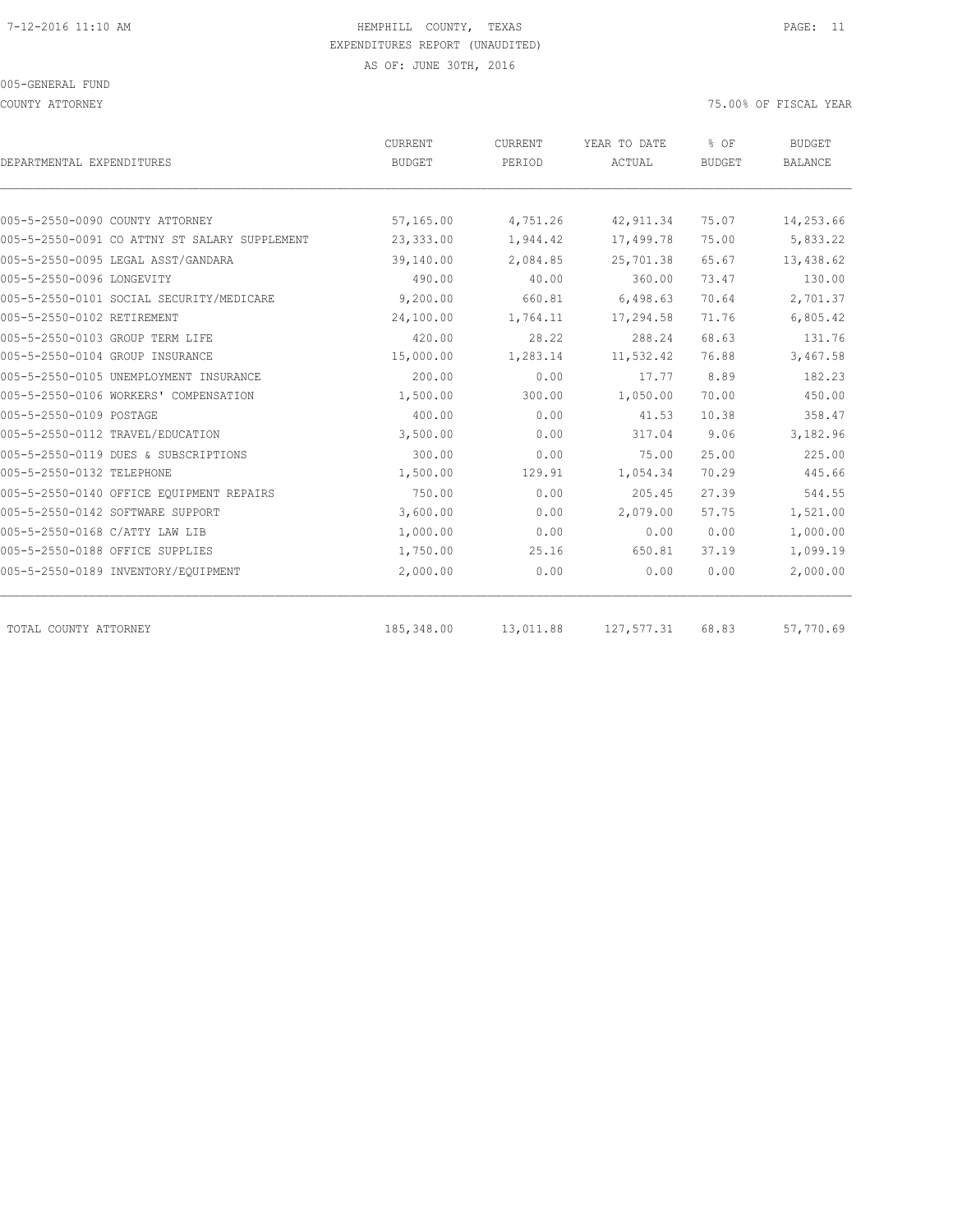COUNTY JUSTICE OF PEACE THE SERVICE OF PEACE AND TO A SERVICE THE SERVICE OF FISCAL YEAR OF FISCAL YEAR

|                                          | CURRENT       | CURRENT   | YEAR TO DATE  | % OF          | <b>BUDGET</b>  |
|------------------------------------------|---------------|-----------|---------------|---------------|----------------|
| DEPARTMENTAL EXPENDITURES                | <b>BUDGET</b> | PERIOD    | <b>ACTUAL</b> | <b>BUDGET</b> | <b>BALANCE</b> |
|                                          |               |           |               |               |                |
| 005-5-2560-0090 JUSTICE OF THE PEACE     | 57,165.00     | 4,751.26  | 42, 911.34    | 75.07         | 14,253.66      |
| 005-5-2560-0096 LONGEVITY                | 500.00        | 40.00     | 330.00        | 66.00         | 170.00         |
| 005-5-2560-0097 JP SECRETARY-NAVARRO     | 39,140.00     | 3,249.16  | 25,699.95     | 65.66         | 13,440.05      |
| 005-5-2560-0098 PART-TIME                | 4,000.00      | 0.00      | 3,603.14      | 90.08         | 396.86         |
| 005-5-2560-0101 SOCIAL SECURITY/MEDICARE | 7,700.00      | 608.21    | 5,488.55      | 71.28         | 2,211.45       |
| 005-5-2560-0102 RETIREMENT               | 19,500.00     | 1,608.10  | 13,788.39     | 70.71         | 5,711.61       |
| 005-5-2560-0103 GROUP TERM LIFE          | 400.00        | 25.72     | 228.81        | 57.20         | 171.19         |
| 005-5-2560-0104 GROUP INSURANCE          | 7,500.00      | 644.61    | 5,793.57      | 77.25         | 1,706.43       |
| 005-5-2560-0105 UNEMPLOYMENT INSURANCE   | 100.00        | 0.00      | 19.46         | 19.46         | 80.54          |
| 005-5-2560-0106 WORKERS' COMPENSATION    | 1,200.00      | 300.00    | 900.60        | 75.05         | 299.40         |
| 005-5-2560-0109 POSTAGE                  | 650.00        | 84.00     | 224.27        | 34.50         | 425.73         |
| 005-5-2560-0112 TRAVEL                   | 3,000.00      | 539.55    | 539.55        | 17.99         | 2,460.45       |
| 005-5-2560-0119 DUES & SUBSCRIPTIONS     | 1,000.00      | 220.50    | 816.00        | 81.60         | 184.00         |
| 005-5-2560-0131 OTHER EXPENSE            | 500.00        | 0.00      | 0.00          | 0.00          | 500.00         |
| 005-5-2560-0132 TELEPHONE                | 1,500.00      | 134.12    | 1,084.76      | 72.32         | 415.24         |
| 005-5-2560-0140 SOFTWARE                 | 3,600.00      | 150.00    | 3,357.00      | 93.25         | 243.00         |
| 005-5-2560-0188 OFFICE SUPPLIES          | 2,000.00      | 441.93    | 1,153.92      | 57.70         | 846.08         |
| TOTAL COUNTY JUSTICE OF PEACE            | 149,455.00    | 12,797.16 | 105,939.31    | 70.88         | 43,515.69      |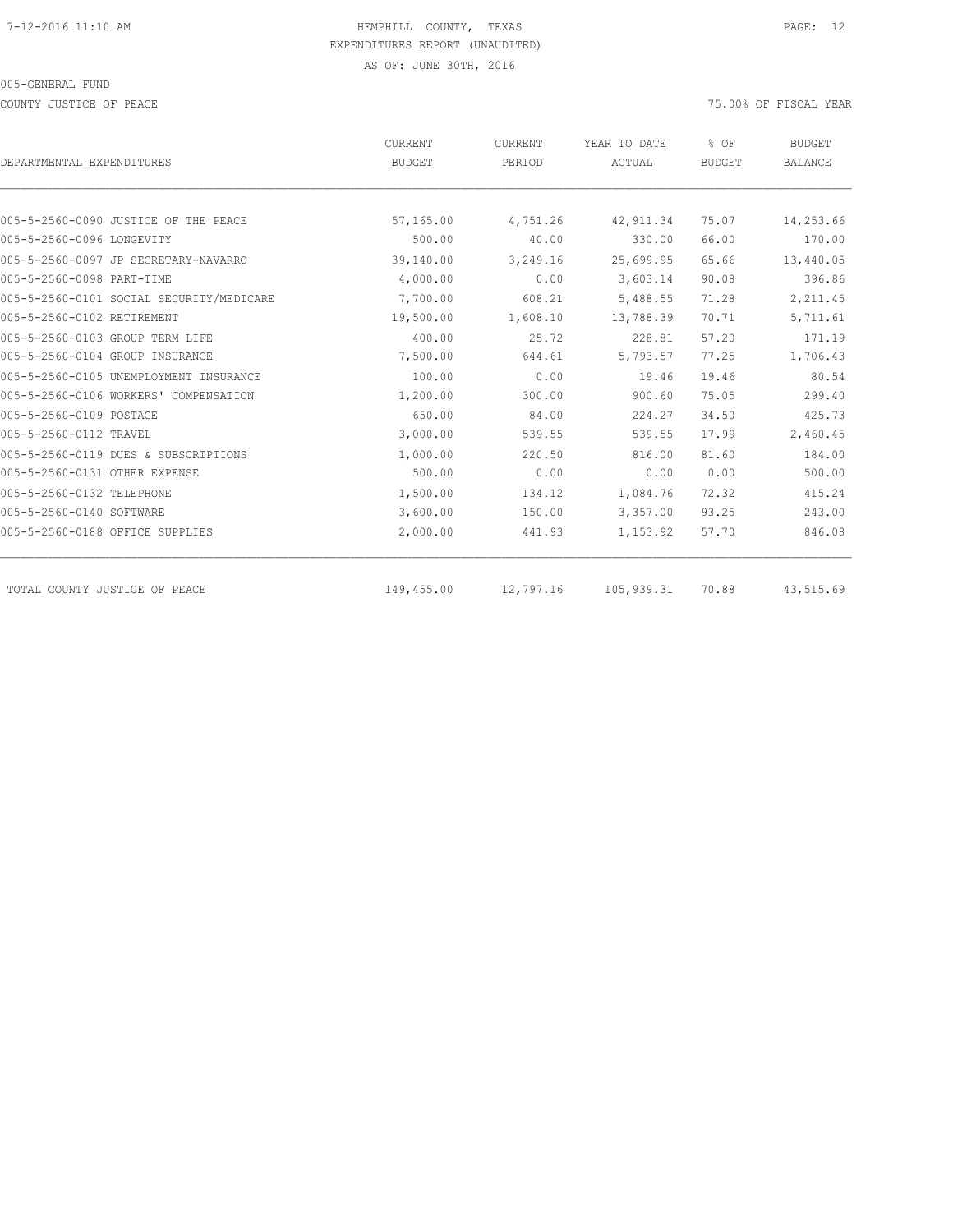CANADIAN FIRE DEPT 75.00% OF FISCAL YEAR

| DEPARTMENTAL EXPENDITURES             | <b>CURRENT</b><br><b>BUDGET</b> | <b>CURRENT</b><br>PERIOD | YEAR TO DATE<br>ACTUAL | % OF<br><b>BUDGET</b> | <b>BUDGET</b><br><b>BALANCE</b> |
|---------------------------------------|---------------------------------|--------------------------|------------------------|-----------------------|---------------------------------|
|                                       |                                 |                          |                        |                       |                                 |
| 005-5-3019-0119 DUES & SUBSCRIPTIONS  | 1,500.00                        | 0.00                     | 0.00                   | 0.00                  | 1,500.00                        |
| 005-5-3019-0122 FUEL & OIL            | 10,000.00                       | 0.00                     | 3,946.71               | 39.47                 | 6,053.29                        |
| 005-5-3019-0124 CONTRACT LABOR        | 10,000.00                       | 0.00                     | 1,683.46               | 16.83                 | 8,316.54                        |
| 005-5-3019-0125 TIRES & TUBES         | 7,000.00                        | 1,629.23                 | 1,629.23               | 23.27                 | 5,370.77                        |
| 005-5-3019-0128 SUPPLIES              | 10,000.00                       | 7.19                     | 5,106.28               | 51.06                 | 4,893.72                        |
| 005-5-3019-0130 COMMUNICATION REPAIRS | 6,000.00                        | 30.00                    | 1,030.35               | 17.17                 | 4,969.65                        |
| 005-5-3019-0137 VEHICLE R&M           | 15,000.00                       | 220.26                   | 14,139.09              | 94.26                 | 860.91                          |
| 005-5-3019-0139 TRAINING SEMINARS     | 7,000.00                        | 0.00                     | 4,331.75               | 61.88                 | 2,668.25                        |
| 005-5-3019-0141 UNIFORMS & CLOTHING   | 7,000.00                        | 0.00                     | 7,000.00               | 100.00                | 0.00                            |
| 005-5-3019-0185 BUILDING R&M          | 5,000.00                        | 0.00                     | 593.94                 | 11.88                 | 4,406.06                        |
| 005-5-3019-0187 PENSION FUND          | 21,000.00                       | 0.00                     | 12,037.55              | 57.32                 | 8,962.45                        |
| 005-5-3019-0189 INVENTORY             | 20,000.00                       | 0.00                     | 8,264.06               | 41.32                 | 11,735.94                       |
| 005-5-3019-0510 CAPITAL OUTLAY        | 35,000.00                       | 0.00                     | 0.00                   | 0.00                  | 35,000.00                       |
| TOTAL CANADIAN FIRE DEPT              | 154,500.00                      | 1,886.68                 | 59,762.42              | 38.68                 | 94,737.58                       |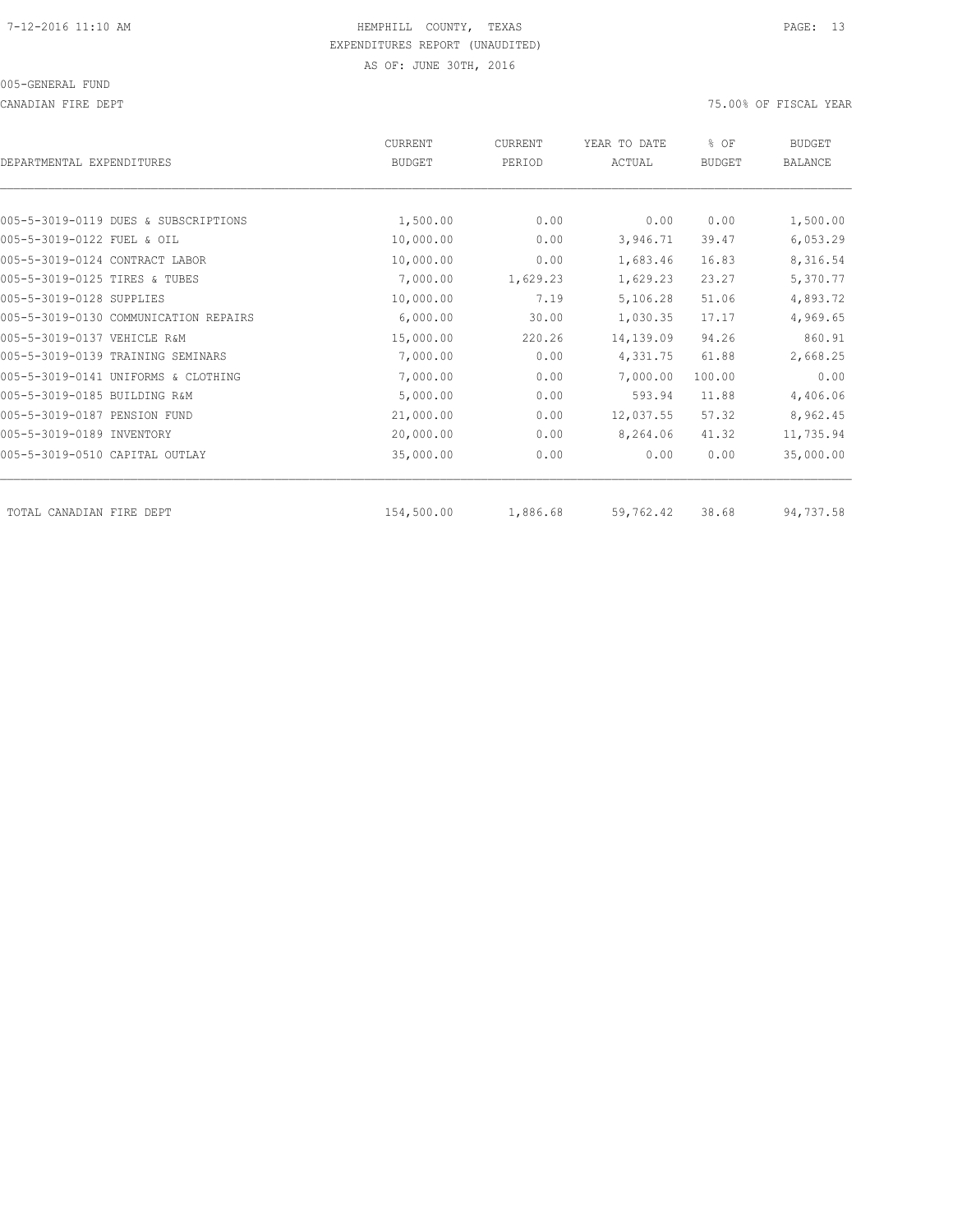LAW ENFORCEMENT 75.00% OF FISCAL YEAR

| DEPARTMENTAL EXPENDITURES                      | CURRENT<br><b>BUDGET</b> | CURRENT<br>PERIOD | YEAR TO DATE<br>ACTUAL | % OF<br><b>BUDGET</b> | <b>BUDGET</b><br>BALANCE |
|------------------------------------------------|--------------------------|-------------------|------------------------|-----------------------|--------------------------|
|                                                |                          |                   |                        |                       |                          |
| 005-5-3500-0080 SHERIFF-PEARSON                | 64,000.00                | 3,825.68          | 48,381.20              | 75.60                 | 15,618.80                |
| 005-5-3500-0081 CHIEF DEPUTY-RAMOS             | 54,590.00                | 3,041.66          | 41,324.94              | 75.70                 | 13,265.06                |
| 005-5-3500-0082 OVERTIME                       | 12,000.00                | 1,056.69          | 2,021.73               | 16.85                 | 9,978.27                 |
| 005-5-3500-0083 CERTIFICATE PAY                | 24,000.00                | 5,900.00          | 13,200.00              | 55.00                 | 10,800.00                |
| 005-5-3500-0084 OVERTIME FOREST SERVICE CONTRA | 3,500.00                 | 742.00            | 388.68                 | 11.11                 | 3, 111.32                |
| 005-5-3500-0086 708-EGGLESTON                  | 49,440.00                | 4,107.50          | 37, 117.50             | 75.08                 | 12,322.50                |
| 005-5-3500-0087 704-HEMPHILL E.                | 49,440.00                | 4,107.50          | 37, 117.50             | 75.08                 | 12,322.50                |
| 005-5-3500-0088 705-VOORHEES                   | 49,440.00                | 4,107.50          | 37, 117.50             | 75.08                 | 12,322.50                |
| 005-5-3500-0089 706-BRANSON                    | 49,440.00                | 4,107.50          | 37, 117.50             | 75.08                 | 12,322.50                |
| 005-5-3500-0090 707-MOORE                      | 49,440.00                | 2,707.50          | 36,979.30              | 74.80                 | 12,460.70                |
| 005-5-3500-0091 703-JORDAN                     | 49,440.00                | 4,107.50          | 37, 117.50             | 75.08                 | 12,322.50                |
| 005-5-3500-0092 709-DeHERRERA                  | 49,440.00                | 4,107.50          | 37, 117.50             | 75.08                 | 12,322.50                |
| 005-5-3500-0093 711-DUNN                       | 49,440.00                | 4,107.50          | 37, 117.50             | 75.08                 | 12,322.50                |
| 005-5-3500-0096 LONGEVITY                      | 6,000.00                 | 470.00            | 4,035.00               | 67.25                 | 1,965.00                 |
| 005-5-3500-0097 SECRETARY- DIAL                | 40,479.00                | 3,360.76          | 30,396.84              | 75.09                 | 10,082.16                |
| 005-5-3500-0098 PART TIME HELP                 | 4,500.00                 | 606.25            | 1,853.14               | 41.18                 | 2,646.86                 |
| 005-5-3500-0101 SOCIAL SECURITY/MEDICARE       | 46,500.00                | 3,828.30          | 33,005.94              | 70.98                 | 13,494.06                |
| 005-5-3500-0102 RETIREMENT                     | 120,000.00               | 10,109.38         | 87,832.21              | 73.19                 | 32, 167.79               |
| 005-5-3500-0103 GROUP TERM LIFE                | 2,500.00                 | 161.74            | 1,463.98               | 58.56                 | 1,036.02                 |
| 005-5-3500-0104 GROUP INSURANCE                | 82,500.00                | 7,068.38          | 63,528.30              | 77.00                 | 18,971.70                |
| 005-5-3500-0105 UNEMPLOYMENT INSURANCE         | 2,000.00                 | 0.00              | 291.41                 | 14.57                 | 1,708.59                 |
| 005-5-3500-0106 WORKERS' COMPENSATION          | 7,000.00                 | 2,974.31          | 8,894.93               | 127.07 (              | 1,894.93)                |
| 005-5-3500-0109 POSTAGE                        | 1,000.00                 | 51.91             | 752.48                 | 75.25                 | 247.52                   |
| 005-5-3500-0112 TRAVEL & EDUCATION             | 15,000.00                | 152.62            | 5,809.47               | 38.73                 | 9,190.53                 |
| 005-5-3500-0119 DUES & SUBSCRIPTIONS           | 1,100.00                 | 16.23             | 1,046.88               | 95.17                 | 53.12                    |
| 005-5-3500-0122 FUEL & OIL                     | 60,000.00                | 2,181.84          | 21,564.70              | 35.94                 | 38,435.30                |
| 005-5-3500-0130 COMMUNICATION EXPENSES         | 3,000.00                 | 939.00            | 2,609.97               | 87.00                 | 390.03                   |
| 005-5-3500-0131 OTHER EXPENSE                  | 4,000.00                 | 115.80            | 3,239.07               | 80.98                 | 760.93                   |
| 005-5-3500-0132 TELEPHONE                      | 15,000.00                | 1,616.45          | 9,981.74               | 66.54                 | 5,018.26                 |
| 005-5-3500-0137 VEHICLE REPAIRS & MAIN.        | 12,000.00                | 647.75            | 8,078.55               | 67.32                 | 3,921.45                 |
| 005-5-3500-0141 UNIFORMS                       | 3,500.00                 | 155.67            | 63.60                  | 1.82                  | 3,436.40                 |
| 005-5-3500-0142 MAINTENANCE CONTRACTS          | 35,000.00                | 2,576.96          | 22, 243.13             | 63.55                 | 12,756.87                |
| 005-5-3500-0143 JANITORIAL SUPPLIES            | 750.00                   | 0.00              | 44.65                  | 5.95                  | 705.35                   |
| 005-5-3500-0160 D.A.R.E. PROGRAM               | 7,500.00                 | 0.00              | 3,612.27               | 48.16                 | 3,887.73                 |
| 005-5-3500-0165 COMMUNITY SERVICE PROJECTS     | 2,000.00                 | $0.00$ (          | 797.50)                | $39.88 -$             | 2,797.50                 |
| 005-5-3500-0183 REPAIRS-MAINTENANCE            | 4,000.00                 | 118.07            | 2,361.56               | 59.04                 | 1,638.44                 |
| 005-5-3500-0188 OFFICE SUPPLIES                | 4,000.00                 | 0.00              | 523.57                 | 13.09                 | 3,476.43                 |
| 005-5-3500-0189 INVENTORY/EQUIPMENT            | 25,000.00                | 90.00             | 20,674.06              | 82.70                 | 4,325.94                 |
| 005-5-3500-0510 CAPITAL OUTLAY                 | 80,000.00                | 0.00              | 59,166.04              | 73.96                 | 20,833.96                |
|                                                |                          |                   |                        |                       |                          |
| TOTAL LAW ENFORCEMENT                          | 1,137,939.00             | 83,267.45         | 794,394.34             | 69.81                 | 343,544.66               |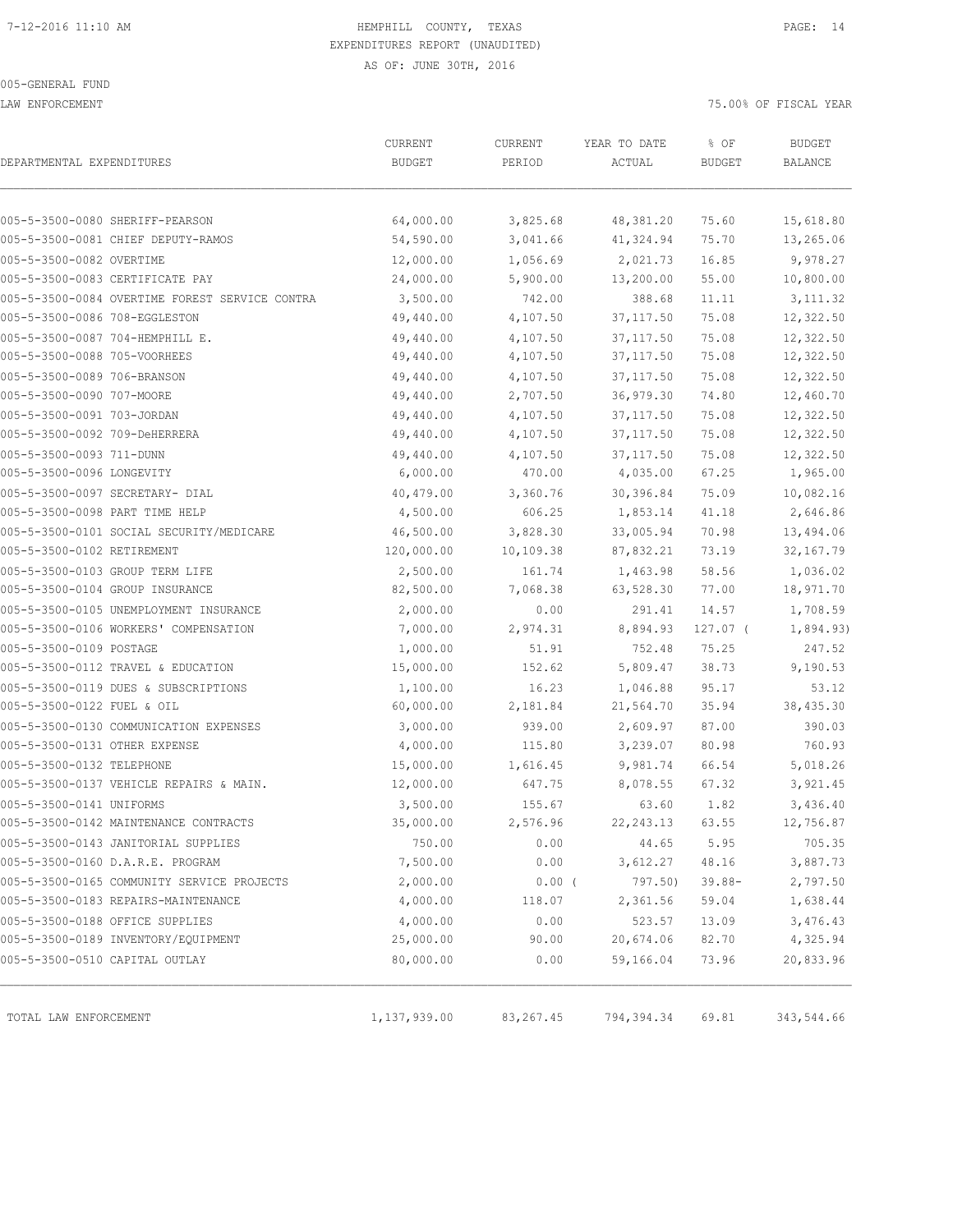LAW/JAIL OPERATIONS 75.00% OF FISCAL YEAR

|                                          | <b>CURRENT</b> | <b>CURRENT</b> | YEAR TO DATE | % OF          | <b>BUDGET</b>  |  |
|------------------------------------------|----------------|----------------|--------------|---------------|----------------|--|
| DEPARTMENTAL EXPENDITURES                | <b>BUDGET</b>  | PERIOD         | ACTUAL       | <b>BUDGET</b> | <b>BALANCE</b> |  |
|                                          |                |                |              |               |                |  |
| 005-5-3600-0082 OVERTIME PAY             | 3,000.00       | 232.61         | 276.36       | 9.21          | 2,723.64       |  |
| 005-5-3600-0083 CERTIFICATE PAY          | 6,000.00       | 400.00         | 3,600.00     | 60.00         | 2,400.00       |  |
| 005-5-3600-0090 DISPATCHER-JONES         | 40,685.00      | 3,377.92       | 30,551.28    | 75.09         | 10,133.72      |  |
| 005-5-3600-0091 CHIEF DISPATCH-BRITTIAN  | 44,290.00      | 6,087.02       | 35,663.74    | 80.52         | 8,626.26       |  |
| 005-5-3600-0092 JAIL ADMIN-BOYDSTON      | 44,290.00      | 3,878.34       | 35,055.06    | 79.15         | 9,234.94       |  |
| 005-5-3600-0093 DISPATCHER               | 40,685.00      | 3,377.92       | 30,551.28    | 75.09         | 10,133.72      |  |
| 005-5-3600-0094 DISPATCHER-FRALEY        | 40,685.00      | 3,377.92       | 30,551.28    | 75.09         | 10,133.72      |  |
| 005-5-3600-0095 DISPATCHER-KELLS         | 40,685.00      | 3,377.92       | 30,551.28    | 75.09         | 10,133.72      |  |
| 005-5-3600-0096 LONGEVITY                | 6,000.00       | 490.00         | 4,330.00     | 72.17         | 1,670.00       |  |
| 005-5-3600-0097 DISPATCHER-CARTER        | 40,685.00      | 3,377.92       | 30,551.28    | 75.09         | 10,133.72      |  |
| 005-5-3600-0101 SOCIAL SECURITY/MEDICARE | 23,400.00      | 1,987.79       | 16,791.60    | 71.76         | 6,608.40       |  |
| 005-5-3600-0102 RETIREMENT               | 62,000.00      | 5,595.48       | 46, 327.24   | 74.72         | 15,672.76      |  |
| 005-5-3600-0103 GROUP TERM LIFE          | 1,100.00       | 89.51          | 771.96       | 70.18         | 328.04         |  |
| 005-5-3600-0104 GROUP INSURANCE          | 52,500.00      | 4,498.06       | 40, 427.10   | 77.00         | 12,072.90      |  |
| 005-5-3600-0105 UNEMPLOYMENT INSURANCE   | 2,000.00       | 0.00           | 152.99       | 7.65          | 1,847.01       |  |
| 005-5-3600-0106 WORKERS' COMPENSATION    | 4,000.00       | 1,050.00       | 3,152.10     | 78.80         | 847.90         |  |
| 005-5-3600-0112 TRAVEL & EDUCATION       | 6,000.00       | 67.15          | 4,705.40     | 78.42         | 1,294.60       |  |
| 005-5-3600-0131 OTHER EXPENSE            | 3,500.00       | 0.00           | 555.00       | 15.86         | 2,945.00       |  |
| 005-5-3600-0141 UNIFORMS                 | 2,000.00       | 229.70         | 602.88       | 30.14         | 1,397.12       |  |
| 005-5-3600-0143 PRISONER EXPENSES        | 10,000.00      | 176.65         | 8,445.17     | 84.45         | 1,554.83       |  |
| 005-5-3600-0145 PRISONER MEALS           | 40,000.00      | 0.00           | 28,556.65    | 71.39         | 11,443.35      |  |
| 005-5-3600-0183 REPAIRS                  | 15,000.00      | 967.48         | 7,314.36     | 48.76         | 7,685.64       |  |
| 005-5-3600-0188 OFFICE SUPPLIES          | 2,000.00       | 0.00           | 1,848.01     | 92.40         | 151.99         |  |
| 005-5-3600-0189 INVENTORY/EQUIPMENT      | 10,000.00      | 0.00           | 575.72       | 5.76          | 9,424.28       |  |
| 005-5-3600-0510 CAPITAL OUTLAY           | 10,000.00      | 0.00           | 0.00         | 0.00          | 10,000.00      |  |
| TOTAL LAW/JAIL OPERATIONS                | 550,505.00     | 42,639.39      | 391,907.74   | 71.19         | 158,597.26     |  |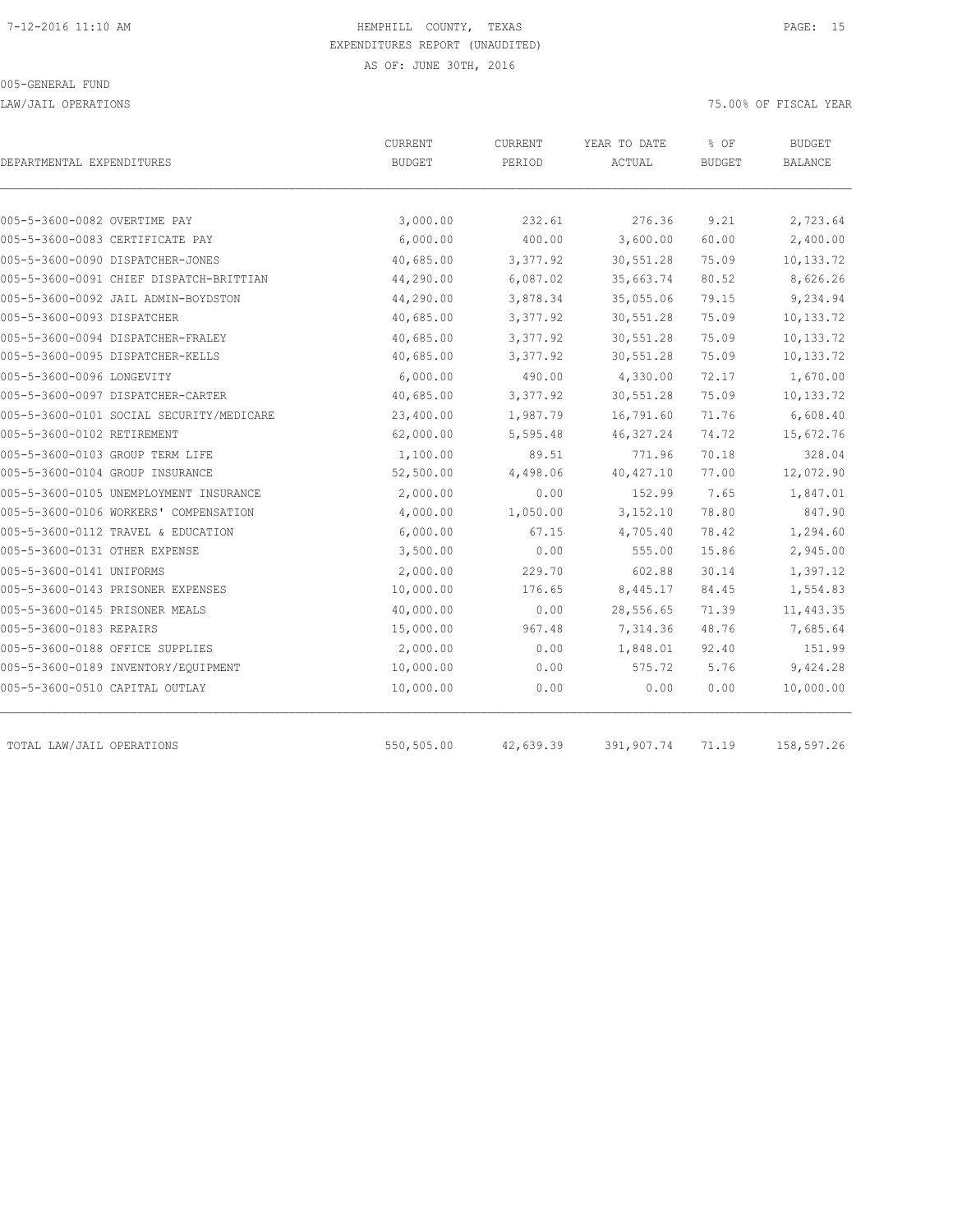# HEMPHILL COUNTY, TEXAS **PAGE:** 16 EXPENDITURES REPORT (UNAUDITED) AS OF: JUNE 30TH, 2016

SOLID WASTE DISPOSAL 75.00% OF FISCAL YEAR

| DEPARTMENTAL EXPENDITURES      | CURRENT<br>BUDGET | CURRENT<br>PERIOD | YEAR TO DATE<br>ACTUAL | % OF<br><b>BUDGET</b> | BUDGET<br><b>BALANCE</b> |
|--------------------------------|-------------------|-------------------|------------------------|-----------------------|--------------------------|
|                                |                   |                   |                        |                       |                          |
| 005-5-6025-0122 FUEL & OIL     | 33,000.00         | 1,108.55          | 7,348.54               | 22.27                 | 25,651.46                |
| 005-5-6025-0127 TIPPING FEES   | 200,000.00        | 13,704.60         | 110,987.76             | 55.49                 | 89,012.24                |
| 005-5-6025-0510 CAPITAL OUTLAY | 0.00              | 0.00              | 0.00                   | 0.00                  | 0.00                     |
|                                |                   |                   |                        |                       |                          |
| TOTAL SOLID WASTE DISPOSAL     | 233,000.00        | 14,813.15         | 118,336.30             | 50.79                 | 114,663.70               |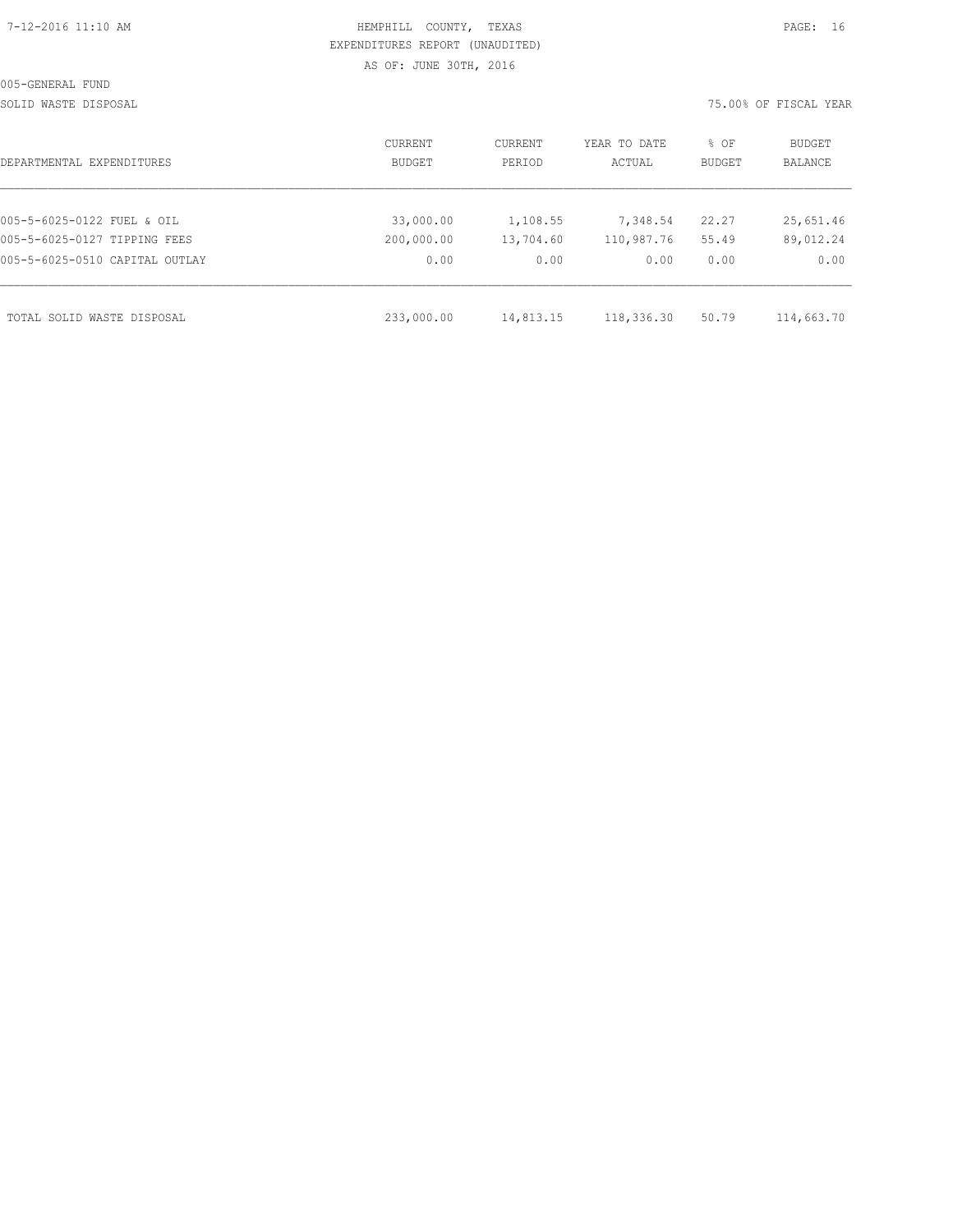PUBLIC FACILITIES 75.00% OF FISCAL YEAR

| DEPARTMENTAL EXPENDITURES               | <b>CURRENT</b><br>BUDGET | CURRENT<br>PERIOD | YEAR TO DATE<br>ACTUAL | % OF<br><b>BUDGET</b> | <b>BUDGET</b><br>BALANCE |
|-----------------------------------------|--------------------------|-------------------|------------------------|-----------------------|--------------------------|
|                                         |                          |                   |                        |                       |                          |
| 005-5-7001-0124 TECH SUPPORT CONTRACT   | 12,000.00                | 0.00              | 0.00                   | 0.00                  | 12,000.00                |
| 005-5-7001-0126 ROAD REPAIR             | 400,000.00               | 0.00              | 155,995.70             | 39.00                 | 244,004.30               |
| 005-5-7001-0128 SUPPLIES                | 17,000.00                | 1,750.80          | 9,957.46               | 58.57                 | 7,042.54                 |
| 005-5-7001-0129 COKES & COFFEE          | 4,500.00                 | 255.70            | 3,262.60               | 72.50                 | 1,237.40                 |
| 005-5-7001-0133 UTILITIES/GENERAL       | 120,000.00               | 6,661.85          | 71,333.32              | 59.44                 | 48,666.68                |
| 005-5-7001-0183 PUBLIC FACILITIES R&M   | 240,000.00               | 42.50             | 19,389.79              | 8.08                  | 220,610.21               |
| 005-5-7001-0185 COURTHOUSE R&M          | 15,000.00                | 3,661.98          | 12,587.97              | 83.92                 | 2,412.03                 |
| 005-5-7001-0186 BRIDGE/DAM-REPAIR/SPRAY | 60,000.00                | 3,179.35          | 18,714.56              | 31.19                 | 41,285.44                |
| 005-5-7001-0189 INVENTORY/EQUIPMENT     | 10,000.00                | 0.00              | 320.00                 | 3.20                  | 9,680.00                 |
| 005-5-7001-0217 TRANSFER OUT            | 0.00                     | 0.00              | 0.00                   | 0.00                  | 0.00                     |
| 005-5-7001-0510 CAPITAL OUTLAY          | 3,534,408.00             | 482.18            | 692,659.24             | 19.60                 | 2,841,748.76             |
|                                         |                          |                   |                        |                       |                          |
| TOTAL PUBLIC FACILITIES                 | 4,412,908.00             | 16,034.36         | 984,220.64             | 22,30                 | 3,428,687.36             |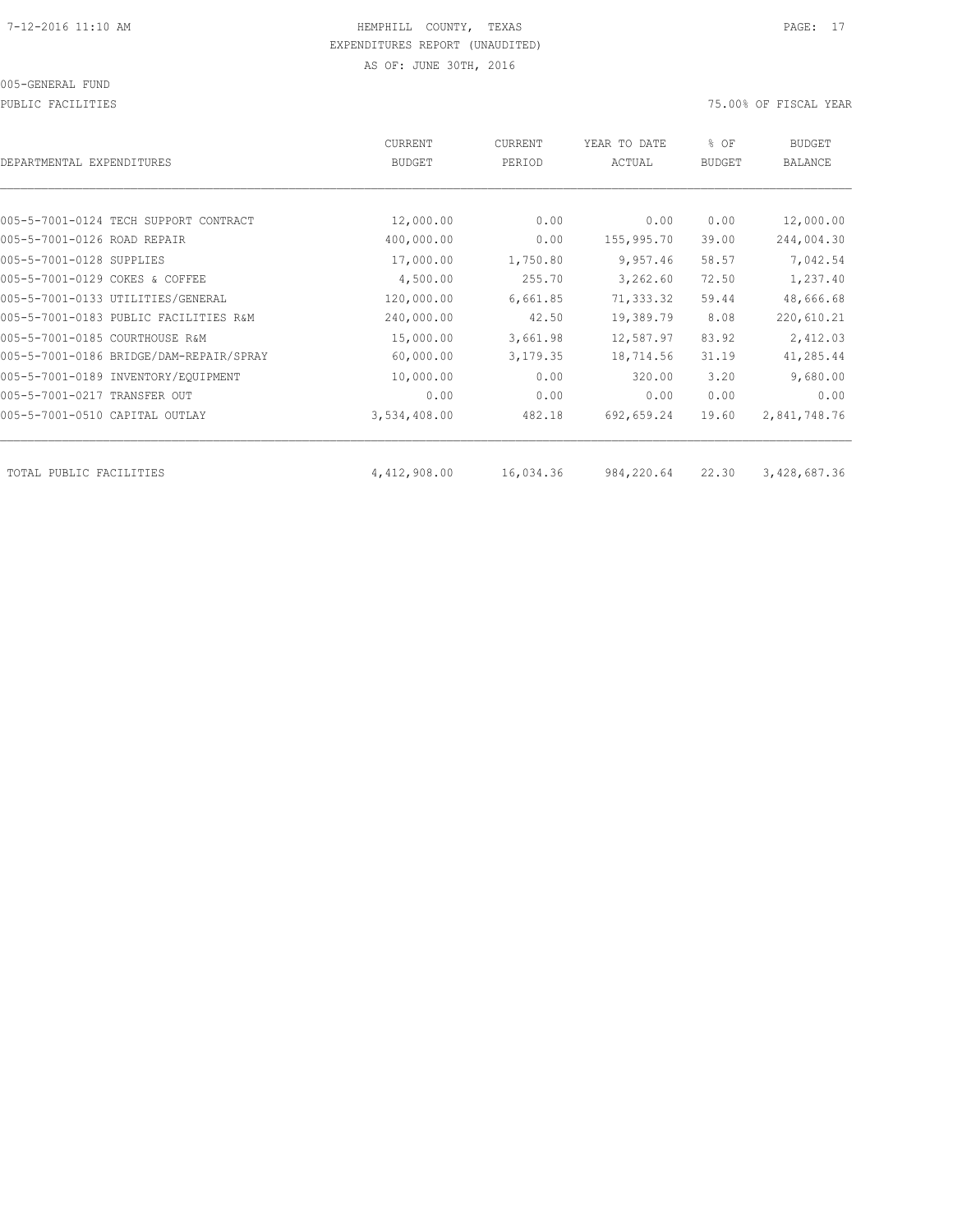005-GENERAL FUND

CEMETERY 75.00% OF FISCAL YEAR

| DEPARTMENTAL EXPENDITURES                | <b>CURRENT</b><br><b>BUDGET</b> | CURRENT<br>PERIOD | YEAR TO DATE<br>ACTUAL | % OF<br><b>BUDGET</b> | <b>BUDGET</b><br><b>BALANCE</b> |
|------------------------------------------|---------------------------------|-------------------|------------------------|-----------------------|---------------------------------|
|                                          |                                 |                   |                        |                       |                                 |
| 005-5-7016-0097 CEMETERY ADM-JAHNEL      | 7,500.00                        | 0.00              | 4,375.00               | 58.33                 | 3,125.00                        |
| 005-5-7016-0101 SOCIAL SECURITY/MEDICARE | 600.00                          | 0.00              | 334.69                 | 55.78                 | 265.31                          |
| 005-5-7016-0105 UNEMPLOYMENT INSURANCE   | 100.00                          | 0.00              | 2.00                   | 2.00                  | 98.00                           |
| 005-5-7016-0114 VETERAN'S MARKERS        | 1,000.00                        | 0.00              | 0.00                   | 0.00                  | 1,000.00                        |
| 005-5-7016-0124 CONTRACT LABOR           | 5,000.00                        | 1,539.70          | 16,039.70              | $320.79$ (            | 11,039.70)                      |
| 005-5-7016-0128 SUPPLIES                 | 1,500.00                        | 0.00              | 217.29                 | 14.49                 | 1,282.71                        |
| 005-5-7016-0130 UNMARKED GRAVES          | 2,000.00                        | 0.00              | 360.00                 | 18.00                 | 1,640.00                        |
| 005-5-7016-0133 UTILITIES                | 300.00                          | 12.70             | 103.54                 | 34.51                 | 196.46                          |
| 005-5-7016-0140 LANDSCAPING              | 4,000.00                        | 0.00              | 630.00                 | 15.75                 | 3,370.00                        |
| 005-5-7016-0142 CONTRACT MOWING          | 35,000.00                       | 3,737.50          | 18,987.50              | 54.25                 | 16,012.50                       |
| 005-5-7016-0510 CAPITAL OUTLAY           | 7,000.00                        | 0.00              | 0.00                   | 0.00                  | 7,000.00                        |
| TOTAL CEMETERY                           | 64,000.00                       | 5,289.90          | 41,049.72              | 64.14                 | 22,950.28                       |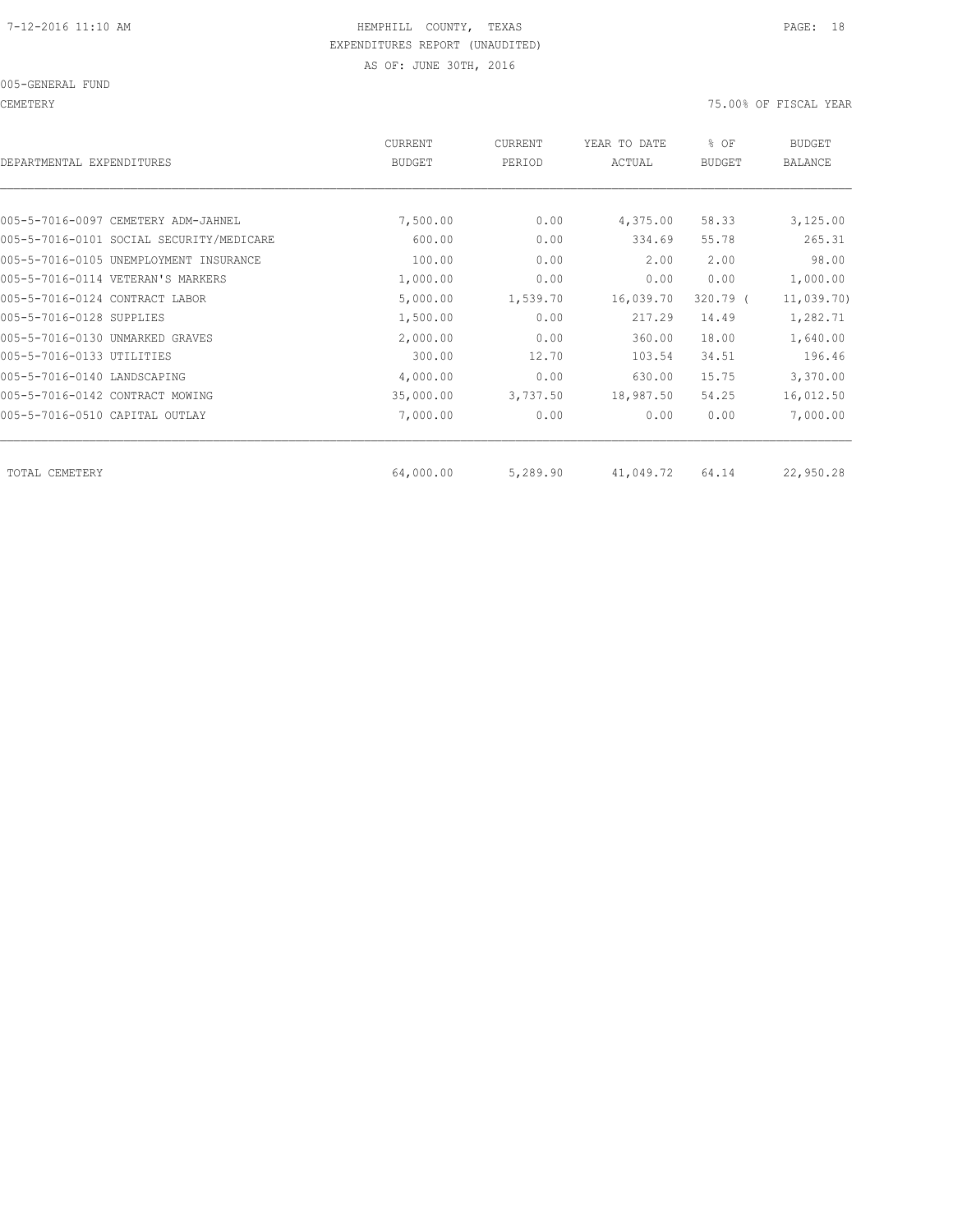OTHER COMPLEXES 75.00% OF FISCAL YEAR

|                                          | CURRENT       | CURRENT   | YEAR TO DATE | % OF          | <b>BUDGET</b>  |
|------------------------------------------|---------------|-----------|--------------|---------------|----------------|
| DEPARTMENTAL EXPENDITURES                | <b>BUDGET</b> | PERIOD    | ACTUAL       | <b>BUDGET</b> | <b>BALANCE</b> |
|                                          |               |           |              |               |                |
| 005-5-7018-0082 OVERTIME                 | 4,000.00      | 0.00      | 0.00         | 0.00          | 4,000.00       |
| 005-5-7018-0091 COMPLEX SUPERVISOR-LYNCH | 52,530.00     | 4,395.00  | 39,705.00    | 75.59         | 12,825.00      |
| 005-5-7018-0092 COMPLEX ROADHAND-YARNOLD | 47,380.00     | 3,935.84  | 35, 572.56   | 75.08         | 11,807.44      |
| 005-5-7018-0096 LONGEVITY                | 3,800.00      | 310.00    | 2,760.00     | 72.63         | 1,040.00       |
| 005-5-7018-0098 PART-TIME HELP           | 12,000.00     | 1,147.25  | 1,348.75     | 11.24         | 10,651.25      |
| 005-5-7018-0101 SOCIAL SECURITY/MEDICARE | 9,000.00      | 746.52    | 6,057.27     | 67.30         | 2,942.73       |
| 005-5-7018-0102 RETIREMENT               | 23,700.00     | 1,728.16  | 15,607.44    | 65.85         | 8,092.56       |
| 005-5-7018-0103 GROUP TERM LIFE          | 400.00        | 27.66     | 260.28       | 65.07         | 139.72         |
| 005-5-7018-0104 GROUP INSURANCE          | 15,000.00     | 1,285.16  | 11,550.60    | 77.00         | 3,449.40       |
| 005-5-7018-0105 UNEMPLOYMENT INSURANCE   | 500.00        | 0.00      | 52.11        | 10.42         | 447.89         |
| 005-5-7018-0106 WORKERS' COMPENSATION    | 1,400.00      | 479.38    | 1,650.78     | $117.91$ (    | 250.78)        |
| 005-5-7018-0122 FUEL & OIL               | 15,000.00     | 342.07    | 4,958.06     | 33.05         | 10,041.94      |
| 005-5-7018-0124 MACHINE HIRE/CONT LABOR  | 3,000.00      | 0.00      | 911.33       | 30.38         | 2,088.67       |
| 005-5-7018-0125 TIRES & TUBES            | 1,500.00      | 30.95     | 226.90       | 15.13         | 1,273.10       |
| 005-5-7018-0128 MATERIAL & SUPPLIES      | 12,000.00     | 366.49    | 8,050.71     | 67.09         | 3,949.29       |
| 005-5-7018-0132 TELEPHONE                | 700.00        | 0.00      | 0.00         | 0.00          | 700.00         |
| 005-5-7018-0183 REPAIRS & MAINTENANCE    | 18,000.00     | 0.00      | 1,065.21     | 5.92          | 16,934.79      |
| 005-5-7018-0185 TREES                    | 2,000.00      | 0.00      | 0.00         | 0.00          | 2,000.00       |
| 005-5-7018-0189 INVENTORY                | 15,000.00     | 132.36    | 3,657.36     | 24.38         | 11,342.64      |
| 005-5-7018-0206 CHEMICALS                | 3,000.00      | 0.00      | 1,749.40     | 58.31         | 1,250.60       |
| 005-5-7018-0510 CAPITAL OUTLAY           | 45,000.00     | 11,000.00 | 22,450.00    | 49.89         | 22,550.00      |
| TOTAL OTHER COMPLEXES                    | 284,910.00    | 25,926.84 | 157,633.76   | 55.33         | 127,276.24     |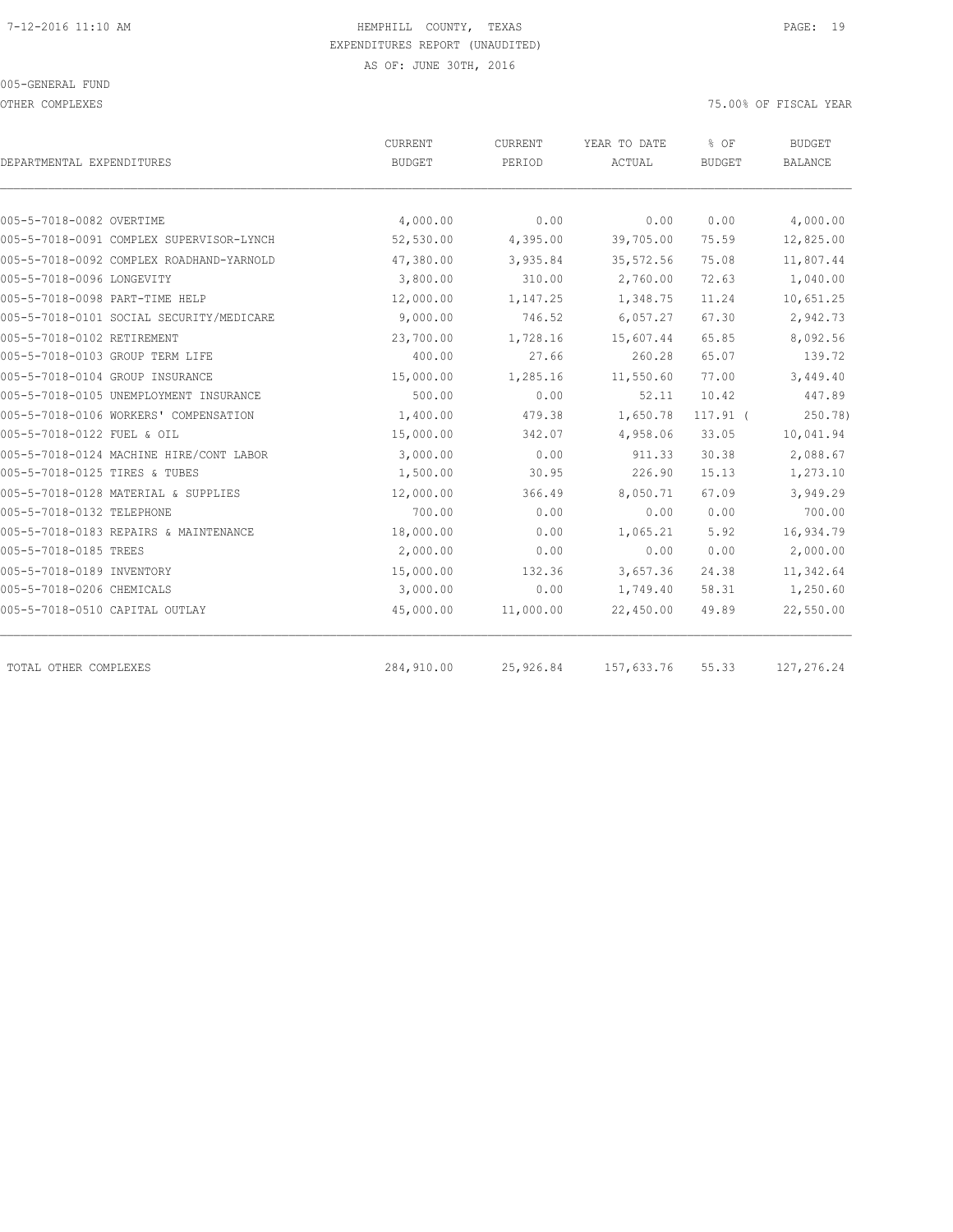LIBRARY 75.00% OF FISCAL YEAR

| DEPARTMENTAL EXPENDITURES                   | <b>CURRENT</b><br>BUDGET | <b>CURRENT</b><br>PERIOD | YEAR TO DATE<br>ACTUAL | % OF<br><b>BUDGET</b> | BUDGET<br>BALANCE |
|---------------------------------------------|--------------------------|--------------------------|------------------------|-----------------------|-------------------|
| 005-5-7041-0090 LIBRARIAN-DILLON            | 52,530.00                | 4,365.00                 | 39,435.00              | 75.07                 | 13,095.00         |
| 005-5-7041-0094 PART-TIME JANITOR           | 2,000.00                 | 0.00                     | 0.00                   | 0.00                  | 2,000.00          |
| 005-5-7041-0095 CLERK-GARCIA                | 33,000.00                | 2,737.50                 | 24,787.50              | 75.11                 | 8,212.50          |
| 005-5-7041-0096 LONGEVITY                   | 3,100.00                 | 250.00                   | 2,165.00               | 69.84                 | 935.00            |
| 005-5-7041-0097 CLERK/PT-LIBRARY CLERK      | 35,500.00                | 3,340.02                 | 21,934.08              | 61.79                 | 13,565.92         |
| 005-5-7041-0098 CLERK-POWELL                | 31,518.00                | 2,614.00                 | 21,732.30              | 68.95                 | 9,785.70          |
| 005-5-7041-0101 SOCIAL SECURITY/MEDICARE    | 12,000.00                | 973.06                   | 8,054.23               | 67.12                 | 3,945.77          |
| 005-5-7041-0102 RETIREMENT                  | 31,550.00                | 2,206.16                 | 21,555.67              | 68.32                 | 9,994.33          |
| 005-5-7041-0103 GROUP TERM LIFE             | 600.00                   | 35.31                    | 360.20                 | 60.03                 | 239.80            |
| 005-5-7041-0104 GROUP INSURANCE             | 22,500.00                | 1,337.53                 | 12,604.22              | 56.02                 | 9,895.78          |
| 005-5-7041-0105 UNEMPLOYMENT INSURANCE      | 1,000.00                 | 0.00                     | 73.32                  | 7.33                  | 926.68            |
| 005-5-7041-0106 WORKERS' COMPENSATION       | 2,500.00                 | 750.00                   | 2,237.00               | 89.48                 | 263.00            |
| 005-5-7041-0112 TRAVEL                      | 6,000.00                 | 1,683.28                 | 4,520.27               | 75.34                 | 1,479.73          |
| 005-5-7041-0119 DUES                        | 2,100.00                 | 0.00                     | 1,651.25               | 78.63                 | 448.75            |
| 005-5-7041-0128 SUPPLIES                    | 10,000.00                | 505.57                   | 6,555.33               | 65.55                 | 3,444.67          |
| 005-5-7041-0132 TELEPHONE                   | 7,000.00                 | 644.44                   | 4,712.44               | 67.32                 | 2,287.56          |
| 005-5-7041-0142 HARRINGTON L. CONSORTIUM    | 10,200.00                | 0.00                     | 10,350.07              | $101.47$ (            | 150.07)           |
| 005-5-7041-0168 BOOKS                       | 33,000.00                | 2,752.18                 | 22,918.46              | 69.45                 | 10,081.54         |
| 005-5-7041-0169 LIBRARY MEMORIALS/DONATIONS | 5,000.00                 | 800.00                   | 3,672.20               | 73.44                 | 1,327.80          |
| 005-5-7041-0181 TECH SUPPORT                | 9,000.00                 | 401.17                   | 5,672.51               | 63.03                 | 3,327.49          |
| 005-5-7041-0189 INVENTORY                   | 7,000.00                 | 0.00                     | 2,894.16               | 41.35                 | 4,105.84          |
| TOTAL LIBRARY                               | 317,098.00               | 25,395.22                | 217,885.21             | 68.71                 | 99,212.79         |
| TOTAL EXPENDITURES                          | 10,721,163.00            | 359,604.34               | 5,061,835.40           | 47.21                 | 5,659,327.60      |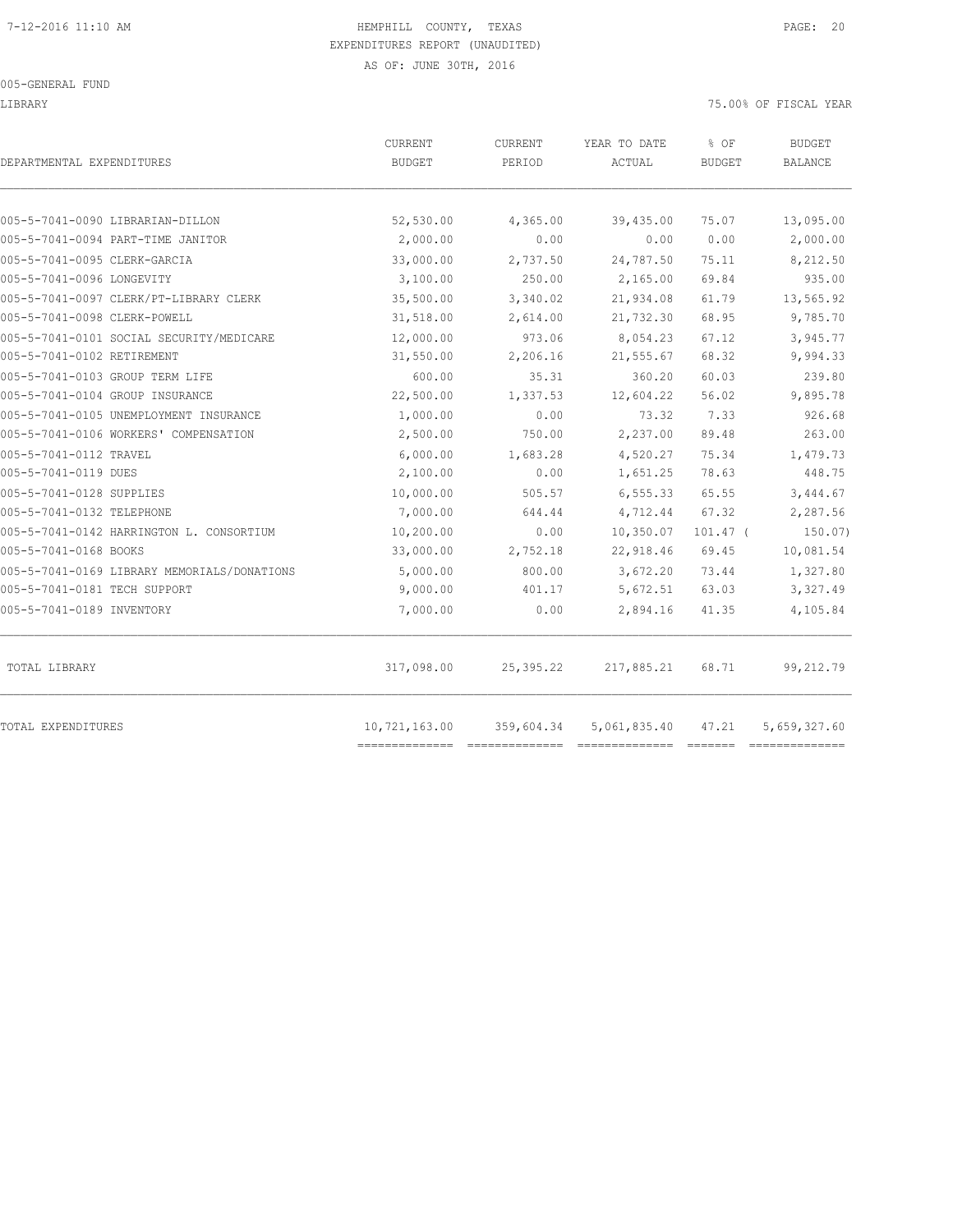LAW LIBRARY 75.00% OF FISCAL YEAR

| DEPARTMENTAL EXPENDITURES            | CURRENT<br><b>BUDGET</b> | CURRENT<br>PERIOD | YEAR TO DATE<br>ACTUAL | % OF<br>BUDGET | BUDGET<br>BALANCE |
|--------------------------------------|--------------------------|-------------------|------------------------|----------------|-------------------|
| 008-5-2008-0114 LAW LIBRARY EXPENSES | 2,400.00                 | 0.00              | 1,764.00               | 73.50          | 636.00            |
| TOTAL LAW LIBRARY                    | 2,400.00                 | 0.00              | 1,764.00               | 73.50          | 636.00            |
| TOTAL EXPENDITURES                   | 2,400.00                 | 0.00              | 1,764.00               | 73.50          | 636.00            |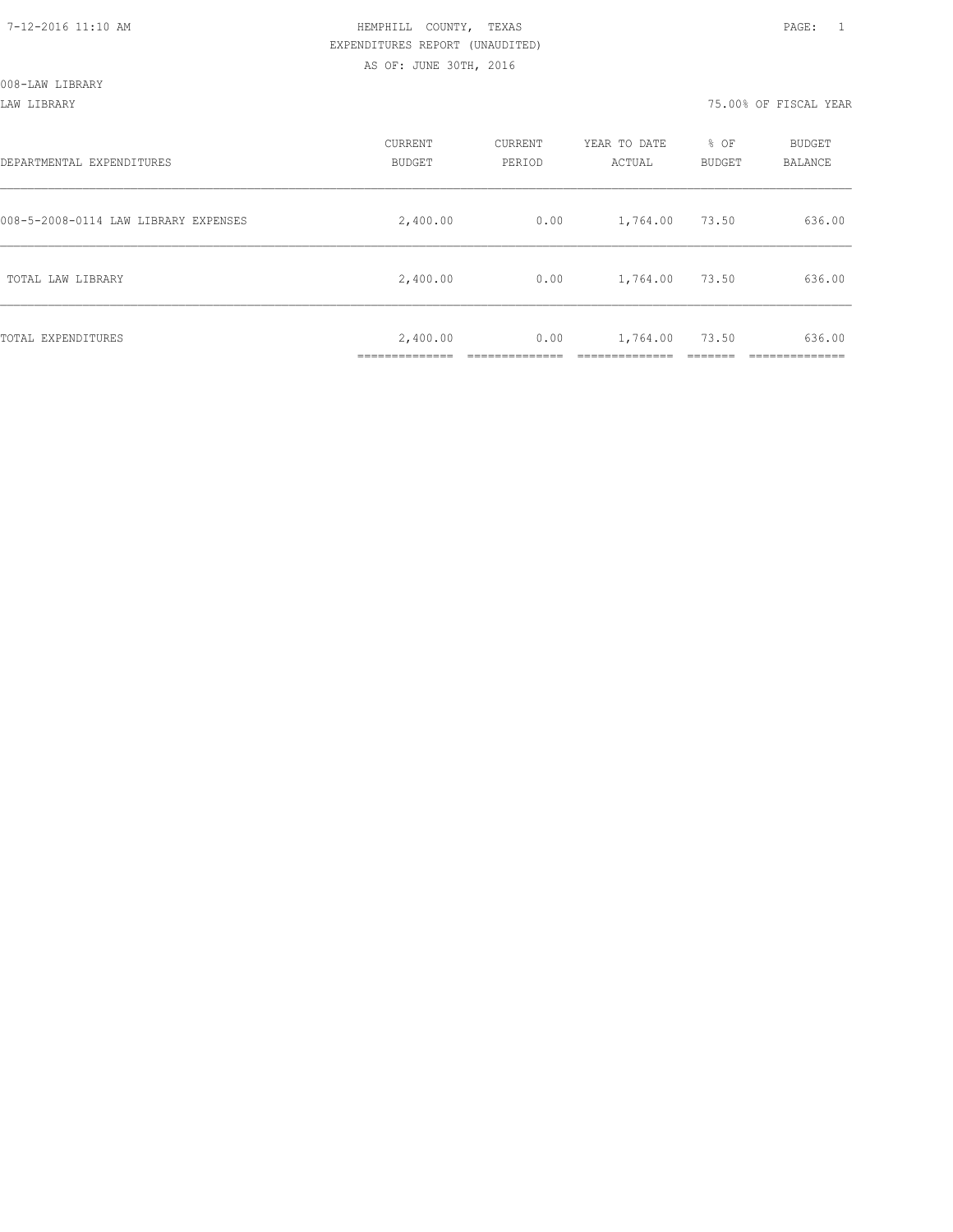CO COURTHOUSE SECURITY 75.00% OF FISCAL YEAR

| DEPARTMENTAL EXPENDITURES          | CURRENT<br><b>BUDGET</b> | CURRENT<br>PERIOD | YEAR TO DATE<br>ACTUAL | % OF<br><b>BUDGET</b> | <b>BUDGET</b><br><b>BALANCE</b> |
|------------------------------------|--------------------------|-------------------|------------------------|-----------------------|---------------------------------|
| 009-5-3009-0114 CRTHS SECURITY EXP | 58,000.00                | 500.00            | 7,002.45               | 12.07                 | 50,997.55                       |
| TOTAL CO COURTHOUSE SECURITY       | 58,000.00                | 500.00            | 7,002.45               | 12.07                 | 50,997.55                       |
| TOTAL EXPENDITURES                 | 58,000.00                | 500.00            | 7,002.45               | 12.07                 | 50,997.55                       |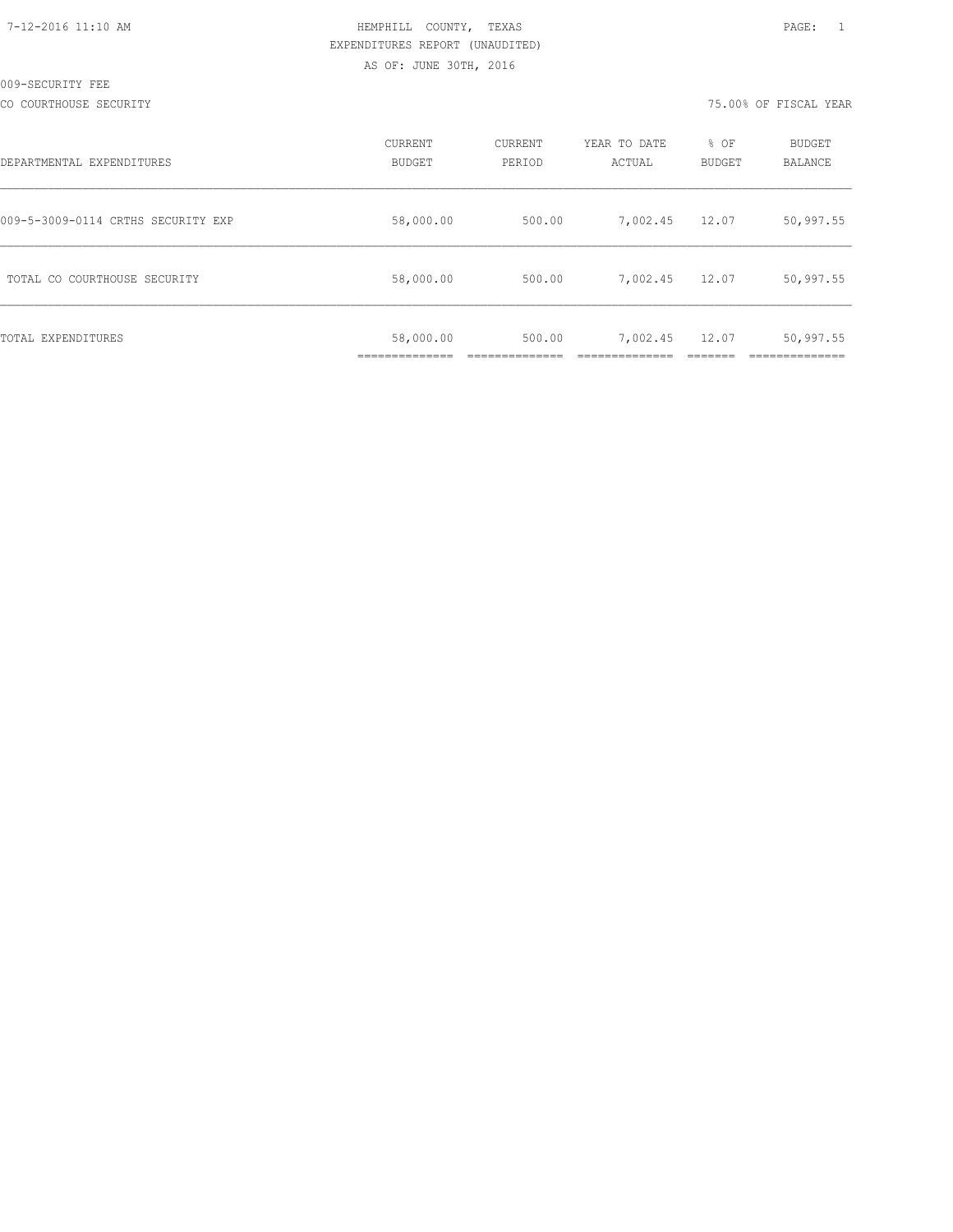# 7-12-2016 11:10 AM HEMPHILL COUNTY, TEXAS PAGE: 1 EXPENDITURES REPORT (UNAUDITED)

AS OF: JUNE 30TH, 2016

010-AIRPORT

AIRPORT 75.00% OF FISCAL YEAR

| DEPARTMENTAL EXPENDITURES                     | CURRENT<br><b>BUDGET</b>     | CURRENT<br>PERIOD | YEAR TO DATE<br>ACTUAL | % OF<br><b>BUDGET</b> | <b>BUDGET</b><br>BALANCE |
|-----------------------------------------------|------------------------------|-------------------|------------------------|-----------------------|--------------------------|
|                                               |                              |                   |                        |                       |                          |
| 010-5-7010-0109 POSTAGE                       | 200.00                       | 0.00              | 192.15                 | 96.08                 | 7.85                     |
| 010-5-7010-0112 TRAVEL/DUES/PUBLICATIONS      | 1,000.00                     | 0.00              | 467.17                 | 46.72                 | 532.83                   |
| 010-5-7010-0122 FUEL & OIL                    | 140,000.00                   | 70.94             | 46, 393.76             | 33.14                 | 93,606.24                |
| 010-5-7010-0124 AIRPORT MGR CONTRACT          | 54,000.00                    | 4,121.00          | 40,533.25              | 75.06                 | 13,466.75                |
| 010-5-7010-0127 FUEL SYSTEM MAINTENANCE       | 5,000.00                     | 0.00              | 1,159.84               | 23.20                 | 3,840.16                 |
| 010-5-7010-0131 OTHER EXPENSE                 | 2,000.00                     | 476.21            | 1,589.99               | 79.50                 | 410.01                   |
| 010-5-7010-0132 AWOS SATELLITE LINK/TELEPHONE | 2,400.00                     | 0.00              | 7,218.29               | $300.76$ (            | 4,818.29)                |
| 010-5-7010-0133 UTILITIES                     | 7,000.00                     | 521.30            | 5,654.80               | 80.78                 | 1,345.20                 |
| 010-5-7010-0134 BONDS & INSURANCE             | 3,000.00                     | 0.00              | 0.00                   | 0.00                  | 3,000.00                 |
| 010-5-7010-0140 SATELLITE TELEVISION          | 1,100.00                     | 0.00              | 1,025.14               | 93.19                 | 74.86                    |
| 010-5-7010-0168 MOWING EOUIP./MAINT.          | 4,000.00                     | 245.33            | 1,152.19               | 28.80                 | 2,847.81                 |
| 010-5-7010-0173 NAVIGATION EQUIP/MAINT        | 3,000.00                     | 0.00              | 2,311.14               | 77.04                 | 688.86                   |
| 010-5-7010-0183 HANGAR-LOUNGE R&M             | 6,000.00                     | 307.04            | 3,902.84               | 65.05                 | 2,097.16                 |
| 010-5-7010-0185 WSI WEATHER                   | 1,800.00                     | 0.00              | 1,971.00               | $109.50$ (            | 171.00)                  |
| 010-5-7010-0189 INVENTORY                     | 4,000.00                     | 0.00              | 2,178.26               | 54.46                 | 1,821.74                 |
| 010-5-7010-0510 CAPITAL OUTLAY                | 100,000.00                   | 0.00              | 24,380.00              | 24.38                 | 75,620.00                |
| TOTAL AIRPORT                                 | 334,500.00                   | 5,741.82          | 140, 129.82            | 41.89                 | 194,370.18               |
| TOTAL EXPENDITURES                            | 334,500.00<br>============== | 5,741.82          | 140,129.82             | 41.89                 | 194,370.18               |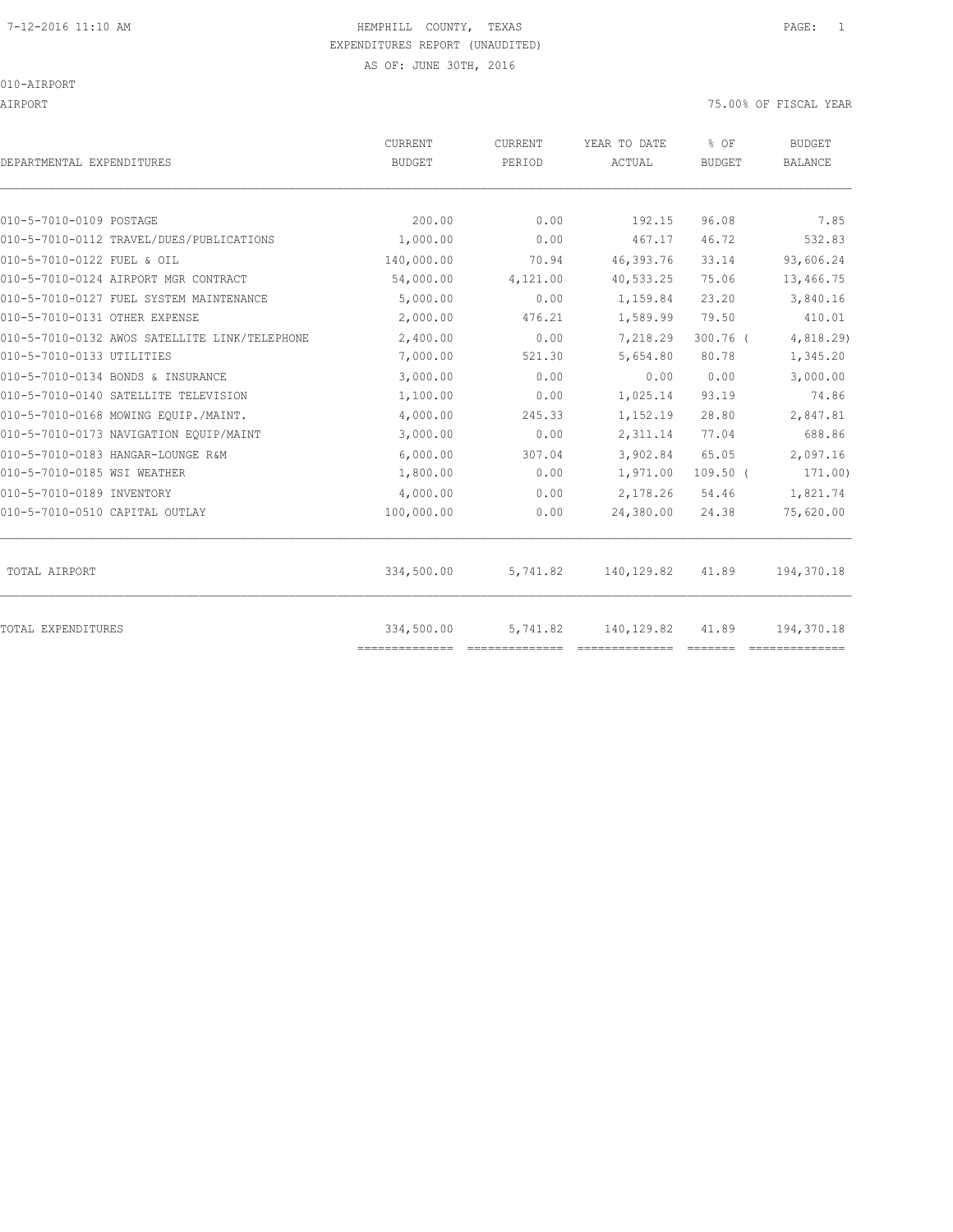011-ROAD & BRIDGE PCT 1

ROAD & BRIDGE 1 75.00% OF FISCAL YEAR

| 011-5-4011-0082 OVERTIME<br>5,000.00<br>0.00<br>2,916.40<br>58.33<br>37,595.00<br>3,120.42<br>28, 233.78<br>011-5-4011-0090 COMMISSIONER-BARTLETT<br>75.10<br>52,530.00<br>4,365.00<br>39,435.00<br>75.07<br>011-5-4011-0092 SR MAINTENANCE TECH-CERVANTES<br>47,380.00<br>3,935.84<br>35, 572.56<br>75.08<br>3,200.00<br>260.00<br>2,280.00<br>71.25<br>11,000.00<br>861.80<br>8,011.09<br>72.83<br>28,500.00<br>21,893.84<br>76.82<br>011-5-4011-0102 RETIREMENT<br>2,359.04<br>011-5-4011-0103 GROUP TERM LIFE<br>500.00<br>73.15<br>37.74<br>365.75<br>15,000.00<br>1,285.16<br>11,550.60<br>77.00<br>400.00<br>0.00<br>55.19<br>13.80<br>1,800.00<br>719.07<br>2,476.47<br>137.58 (<br>0.00<br>200.00<br>0.00<br>0.00<br>2,500.00<br>0.00<br>0.00<br>0.00<br>011-5-4011-0114 SHARED EXPENSES<br>2,000.00<br>0.00<br>0.00<br>0.00<br>40,000.00<br>7,876.87<br>19.69<br>1,640.43<br>25,000.00<br>011-5-4011-0124 MACHINE HIRE/CONT LABOR LABOR<br>206.80<br>10, 113.40<br>40.45<br>10,000.00<br>5,285.30<br>6,351.88<br>63.52<br>25,000.00<br>0.00<br>8,291.28<br>33.17<br>10,000.00<br>46.94<br>382.92<br>4,694.07<br>1,000.00<br>0.00<br>50.00<br>5.00<br>1,000.00<br>0.00<br>0.00<br>0.00<br>1,600.00<br>338.99<br>1,444.61<br>90.29<br>3,500.00<br>1,910.59<br>54.59<br>183.08 | 2,083.60<br>9,361.22<br>13,095.00<br>11,807.44<br>920.00<br>2,988.91<br>6,606.16<br>134.25<br>3,449.40<br>344.81<br>676.47)<br>200.00 |
|---------------------------------------------------------------------------------------------------------------------------------------------------------------------------------------------------------------------------------------------------------------------------------------------------------------------------------------------------------------------------------------------------------------------------------------------------------------------------------------------------------------------------------------------------------------------------------------------------------------------------------------------------------------------------------------------------------------------------------------------------------------------------------------------------------------------------------------------------------------------------------------------------------------------------------------------------------------------------------------------------------------------------------------------------------------------------------------------------------------------------------------------------------------------------------------------------------------------------------------------------------------------------------------|---------------------------------------------------------------------------------------------------------------------------------------|
|                                                                                                                                                                                                                                                                                                                                                                                                                                                                                                                                                                                                                                                                                                                                                                                                                                                                                                                                                                                                                                                                                                                                                                                                                                                                                       |                                                                                                                                       |
|                                                                                                                                                                                                                                                                                                                                                                                                                                                                                                                                                                                                                                                                                                                                                                                                                                                                                                                                                                                                                                                                                                                                                                                                                                                                                       |                                                                                                                                       |
| 011-5-4011-0095 MAINTENANCE TECH-MACIAS<br>011-5-4011-0096 LONGEVITY<br>011-5-4011-0101 SOCIAL SECURITY/MEDICARE<br>011-5-4011-0104 GROUP INSURANCE<br>011-5-4011-0105 UNEMPLOYMENT INSURANCE<br>011-5-4011-0106 WORKERS' COMPENSATION<br>011-5-4011-0110 FREIGHT<br>011-5-4011-0112 TRAVEL<br>011-5-4011-0122 FUEL & OIL<br>011-5-4011-0125 TIRES & TUBES<br>011-5-4011-0126 CALICHE & GRAVEL<br>011-5-4011-0128 MATERIAL & SUPPLIES<br>011-5-4011-0130 COMMUNICATION REPAIRS<br>011-5-4011-0131 OTHER EXPENSE<br>011-5-4011-0132 TELEPHONE<br>011-5-4011-0133 UTILITIES/PCT 1                                                                                                                                                                                                                                                                                                                                                                                                                                                                                                                                                                                                                                                                                                       |                                                                                                                                       |
|                                                                                                                                                                                                                                                                                                                                                                                                                                                                                                                                                                                                                                                                                                                                                                                                                                                                                                                                                                                                                                                                                                                                                                                                                                                                                       |                                                                                                                                       |
|                                                                                                                                                                                                                                                                                                                                                                                                                                                                                                                                                                                                                                                                                                                                                                                                                                                                                                                                                                                                                                                                                                                                                                                                                                                                                       |                                                                                                                                       |
|                                                                                                                                                                                                                                                                                                                                                                                                                                                                                                                                                                                                                                                                                                                                                                                                                                                                                                                                                                                                                                                                                                                                                                                                                                                                                       |                                                                                                                                       |
|                                                                                                                                                                                                                                                                                                                                                                                                                                                                                                                                                                                                                                                                                                                                                                                                                                                                                                                                                                                                                                                                                                                                                                                                                                                                                       |                                                                                                                                       |
|                                                                                                                                                                                                                                                                                                                                                                                                                                                                                                                                                                                                                                                                                                                                                                                                                                                                                                                                                                                                                                                                                                                                                                                                                                                                                       |                                                                                                                                       |
|                                                                                                                                                                                                                                                                                                                                                                                                                                                                                                                                                                                                                                                                                                                                                                                                                                                                                                                                                                                                                                                                                                                                                                                                                                                                                       |                                                                                                                                       |
|                                                                                                                                                                                                                                                                                                                                                                                                                                                                                                                                                                                                                                                                                                                                                                                                                                                                                                                                                                                                                                                                                                                                                                                                                                                                                       |                                                                                                                                       |
|                                                                                                                                                                                                                                                                                                                                                                                                                                                                                                                                                                                                                                                                                                                                                                                                                                                                                                                                                                                                                                                                                                                                                                                                                                                                                       |                                                                                                                                       |
|                                                                                                                                                                                                                                                                                                                                                                                                                                                                                                                                                                                                                                                                                                                                                                                                                                                                                                                                                                                                                                                                                                                                                                                                                                                                                       |                                                                                                                                       |
|                                                                                                                                                                                                                                                                                                                                                                                                                                                                                                                                                                                                                                                                                                                                                                                                                                                                                                                                                                                                                                                                                                                                                                                                                                                                                       | 2,500.00                                                                                                                              |
|                                                                                                                                                                                                                                                                                                                                                                                                                                                                                                                                                                                                                                                                                                                                                                                                                                                                                                                                                                                                                                                                                                                                                                                                                                                                                       | 2,000.00                                                                                                                              |
|                                                                                                                                                                                                                                                                                                                                                                                                                                                                                                                                                                                                                                                                                                                                                                                                                                                                                                                                                                                                                                                                                                                                                                                                                                                                                       | 32, 123. 13                                                                                                                           |
|                                                                                                                                                                                                                                                                                                                                                                                                                                                                                                                                                                                                                                                                                                                                                                                                                                                                                                                                                                                                                                                                                                                                                                                                                                                                                       | 14,886.60                                                                                                                             |
|                                                                                                                                                                                                                                                                                                                                                                                                                                                                                                                                                                                                                                                                                                                                                                                                                                                                                                                                                                                                                                                                                                                                                                                                                                                                                       | 3,648.12                                                                                                                              |
|                                                                                                                                                                                                                                                                                                                                                                                                                                                                                                                                                                                                                                                                                                                                                                                                                                                                                                                                                                                                                                                                                                                                                                                                                                                                                       | 16,708.72                                                                                                                             |
|                                                                                                                                                                                                                                                                                                                                                                                                                                                                                                                                                                                                                                                                                                                                                                                                                                                                                                                                                                                                                                                                                                                                                                                                                                                                                       | 5,305.93                                                                                                                              |
|                                                                                                                                                                                                                                                                                                                                                                                                                                                                                                                                                                                                                                                                                                                                                                                                                                                                                                                                                                                                                                                                                                                                                                                                                                                                                       | 950.00                                                                                                                                |
|                                                                                                                                                                                                                                                                                                                                                                                                                                                                                                                                                                                                                                                                                                                                                                                                                                                                                                                                                                                                                                                                                                                                                                                                                                                                                       | 1,000.00                                                                                                                              |
|                                                                                                                                                                                                                                                                                                                                                                                                                                                                                                                                                                                                                                                                                                                                                                                                                                                                                                                                                                                                                                                                                                                                                                                                                                                                                       | 155.39                                                                                                                                |
|                                                                                                                                                                                                                                                                                                                                                                                                                                                                                                                                                                                                                                                                                                                                                                                                                                                                                                                                                                                                                                                                                                                                                                                                                                                                                       | 1,589.41                                                                                                                              |
| 011-5-4011-0137 VEHICLE R&M<br>8,000.00<br>2,099.88<br>26.25<br>98.50                                                                                                                                                                                                                                                                                                                                                                                                                                                                                                                                                                                                                                                                                                                                                                                                                                                                                                                                                                                                                                                                                                                                                                                                                 | 5,900.12                                                                                                                              |
| 7,000.00<br>2,400.00<br>011-5-4011-0144 TIN HORNS/CATTLE GUARDS/CHEM<br>0.00<br>34.29                                                                                                                                                                                                                                                                                                                                                                                                                                                                                                                                                                                                                                                                                                                                                                                                                                                                                                                                                                                                                                                                                                                                                                                                 | 4,600.00                                                                                                                              |
| 20,000.00<br>3,953.29<br>12, 424.65<br>011-5-4011-0173 HEAVY EQUIP - R&M<br>62.12                                                                                                                                                                                                                                                                                                                                                                                                                                                                                                                                                                                                                                                                                                                                                                                                                                                                                                                                                                                                                                                                                                                                                                                                     | 7,575.35                                                                                                                              |
| 011-5-4011-0189 INVENTORY<br>4,000.00<br>362.96<br>3,674.25<br>91.86                                                                                                                                                                                                                                                                                                                                                                                                                                                                                                                                                                                                                                                                                                                                                                                                                                                                                                                                                                                                                                                                                                                                                                                                                  | 325.75                                                                                                                                |
| 011-5-4011-0190 ROAD GRANT PROJECTS<br>0.00<br>0.00<br>0.00<br>0.00                                                                                                                                                                                                                                                                                                                                                                                                                                                                                                                                                                                                                                                                                                                                                                                                                                                                                                                                                                                                                                                                                                                                                                                                                   | 0.00                                                                                                                                  |
| 011-5-4011-0510 CAPITAL OUTLAY<br>261, 271.00<br>0.00<br>30,078.33<br>11.51                                                                                                                                                                                                                                                                                                                                                                                                                                                                                                                                                                                                                                                                                                                                                                                                                                                                                                                                                                                                                                                                                                                                                                                                           | 231, 192.67                                                                                                                           |
| 624,976.00<br>29,396.34<br>TOTAL ROAD & BRIDGE 1<br>244,200.49<br>39.07                                                                                                                                                                                                                                                                                                                                                                                                                                                                                                                                                                                                                                                                                                                                                                                                                                                                                                                                                                                                                                                                                                                                                                                                               | 380,775.51                                                                                                                            |
| 624,976.00<br>29,396.34<br>244,200.49<br>39.07<br><b>TOTAL EXPENDITURES</b><br>-----------                                                                                                                                                                                                                                                                                                                                                                                                                                                                                                                                                                                                                                                                                                                                                                                                                                                                                                                                                                                                                                                                                                                                                                                            | 380,775.51                                                                                                                            |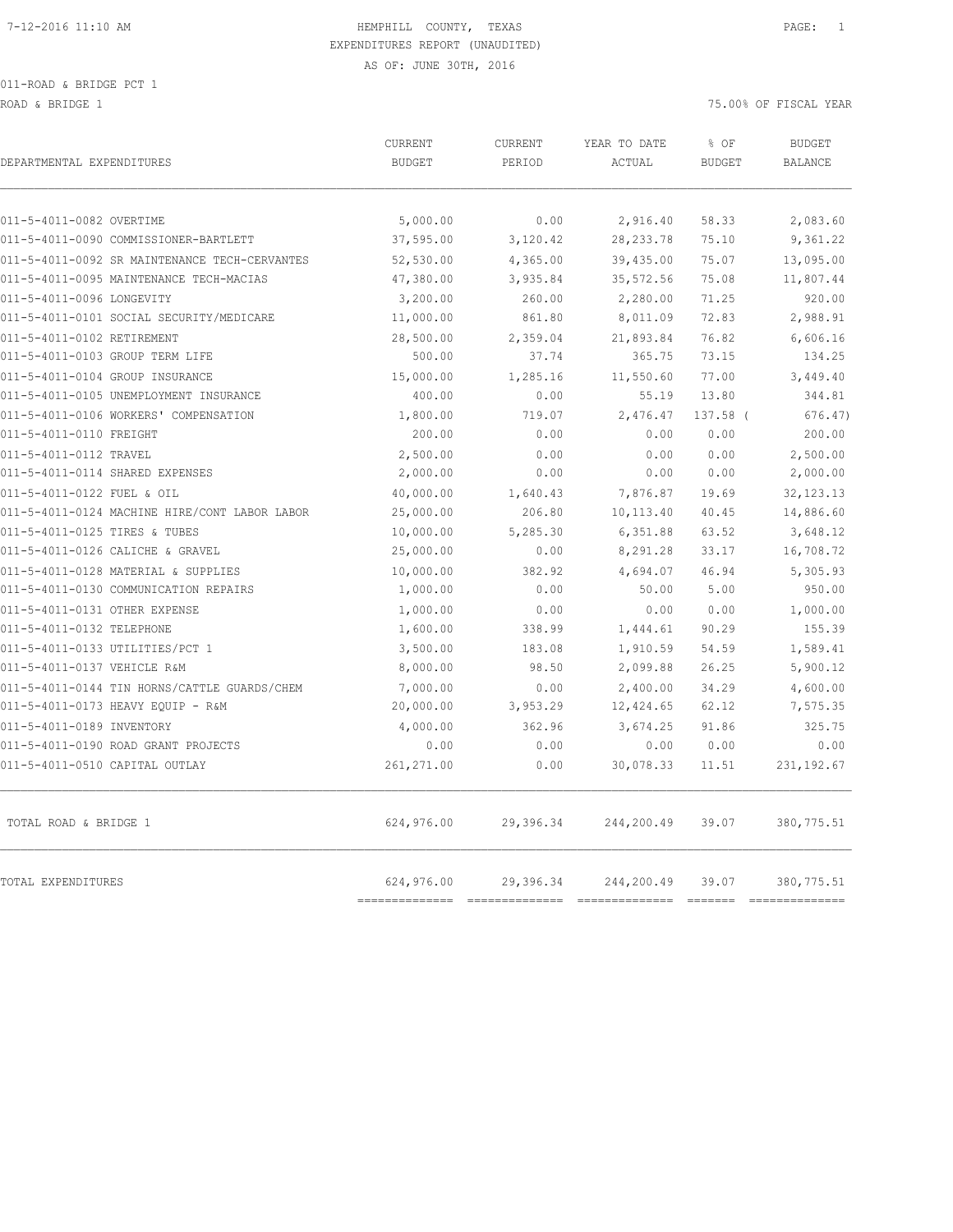012-ROAD & BRIDGE PCT 2 ROAD & BRIDGE 2 75.00% OF FISCAL YEAR

| DEPARTMENTAL EXPENDITURES                                                            | <b>CURRENT</b><br><b>BUDGET</b> | CURRENT<br>PERIOD           | YEAR TO DATE<br>ACTUAL              | % OF<br><b>BUDGET</b> | <b>BUDGET</b><br><b>BALANCE</b> |
|--------------------------------------------------------------------------------------|---------------------------------|-----------------------------|-------------------------------------|-----------------------|---------------------------------|
|                                                                                      |                                 |                             |                                     |                       |                                 |
| 012-5-4012-0090 COMMISSIONER-ALEXANDER<br>012-5-4012-0092 SR MAINTENANCE TECH-WALSER | 37,595.00                       | 3,120.42                    | 28, 233.78                          | 75.10<br>75.39        | 9,361.22<br>12,930.00           |
|                                                                                      | 52,530.00                       | 4,395.00                    | 39,600.00                           |                       |                                 |
| 012-5-4012-0095 MAINTENANCE TECH-SCHAFER<br>012-5-4012-0096 LONGEVITY                | 47,380.00<br>1,400.00           | 3,935.84<br>110.00          | 35, 572.56<br>940.00                | 75.08<br>67.14        | 11,807.44<br>460.00             |
|                                                                                      |                                 |                             |                                     |                       |                                 |
| 012-5-4012-0097 MAINTENANCE TECH-PT/OT<br>012-5-4012-0101 SOCIAL SECURITY/MEDICARE   | 20,000.00<br>12,500.00          | 0.00<br>879.60              | 2,928.16<br>8,160.89                | 14.64<br>65.29        | 17,071.84<br>4,339.11           |
|                                                                                      |                                 |                             |                                     |                       |                                 |
| 012-5-4012-0102 RETIREMENT<br>012-5-4012-0103 GROUP TERM LIFE                        | 32,000.00<br>600.00             | 2,323.64<br>37.17           | 21,528.00<br>359.06                 | 67.28<br>59.84        | 10,472.00<br>240.94             |
| 012-5-4012-0104 GROUP INSURANCE                                                      | 22,500.00                       | 1,337.53                    | 11,902.82                           | 52.90                 | 10,597.18                       |
| 012-5-4012-0105 UNEMPLOYMENT INSURANCE                                               | 400.00                          | 0.00                        | 53.94                               | 13.49                 | 346.06                          |
| 012-5-4012-0106 WORKERS' COMPENSATION                                                | 1,800.00                        | 719.07                      | 2,476.47                            | 137.58 (              | 676.47                          |
| 012-5-4012-0110 FREIGHT                                                              | 100.00                          | 0.00                        | 0.00                                | 0.00                  | 100.00                          |
| 012-5-4012-0112 TRAVEL                                                               | 3,000.00                        | 0.00                        | 810.93                              | 27.03                 | 2,189.07                        |
| 012-5-4012-0114 SHARED EQUIPMENT EXPENSE W/PCT                                       | 4,000.00                        | 0.00                        | 0.00                                | 0.00                  | 4,000.00                        |
| 012-5-4012-0122 FUEL & OIL                                                           | 45,000.00                       | 2,511.89                    | 15,731.51                           | 34.96                 | 29,268.49                       |
| 012-5-4012-0124 MACHINE HIRE/CONT LABOR                                              | 2,000.00                        | 0.00                        | 777.22                              | 38.86                 | 1,222.78                        |
| 012-5-4012-0125 TIRES & TUBES                                                        | 10,000.00                       | 0.00                        | 731.90                              | 7.32                  | 9,268.10                        |
| 012-5-4012-0126 CALICHE & GRAVEL                                                     | 10,000.00                       | 280.00                      | 4,550.00                            | 45.50                 | 5,450.00                        |
| 012-5-4012-0128 MATERIAL & SUPPLIES                                                  | 7,500.00                        | 403.49                      | 4,259.84                            | 56.80                 | 3,240.16                        |
| 012-5-4012-0130 COMMUNICATIONS EXPENSE                                               | 1,000.00                        | 597.20                      | 597.20                              | 59.72                 | 402.80                          |
| 012-5-4012-0132 TELEPHONE                                                            | 1,000.00                        | 78.72                       | 655.82                              | 65.58                 | 344.18                          |
| 012-5-4012-0133 UTILITIES/PCT 2                                                      | 2,100.00                        | 83.40                       | 1,153.20                            | 54.91                 | 946.80                          |
| 012-5-4012-0137 VEHICLE R&M                                                          | 3,000.00                        | 208.44                      | 2,435.81                            | 81.19                 | 564.19                          |
| 012-5-4012-0144 TIN HORN/CATTLE GUARD/CHEM                                           | 10,000.00                       | 0.00                        | 7,801.52                            | 78.02                 | 2,198.48                        |
| 012-5-4012-0173 HEAVY EOUIP - R&M                                                    | 15,000.00                       | 1,320.86                    | 17,640.49                           | $117.60$ (            | 2,640.49                        |
| 012-5-4012-0189 INVENTORY                                                            | 1,500.00                        | 0.00                        | 541.00                              | 36.07                 | 959.00                          |
| 012-5-4012-0510 CAPITAL OUTLAY                                                       | 604,805.00                      | 0.00                        | 168,385.67                          | 27.84                 | 436, 419.33                     |
| TOTAL ROAD & BRIDGE 2                                                                | 948,710.00                      | 22,342.27                   | 377,827.79                          | 39.83                 | 570,882.21                      |
| TOTAL EXPENDITURES                                                                   | 948,710.00<br>===========       | 22,342.27<br>-------------- | 377,827.79<br>--------------------- | 39.83                 | 570,882.21<br>---------------   |
|                                                                                      |                                 |                             |                                     |                       |                                 |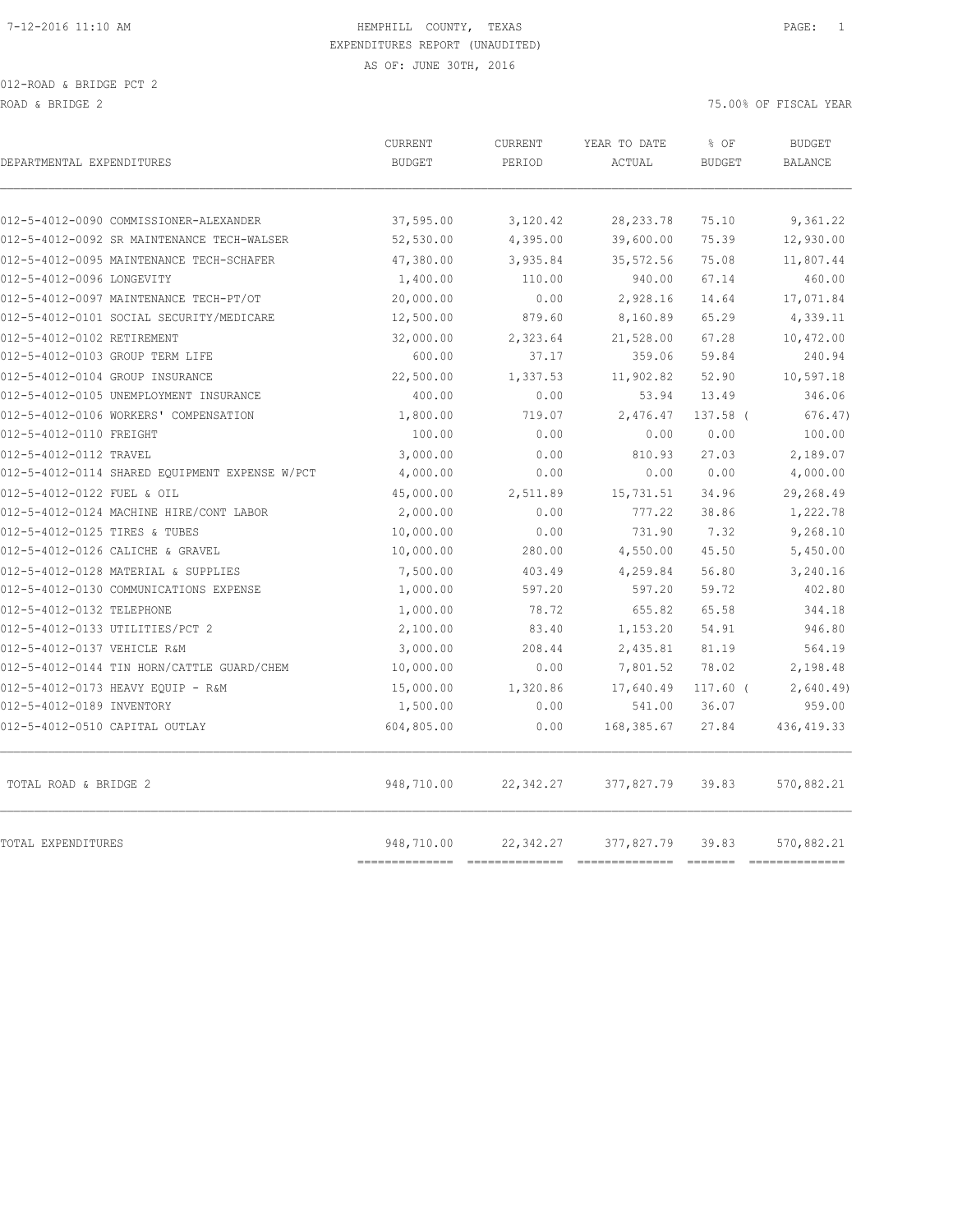013-ROAD & BRIDGE PCT 3 ROAD & BRIDGE 3 75.00% OF FISCAL YEAR

| DEPARTMENTAL EXPENDITURES                  | CURRENT<br><b>BUDGET</b> | CURRENT<br>PERIOD | YEAR TO DATE<br>ACTUAL  | % OF<br><b>BUDGET</b> | <b>BUDGET</b><br>BALANCE       |
|--------------------------------------------|--------------------------|-------------------|-------------------------|-----------------------|--------------------------------|
| 013-5-4013-0082 OVERTIME                   | 13,000.00                | 0.00              | 0.00                    | 0.00                  | 13,000.00                      |
| 013-5-4013-0090 COMMISSIONER-MEEK          | 37,595.00                | 3,120.42          | 28, 233.78              | 75.10                 | 9,361.22                       |
| 013-5-4013-0092 SR MAINTENANCE TECH-CLARK  | 52,530.00                | 4,365.00          | 39,435.00               | 75.07                 | 13,095.00                      |
| 013-5-4013-0094 MAINTENANCE TECH-ARCHER    | 47,380.00                | 3,935.84          | 35,572.56               | 75.08                 | 11,807.44                      |
| 013-5-4013-0095 MAINTENANCE TECH-G.SCOTT   | 47,380.00                | 3,935.84          | 35, 572.56              | 75.08                 | 11,807.44                      |
| 013-5-4013-0096 LONGEVITY                  | 1,200.00                 | 100.00            | 795.00                  | 66.25                 | 405.00                         |
| 013-5-4013-0097 MAINTENANCE TECH-FARRAR    | 47,380.00                | 3,935.84          | 35, 572.56              | 75.08                 | 11,807.44                      |
| 013-5-4013-0098 MAINTENANCE TECH-PARSLEY   | 47,380.00                | 1,967.92          | 32,554.72               | 68.71                 | 14,825.28                      |
| 013-5-4013-0101 SOCIAL SECURITY/MEDICARE   | 22,500.00                | 1,566.11          | 15,234.78               | 67.71                 | 7,265.22                       |
| 013-5-4013-0102 RETIREMENT                 | 59,000.00                | 4,323.74          | 42,022.72               | 71.22                 | 16,977.28                      |
| 013-5-4013-0103 GROUP TERM LIFE            | 1,000.00                 | 69.19             | 701.05                  | 70.11                 | 298.95                         |
| 013-5-4013-0104 GROUP INSURANCE            | 45,000.00                | 3,265.27          | 34,064.09               | 75.70                 | 10,935.91                      |
| 013-5-4013-0105 UNEMPLOYMENT INSURANCE     | 1,000.00                 | 0.00              | 123.49                  | 12.35                 | 876.51                         |
| 013-5-4013-0106 WORKERS' COMPENSATION      | 4,000.00                 | 1,438.14          | 4,953.65                | $123.84$ (            | 953.65)                        |
| 013-5-4013-0110 FREIGHT                    | 100.00                   | 0.00              | 0.00                    | 0.00                  | 100.00                         |
| 013-5-4013-0112 TRAVEL                     | 3,000.00                 | 0.00              | 2,117.35                | 70.58                 | 882.65                         |
| 013-5-4013-0122 FUEL & OIL                 | 100,000.00               | 1,245.28          | 19,717.50               | 19.72                 | 80,282.50                      |
| 013-5-4013-0124 MACHINE HIRE/CONT LABOR    | 25,000.00                | 0.00              | 24, 341.66              | 97.37                 | 658.34                         |
| 013-5-4013-0125 TIRES & TUBES              | 13,000.00                | 0.00              | 3,289.47                | 25.30                 | 9,710.53                       |
| 013-5-4013-0126 CALICHE & GRAVEL           | 30,000.00                | 27,037.35         | 31,587.35               | $105.29$ (            | 1, 587.35                      |
| 013-5-4013-0128 MATERIAL & SUPPLIES        | 25,000.00                | 8,727.75          | 13,656.06               | 54.62                 | 11,343.94                      |
| 013-5-4013-0130 COMMUNICATIONS EXPENSES    | 1,000.00                 | 0.00              | 250.00                  | 25.00                 | 750.00                         |
| 013-5-4013-0131 OTHER EXPENSE              | 1,000.00                 | 0.00              | 0.00                    | 0.00                  | 1,000.00                       |
| 013-5-4013-0132 TELEPHONE                  | 2,000.00                 | 30.00             | 270.00                  | 13.50                 | 1,730.00                       |
| 013-5-4013-0133 UTILITIES/PCT 3            | 3,000.00                 | 110.39            | 1,864.38                | 62.15                 | 1,135.62                       |
| 013-5-4013-0137 VEHICLE R&M                | 20,000.00                | 0.00              | 5,806.90                | 29.03                 | 14,193.10                      |
| 013-5-4013-0144 TIN HORN/CATTLE GUARD/CHEM | 10,000.00                | 0.00              | 0.00                    | 0.00                  | 10,000.00                      |
| 013-5-4013-0173 HEAVY EQUIP - R&M          | 50,000.00                | 6, 237.19         | 29,380.83               | 58.76                 | 20,619.17                      |
| 013-5-4013-0189 INVENTORY                  | 18,000.00                | 0.00              | 1,861.26                | 10.34                 | 16,138.74                      |
| 013-5-4013-0190 ROAD GRANT PROJECTS        | 850,000.00               | 43,995.23         | 577,905.60              | 67.99                 | 272,094.40                     |
| 013-5-4013-0510 CAPITAL OUTLAY             | 490,975.00               | 0.00              | 31, 121.33              | 6.34                  | 459,853.67                     |
| TOTAL ROAD & BRIDGE 3                      | 2,068,420.00             | 119,406.50        | 1,048,005.65            | 50.67                 | 1,020,414.35                   |
| TOTAL EXPENDITURES                         | 2,068,420.00             |                   | 119,406.50 1,048,005.65 | 50.67                 | 1,020,414.35<br>============== |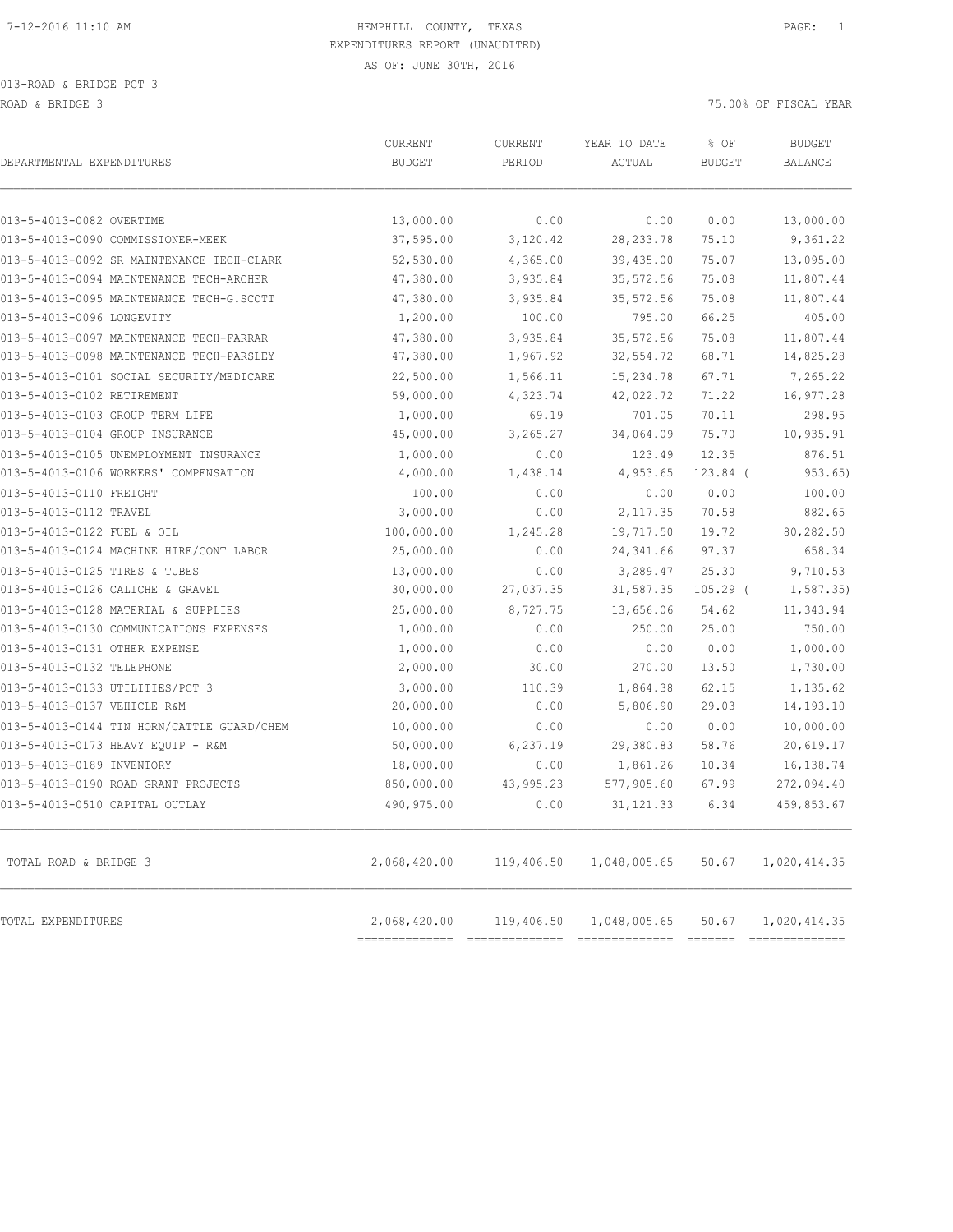014-ROAD & BRIDGE PCT 4

ROAD & BRIDGE 4 75.00% OF FISCAL YEAR

| DEPARTMENTAL EXPENDITURES                      | <b>BUDGET</b>                                   | PERIOD    | ACTUAL      | <b>BUDGET</b> | <b>BUDGET</b><br><b>BALANCE</b> |
|------------------------------------------------|-------------------------------------------------|-----------|-------------|---------------|---------------------------------|
|                                                |                                                 |           |             |               |                                 |
| 014-5-4014-0082 PART-TIME/OVERTIME             | 13,000.00                                       | 0.00      | 1,030.40    | 7.93          | 11,969.60                       |
| 014-5-4014-0090 COMMISSIONER-THOMAS            | 37,595.00                                       | 3,120.42  | 28, 233.78  | 75.10         | 9,361.22                        |
| 014-5-4014-0092 SR MAINTENANCE TECH-CROSGROVE  | 52,530.00                                       | 4,395.00  | 39,600.00   | 75.39         | 12,930.00                       |
| 014-5-4014-0094 MAINTENANCE TECH-SCOTT         | 47,380.00                                       | 3,935.84  | 35, 572.56  | 75.08         | 11,807.44                       |
| 014-5-4014-0095 MAINTENANCE TECH-WRIGHT        | 47,380.00                                       | 3,935.84  | 35, 572.56  | 75.08         | 11,807.44                       |
| 014-5-4014-0096 LONGEVITY                      | 2,000.00                                        | 170.00    | 1,465.00    | 73.25         | 535.00                          |
| 014-5-4014-0097 MAINTENANCE TECH-HARRISON      | 47,380.00                                       | 3,935.84  | 35, 572.56  | 75.08         | 11,807.44                       |
| 014-5-4014-0101 SOCIAL SECURITY/MEDICARE       | 19,000.00                                       | 1,487.39  | 13,511.60   | 71.11         | 5,488.40                        |
| 014-5-4014-0102 RETIREMENT                     | 50,000.00                                       | 3,939.96  | 35,779.92   | 71.56         | 14,220.08                       |
| 014-5-4014-0103 GROUP TERM LIFE                | 1,000.00                                        | 63.05     | 596.86      | 59.69         | 403.14                          |
| 014-5-4014-0104 GROUP INSURANCE                | 37,500.00                                       | 2,622.69  | 23,564.61   | 62.84         | 13,935.39                       |
| 014-5-4014-0105 UNEMPLOYMENT INSURANCE         | 1,500.00                                        | 0.00      | 100.95      | 6.73          | 1,399.05                        |
| 014-5-4014-0106 WORKERS' COMPENSATION          | 3,500.00                                        | 1,198.45  | 4,128.26    | $117.95$ (    | 628.26                          |
| 014-5-4014-0110 FREIGHT                        | 500.00                                          | 0.00      | 0.00        | 0.00          | 500.00                          |
| 014-5-4014-0112 TRAVEL                         | 3,000.00                                        | 0.00      | 115.84      | 3.86          | 2,884.16                        |
| 014-5-4014-0122 FUEL & OIL                     | 80,000.00                                       | 315.88    | 7,828.20    | 9.79          | 72,171.80                       |
| 014-5-4014-0124 MACHINE HIRE/CONT LABOR        | 3,000.00                                        | 0.00      | 4,002.50    | $133.42$ (    | 1,002.50                        |
| 014-5-4014-0125 TIRES & TUBES                  | 10,000.00                                       | 293.98    | 1,334.84    | 13.35         | 8,665.16                        |
| 014-5-4014-0126 CALICHE & GRAVEL               | 50,000.00                                       | 0.00      | 15,948.37   | 31.90         | 34,051.63                       |
| 014-5-4014-0128 MATERIAL & SUPPLIES            | 10,000.00                                       | 404.77    | 7,851.48    | 78.51         | 2,148.52                        |
| 014-5-4014-0130 COMMUNICATIONS EXPENSES        | 1,500.00                                        | 0.00      | 0.00        | 0.00          | 1,500.00                        |
| 014-5-4014-0131 OTHER EXPENSE                  | 5,000.00                                        | 75.00     | 75.00       | 1.50          | 4,925.00                        |
| 014-5-4014-0132 TELEPHONE                      | 2,000.00                                        | 123.64    | 1,093.62    | 54.68         | 906.38                          |
| 014-5-4014-0133 UTILITIES/PCT 4                | 8,000.00                                        | 285.05    | 2,856.98    | 35.71         | 5,143.02                        |
| 014-5-4014-0137 VEHICLE R&M                    | 5,000.00                                        | 162.32    | 2,486.92    | 49.74         | 2,513.08                        |
| 014-5-4014-0144 TIN HORNS, CATTLE GUARDS, CHEM | 5,000.00                                        | 0.00      | 0.00        | 0.00          | 5,000.00                        |
| 014-5-4014-0173 HEAVY EQUIP - R&M              | 20,000.00                                       | 0.00      | 16,666.85   | 83.33         | 3,333.15                        |
| 014-5-4014-0189 INVENTORY                      | 10,000.00                                       | 0.00      | 820.00      | 8.20          | 9,180.00                        |
| 014-5-4014-0190 ROAD GRANT PROJECTS            | 445,000.00                                      | 7,497.55  | 243, 404.12 | 54.70         | 201,595.88                      |
| 014-5-4014-0225 RENT                           | 4,500.00                                        | 750.00    | 6,750.00    | $150.00$ (    | 2, 250.00                       |
| 014-5-4014-0510 CAPITAL OUTLAY                 | 726,321.00                                      | 44,542.97 | 303,056.50  | 41.72         | 423, 264.50                     |
| TOTAL ROAD & BRIDGE 4                          | 1,748,586.00                                    | 83,255.64 | 869,020.28  | 49.70         | 879,565.72                      |
| TOTAL EXPENDITURES                             | 1,748,586.00<br>------------------------------- | 83,255.64 | 869,020.28  | 49.70         | 879,565.72<br>==============    |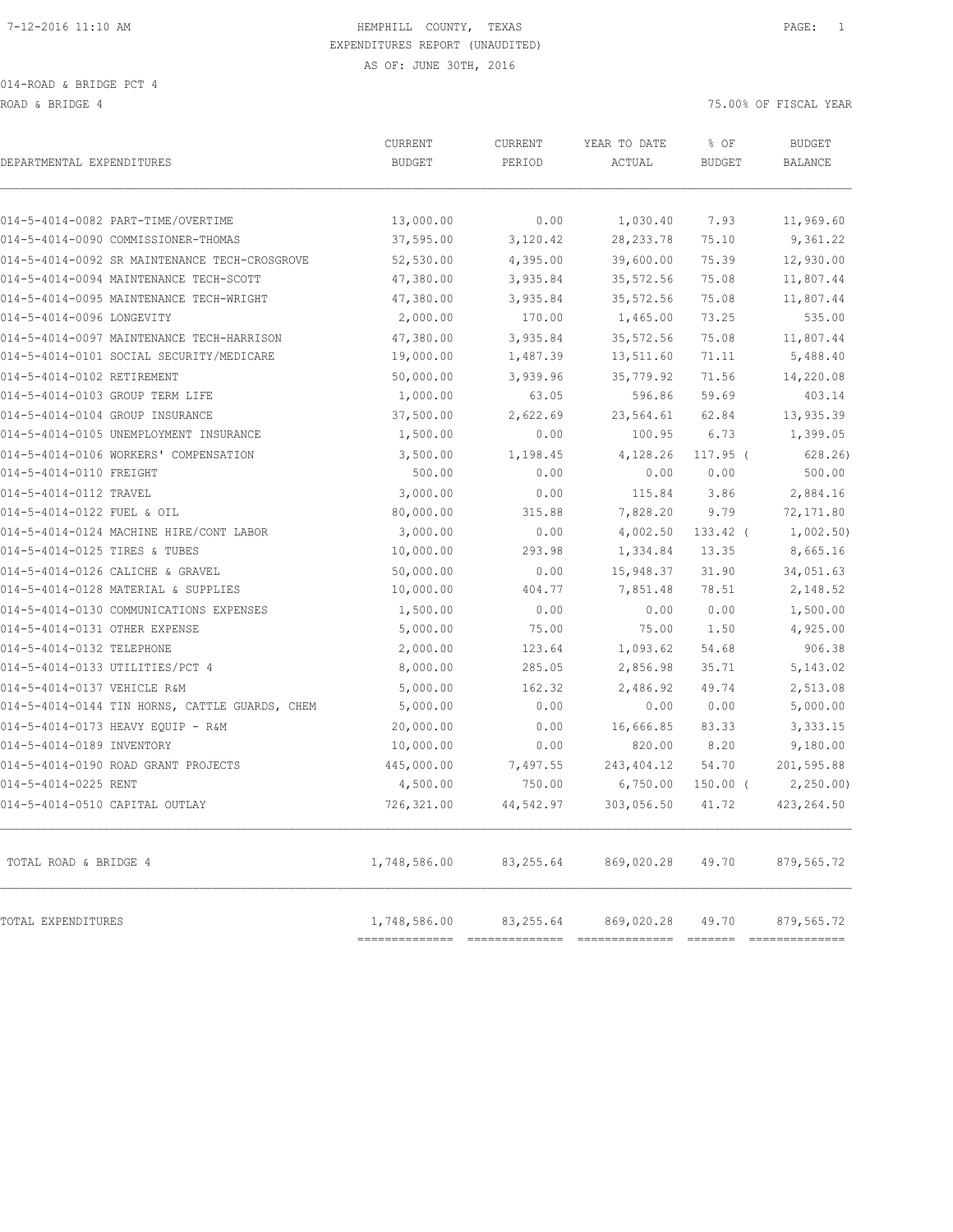# 022-CO RECORDS PRESERVATION

CO RECORDS PRESERVATION 75.00% OF FISCAL YEAR

| DEPARTMENTAL EXPENDITURES             | CURRENT                   | CURRENT | YEAR TO DATE | % OF          | <b>BUDGET</b>  |
|---------------------------------------|---------------------------|---------|--------------|---------------|----------------|
|                                       | BUDGET                    | PERIOD  | ACTUAL       | <b>BUDGET</b> | <b>BALANCE</b> |
| 022-5-1022-0114 COUNTY RPF-EXPENSE    | 42,000.00                 | 0.00    | 0.00         | 0.00          | 42,000.00      |
| 022-5-1022-0115 CO RECORDS MANAGEMENT | 50,000.00                 | 0.00    | 0.00         | 0.00          | 50,000.00      |
| TOTAL CO RECORDS PRESERVATION         | 92,000.00                 | 0.00    | 0.00         | 0.00          | 92,000.00      |
| TOTAL EXPENDITURES                    | 92,000.00<br>____________ | 0.00    | 0.00         | 0.00          | 92,000.00      |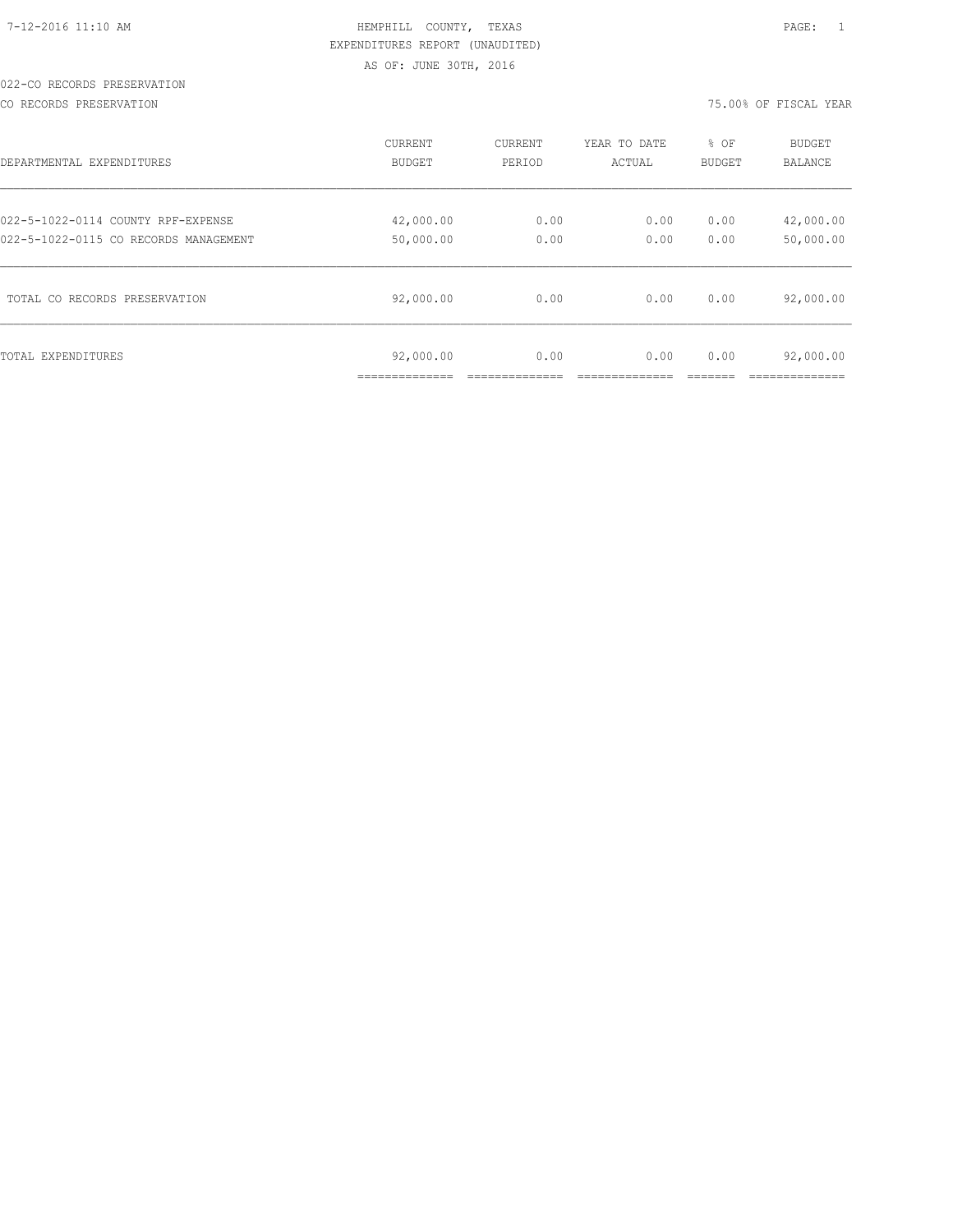| $7-12-2016$ 11:10 AM |  |  |
|----------------------|--|--|

# HEMPHILL COUNTY, TEXAS **12000** 12:10 PAGE: 1 EXPENDITURES REPORT (UNAUDITED) AS OF: JUNE 30TH, 2016

### 023-CLK'S RECORDS PRESERVE

#### CLERK REC PRESERVATION 75.00% OF FISCAL YEAR

| DEPARTMENTAL EXPENDITURES                     | <b>CURRENT</b> | CURRENT        | YEAR TO DATE  | % OF    | <b>BUDGET</b>  |
|-----------------------------------------------|----------------|----------------|---------------|---------|----------------|
|                                               | BUDGET         | PERIOD         | ACTUAL        | BUDGET  | <b>BALANCE</b> |
| 023-5-1023-0114 CLK'S RECORD PRESERVATION EXP | 800.00         | 0.00           | 0.00          | 0.00    | 800.00         |
| 023-5-1023-0510 RPF-CAPITAL OUTLAY            | 0.00           | 0.00           | 0.00          | 0.00    | 0.00           |
| TOTAL CLERK                                   | 800.00         | 0.00           | 0.00          | 0.00    | 800.00         |
| TOTAL EXPENDITURES                            | 800.00         | 0.00           | 0.00          | 0.00    | 800.00         |
|                                               | ______________ | ______________ | _____________ | ------- | ______________ |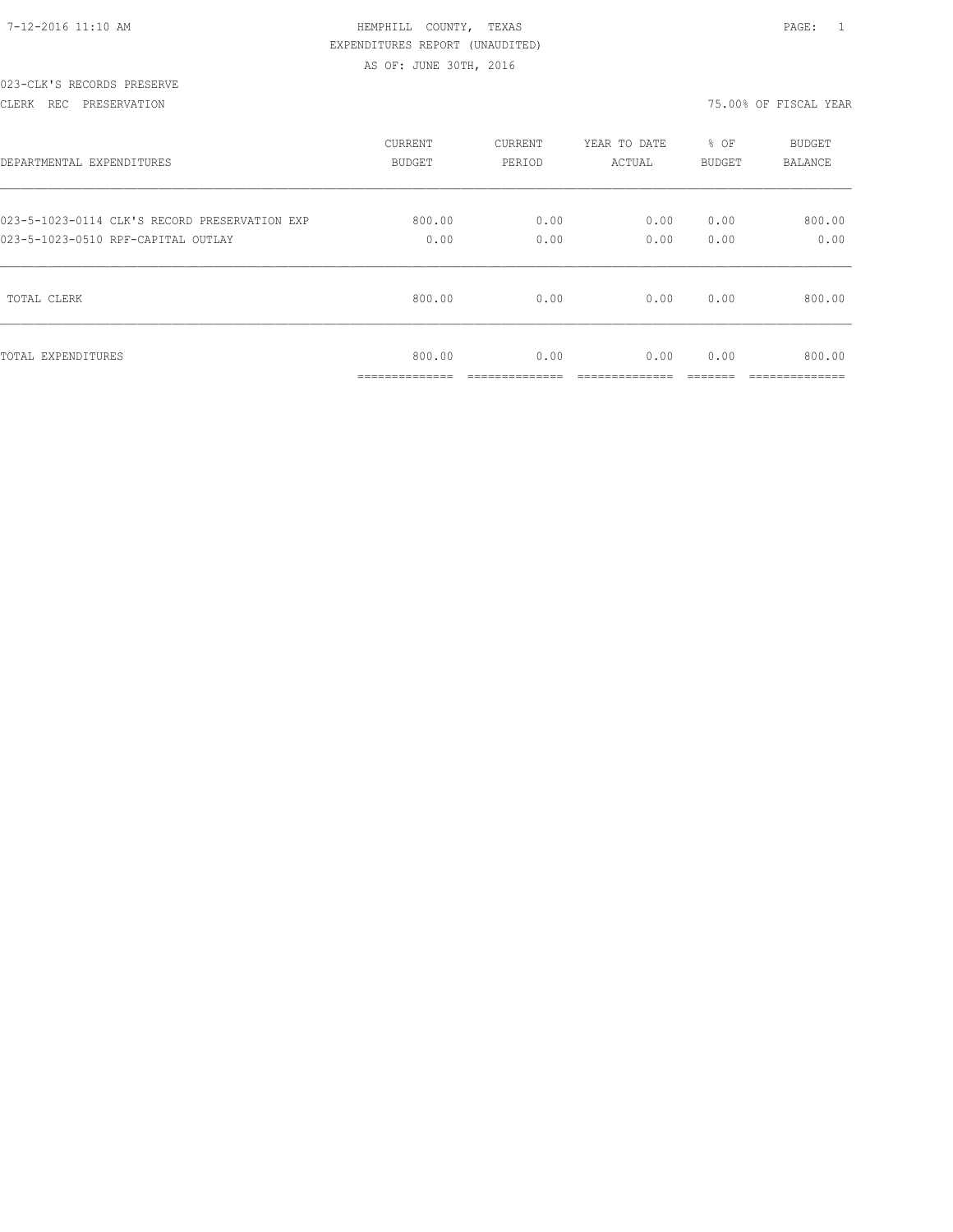| DEPARTMENTAL EXPENDITURES     | CURRENT<br><b>BUDGET</b>                | CURRENT<br>PERIOD | YEAR TO DATE<br>ACTUAL | % OF<br>BUDGET | BUDGET<br><b>BALANCE</b> |
|-------------------------------|-----------------------------------------|-------------------|------------------------|----------------|--------------------------|
| 024-5-2024-0114 TECH EXPENSES | 13,000.00                               | 0.00              | 656.85                 | 5.05           | 12,343.15                |
| TOTAL JUSTICE COURT TECH      | 13,000.00                               | 0.00              | 656.85                 | 5.05           | 12,343.15                |
| TOTAL EXPENDITURES            | 13,000.00<br>___________<br>----------- | 0.00              | 656.85                 | 5.05           | 12,343.15<br>__________  |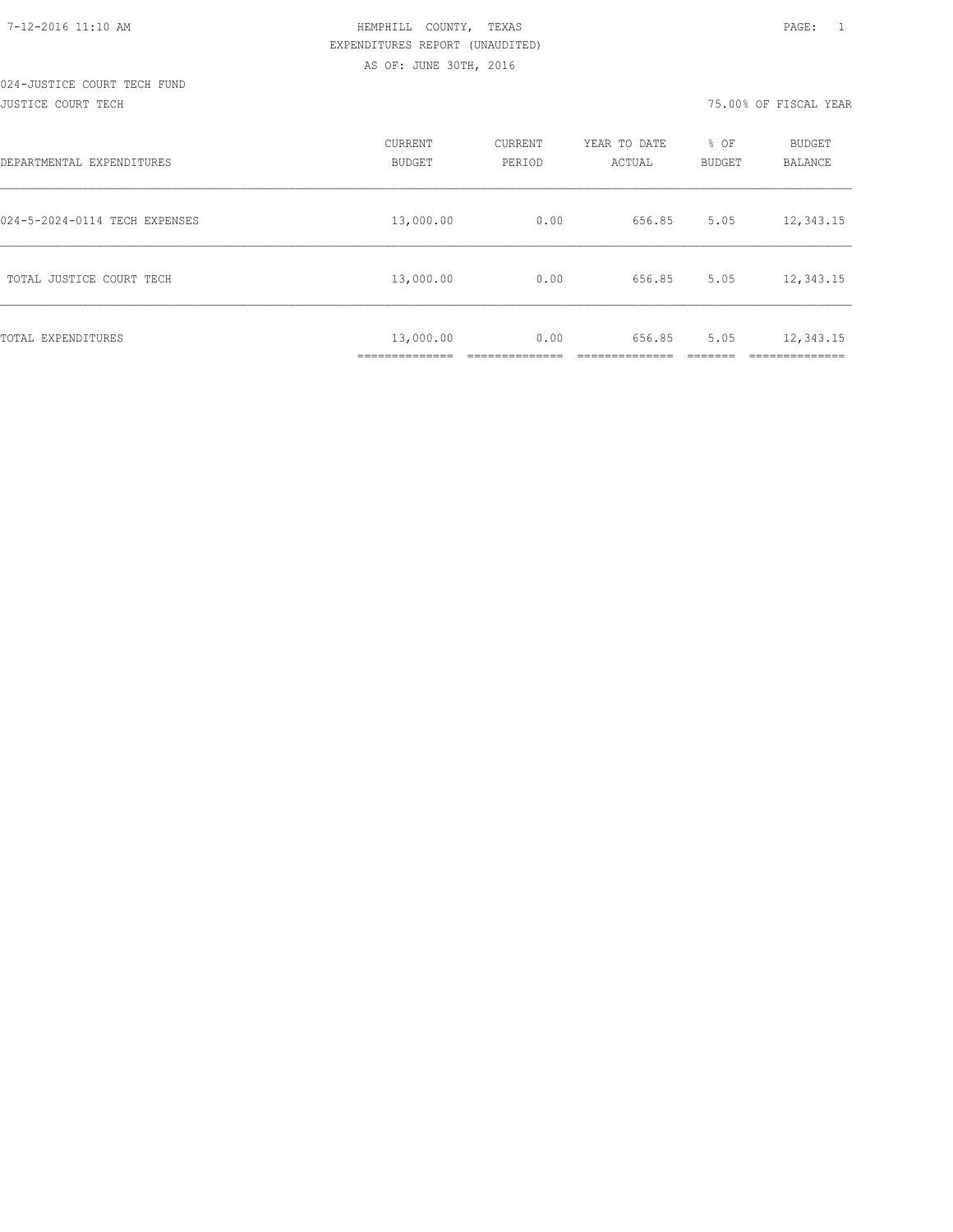# 032-CHK COLLECTION/CO ATTY

#### CHECK COLLECTION 75.00% OF FISCAL YEAR

|                                    | <b>CURRENT</b> | CURRENT | YEAR TO DATE | % OF     | <b>BUDGET</b>  |
|------------------------------------|----------------|---------|--------------|----------|----------------|
| DEPARTMENTAL EXPENDITURES          | <b>BUDGET</b>  | PERIOD  | ACTUAL       | BUDGET   | <b>BALANCE</b> |
|                                    |                |         |              |          |                |
| 032-5-2032-0109 OTHER MISC. EXP    | 5,500.00       | 0.00    | 0.00         | 0.00     | 5,500.00       |
| 032-5-2032-0128 SUPPLIES           | 0.00           | 0.00    | 58.90        | $0.00$ ( | 58.90)         |
| 032-5-2032-0168 LAW LIBRARY- BOOKS | 0.00           | 0.00    | 0.00         | 0.00     | 0.00           |
| 032-5-2032-0510 CAPITAL OUTLAY     | 12,000.00      | 0.00    | 0.00         | 0.00     | 12,000.00      |
| TOTAL CHECK COLLECTION             | 17,500.00      | 0.00    | 58.90        | 0.34     | 17,441.10      |
| TOTAL EXPENDITURES                 | 17,500.00      | 0.00    | 58.90        | 0.34     | 17,441.10      |
|                                    | ============== |         |              |          |                |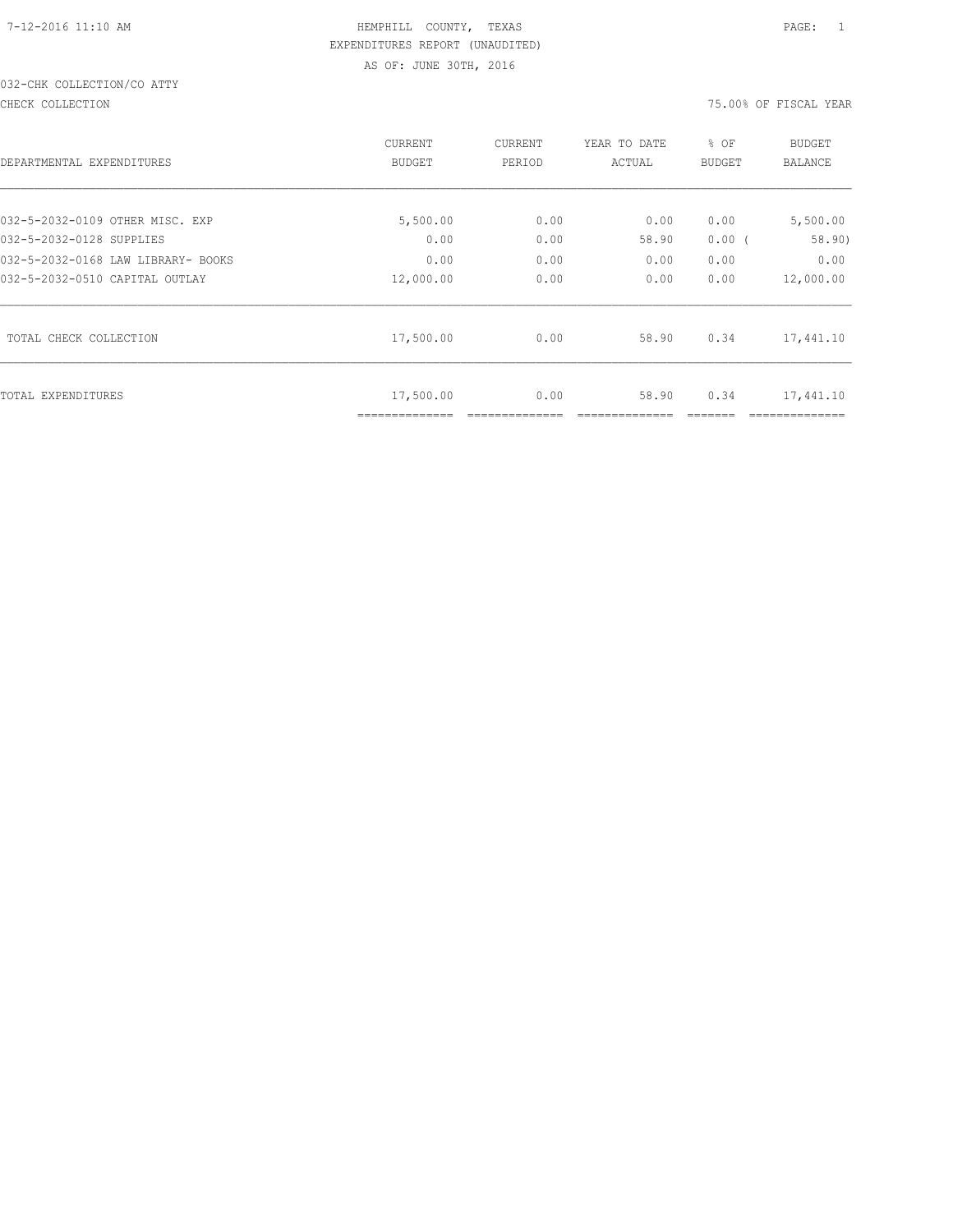ANNUAL LEOSE/LAW 75.00% OF FISCAL YEAR

| DEPARTMENTAL EXPENDITURES            | CURRENT<br><b>BUDGET</b> | CURRENT<br>PERIOD | YEAR TO DATE<br>ACTUAL | % OF<br>BUDGET | BUDGET<br><b>BALANCE</b> |
|--------------------------------------|--------------------------|-------------------|------------------------|----------------|--------------------------|
| 036-5-3036-0112 CONTINUING EDUCATION | 8,000.00                 | 403.00            | 1,082.83               | 13.54          | 6,917.17                 |
| TOTAL ANNUAL LEOSE/LAW               | 8,000.00                 | 403.00            | 1,082.83               | 13.54          | 6,917.17                 |
| TOTAL EXPENDITURES                   | 8,000.00                 | 403.00            | 1,082.83               | 13.54          | 6,917.17                 |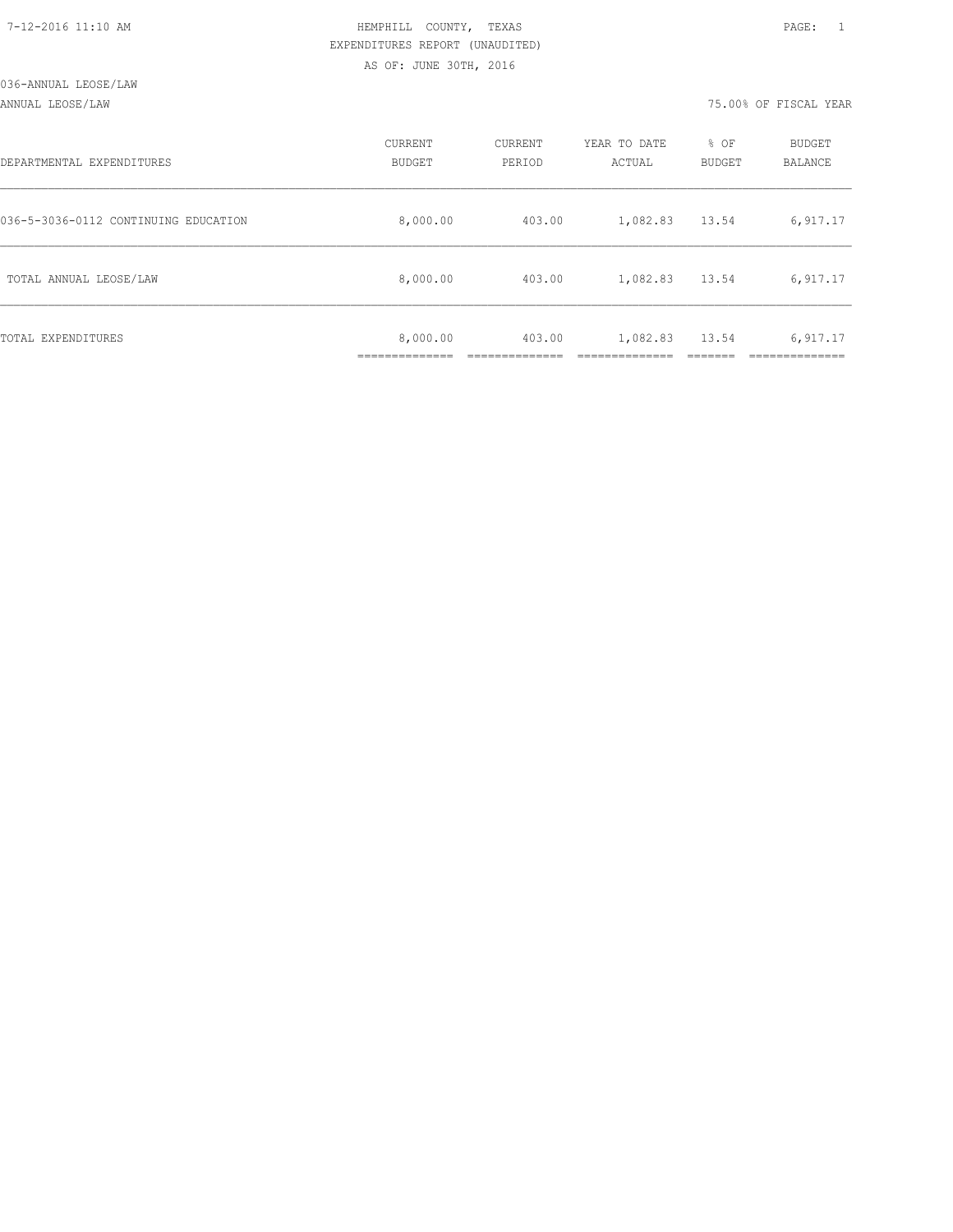046-SCAAP

SCAAP 75.00% OF FISCAL YEAR

| DEPARTMENTAL EXPENDITURES              | <b>CURRENT</b><br>BUDGET | CURRENT<br>PERIOD | YEAR TO DATE<br>ACTUAL | % OF<br>BUDGET | <b>BUDGET</b><br>BALANCE |
|----------------------------------------|--------------------------|-------------------|------------------------|----------------|--------------------------|
| 046-5-3046-0124 CONTRACT LABOR/JBI     | 2,000.00                 | 0.00              | 710.38                 | 35.52          | 1,289.62                 |
| 046-5-3046-0183 REPAIRS & IMPROVEMENTS | 35,000.00                | 0.00              | 0.00                   | 0.00           | 35,000.00                |
| 046-5-3046-0185 OTHER APPROVED EXP     | 20,000.00                | 0.00              | 0.00                   | 0.00           | 20,000.00                |
| TOTAL SCAAP                            | 57,000.00                | 0.00              | 710.38                 | 1.25           | 56,289.62                |
| TOTAL EXPENDITURES                     | 57,000.00                | 0.00              | 710.38                 | 1.25           | 56,289.62                |